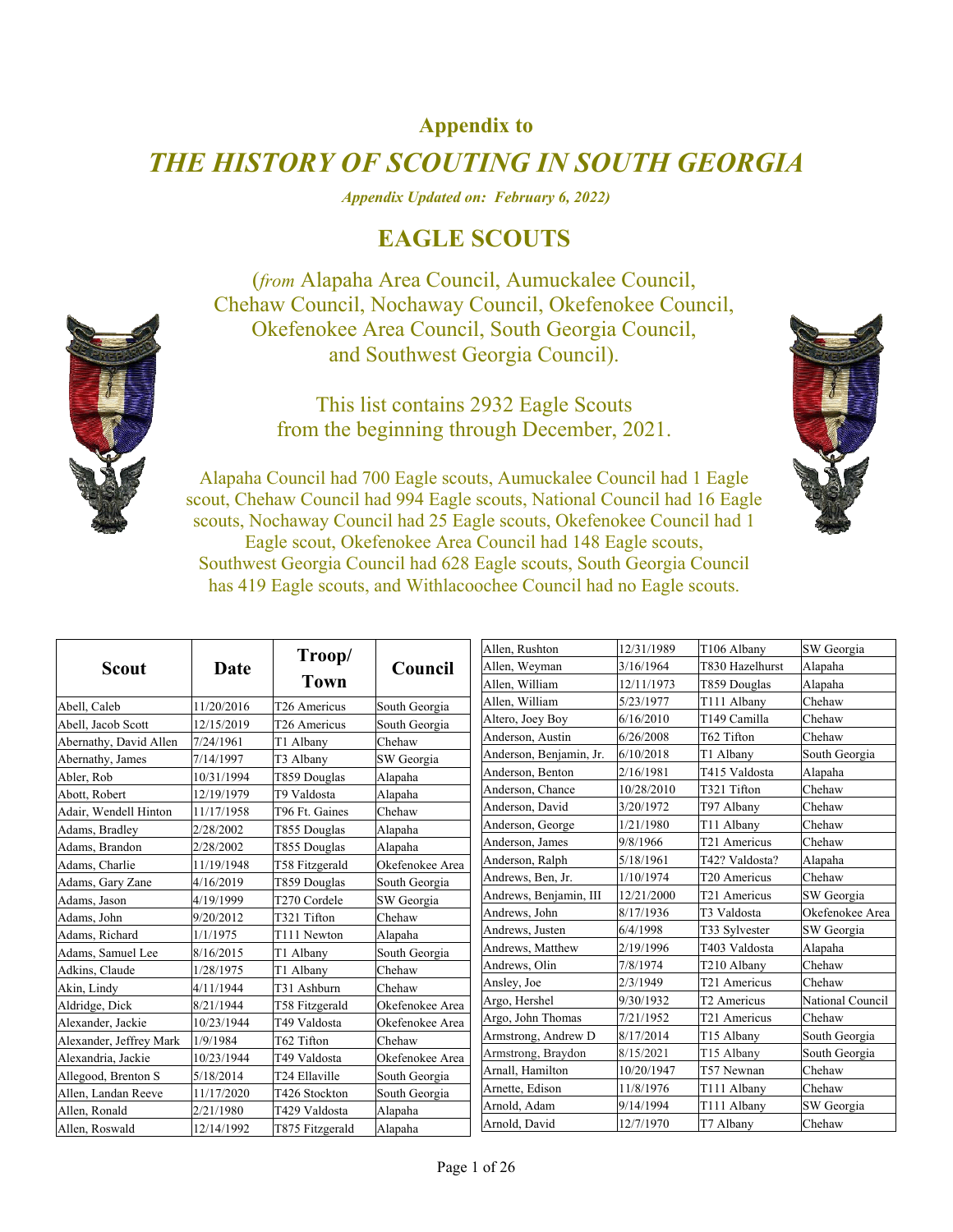| Arnold, Frank           | 5/26/1969  | T21 Americus             | Chehaw          | Barrett, Beauregard    | 11/1/2006  | T26 Americus             | Chehaw           |
|-------------------------|------------|--------------------------|-----------------|------------------------|------------|--------------------------|------------------|
| Arnold, Justin          | 3/22/1996  | T21 Americus             | SW Georgia      | Barrett, John          | 11/3/2010  | T <sub>26</sub> Americus | Chehaw           |
| Arnold, Justin          | 1/13/2009  | T15 Albany               | Chehaw          | Barron, Billy          | 10/18/1956 | T21 Americus             | Chehaw           |
| Arnold, Morgan E., IV   | 7/12/2018  | T62 Tifton               | South Georgia   | Barron, Hutton         | 2/28/1954  | T21 Americus             | Chehaw           |
| Arnold, Nathan          | 9/19/2006  | T15 Albany               | Chehaw          | Barronton, Dale        | 5/27/1965  | T13 Albany               | Chehaw           |
| Arnold, Tommy           | 11/12/1958 | T71 Dawson               | Chehaw          | Barronton, Harold D.   | 6/20/1962  | T13 Albany               | Chehaw           |
| Arrington, Benjamin     | 7/26/2001  | T231 Americus            | SW Georgia      | Barry, William Bordon  | 7/29/1942  | T91 Blakely              | Chehaw           |
| Arrowood, Jimmie        | 4/24/1961  | T7 Albany                | Chehaw          | Barry, Wm. Bordon      | 7/29/1942  | T91 Blakely              | Chehaw           |
| Arthur, Bob             | 11/8/1939  | T21 Americus             | Chehaw          | Barton, Bobby          | 1/13/1953  | T240 Cordele             | Chehaw           |
| Ashberry, Dana          | 3/12/1980  | T111 Albany              | Chehaw          | Bass, Burch            | 10/8/1973  | T830 Hazlehurst          | Alapaha          |
| Ashley, John            | 12/17/1990 | T3 Albany                | SW Georgia      | Bass, John             | 3/19/1937  | T15 Albany               | National Council |
| Ashley, Scott           | 1/12/1987  | T3 Albany                | SW Georgia      | Bateman, Eddie         | 7/31/1962  | T106 Albany              | Chehaw           |
| Askey, Robert           | 3/27/2012  | T15 Albany               | Chehaw          | Baty, David            | 12/11/1974 | T7 Albany                | Chehaw           |
| Askey, William          | 3/27/2012  | T15 Albany               | Chehaw          | Baughman, Richard      | 7/26/2006  | T321 Tifton              | Chehaw           |
| Asmussen, Lon           | 5/9/1977   | T62 Tifton               | Chehaw          | Baxley, Warren         | 3/23/1955  | T91 Blakely              | Chehaw           |
| Asmussen, Loris         | 10/3/1973  | T62 Tifton               | Chehaw          | Bazemore, Brenton R.   | 05/19/2013 | T7                       | South Georgia    |
| Atwater, Brian          | 1/12/1987  | T62 Tifton               | SW Georgia      | Bazhaw, Craig          | 5/10/1999  | T11 Albany               | SW Georgia       |
| Atwater, James          | 3/14/1983  | T62 Tifton               | Chehaw          | Beal, Dallas           | 10/16/2008 | T410 Valdosta            | Alapaha          |
| Atwater, James          | 6/26/2008  | T62 Tifton               | Chehaw          | Beal, Everett          | 10/18/1946 | T1 Valdosta              | Okefenokee Area  |
| Atwood, Arthur          | 11/5/1987  | T491 Valdosta            | Alapaha         | Beall, Jonathan        | 5/12/1998  | T113 Albany              | SW Georgia       |
| Ausby, Ernest           | 3/18/2001  | T3 Albany                | SW Georgia      | Bean, Charles          | 9/19/1989  | T111 Albany              | SW Georgia       |
| Austin, Andrew          | 8/29/2002  | T21 Americus             | SW Georgia      | Beard, Glenn           | 10/7/1971  | T62 Tifton               | Chehaw           |
| Austin, Gregory         | 8/13/2001  | T21 Americus             | SW Georgia      | Beard, William         | 8/7/1969   | T62 Tifton               | Chehaw           |
| Austin, Max             | 8/8/1977   | T62 Tifton               | Chehaw          | Beasley, Ryan          | 4/22/1985  | T62 Tifton               | SW Georgia       |
| Averett, Christopher    | 10/1/1985  | T <sub>21</sub> Americus | SW Georgia      | Beauchamp, James       | 1/27/1962  | T17 Smithville           | Chehaw           |
| Aycock, Douglas         | 5/10/2004  | T875 Fitzgerald          | Alapaha         | Beaulieu, Daniel       | 2/11/1991  | T3 Albany                | SW Georgia       |
| Bacon, Jacob            | 2/9/2012   | T7 Leesburg              | Chehaw          | Beck, Anthony          | 7/25/1963  | T7 Albany                | Chehaw           |
| Bacon, Joel             | 12/11/1973 | T859 Douglas             | Alapaha         | Beck, Douglas          | 7/24/1997  | T270 Cordele             | SW Georgia       |
| Bacon, Joshua           | 12/13/2012 | T7 Leesburg              | South Georgia   | Beck, Timothy          | 6/7/1975   | T108 Albany              | Chehaw           |
| Bacon, Kevin            | 10/27/1997 | T3 Albany                | SW Georgia      | Beddingfield, Richard  | 1/27/1994  | T415 Valdosta            | Alapaha          |
| Bagley, George          | 3/22/1996  | T21 Americus             | SW Georgia      | Beeghly, Raymond       | 9/27/1971  | T7 Albany                | Chehaw           |
| Bagwell, Charles        | 7/28/1987  | T859 Douglas             | Alapaha         | Beeler, Arthur         | 9/3/1968   | T12 Albany               | Chehaw           |
| Bailey, Chirstian N.    | 8/12/2018  | T260 Americus            | South Georgia   | Beeler, Austin         | 1/21/2010  | T686 Nashville           | Alapaha          |
| Bailey, Eric            | 12/21/1995 | T11 Albany               | SW Georgia      | Beggs, George          | 12/11/1950 | T60 Tifton               | Chehaw           |
| Baker, Craig            | 1/9/2003   | T402 Valdosta            | Alapaha         | Beggs, Rudolph         | 12/28/1951 | T60 Tifton               | Chehaw           |
| Baker, David            | 11/14/2002 | T402 Valdosta            | Alapaha         | Belflower, Estol       | 2/13/1952  | T60 Tifton               | Chehaw           |
| Baker, Joshua L.        | 12/17/2017 | T210 Leesburg            | South Georgia   | Bell, Brandon          | 4/12/2005  | T15 Albany               | SW Georgia       |
| Baker, Otha             | 8/13/1945  | T1 Valdosta              | Okefenokee Area | Bell, Earl             | 8/23/1963  | T21 Americus             | Chehaw           |
| Baker, William          | 4/18/1988  | T113 Albany              | SW Georgia      | Bell, Edwin            | 2/8/2012   | T15 Albany               | Chehaw           |
| Baldree, Kenneth        | 12/19/1989 | T476 Adel                | Alapaha         | Bell, Gregory          | 6/25/2003  | T15 Albany               | SW Georgia       |
| Baldwin, Arthur         | 11/12/1958 | T71 Dawson               | Chehaw          | Bell, Hugh             | 12/21/1981 | T27 Americus             | Chehaw           |
| Balkcom, Allen          | 3/7/1996   | T85 Colquitt             | SW Georgia      | Bell, Jason            | 5/12/1988  | T16 Leesburg             | SW Georgia       |
| Balkcom, Mac            | 12/19/1965 | T91 Balkely              | Chehaw          | Bell, John Durham      | 8/27/1984  | T62 Tifton               | Chehaw           |
| Ball, James             | 11/27/1990 | T99 Albany               | SW Georgia      | Bell, Nathaniel H      | 7/20/2014  | T15 Albany               | South Georgia    |
| Baltenberger, Chris     | 5/24/2005  | T210 Leesburg            | SW Georgia      | Bell, Ryan             | 2/12/2002  | T491 Valdosta            | Alapaha          |
| Barajas, Trevor Anthony | 5/17/2015  | T3 Baconton              | South Georgia   | Bellacomo, Andrew C.   | 2/15/2015  | T23 Albany               | South Georgia    |
| Barber, Steve           | 11/10/1975 | T111 Leesburg            | Chehaw          | Bellamy, Neil          | 4/21/1975  | T14 Albany               | Chehaw           |
| Barbosa, Juan           | 11/15/2016 | T415 Valdosta            | South Georgia   | Benfield, Scott        | 10/8/1986  | T11 Albany               | SW Georgia       |
| Bargeron, Charles       | 10/1/1991  | T357 Tifton              | SW Georgia      | Benham, Wayne          | 4/14/1972  | T14 Albany               | Chehaw           |
| Barnard, Howard Darst   | 10/21/1959 | T5 Albany                | Chehaw          | Bennett, Adam          | 8/7/1995   | T3 Albany                | SW Georgia       |
| Barnes, Bray            | 5/11/1964  | T405 Valdosta            | Alapaha         | Bennett, Austin        | 1/11/2012  | T857 Douglas             | Chehaw           |
| Barnes, Zach            | 7/11/1927  | T3 Albany                | Nochaway        | Bennett, Ben           | 5/19/2011  | T440 Hahira              | Alapaha          |
| Barnett, Adam           | 11/1/1993  | T3 Albany                | SW Georgia      | Bennett, Christopher M | 2/13/2014  | T321 Enigma              | South Georgia    |
| Barnett, James          | 1/14/1999  | T21 Americus             | SW Georgia      | Bennett, Ian Michael   | 7/15/2014  | T440 Valdosta            | South Georgia    |
| Barnett, Jason          | 12/6/1993  | T3 Albany                | SW Georgia      | Bennett, Jeffrey       | 9/3/1992   | T403 Valdosta            | Alapaha          |
| Barr, Charles           | 2/7/2002   | T21 Americus             | SW Georgia      | Bennett, Jonathan      | 11/15/2007 | T440 Hahira              | Alapaha          |
| Barr, Christopher       | 3/20/1997  | T21 Americus             | SW Georgia      | Bennett, Micheal       | 8/5/1977   | T111 Albany              | Chehaw           |
| Barr, Robert            | 1/1/1964   | T0                       | Chehaw          | Bennett, Samuel J.     | 08/20/2013 | T440 Hahira              | South Georgia    |
|                         |            |                          |                 |                        |            |                          |                  |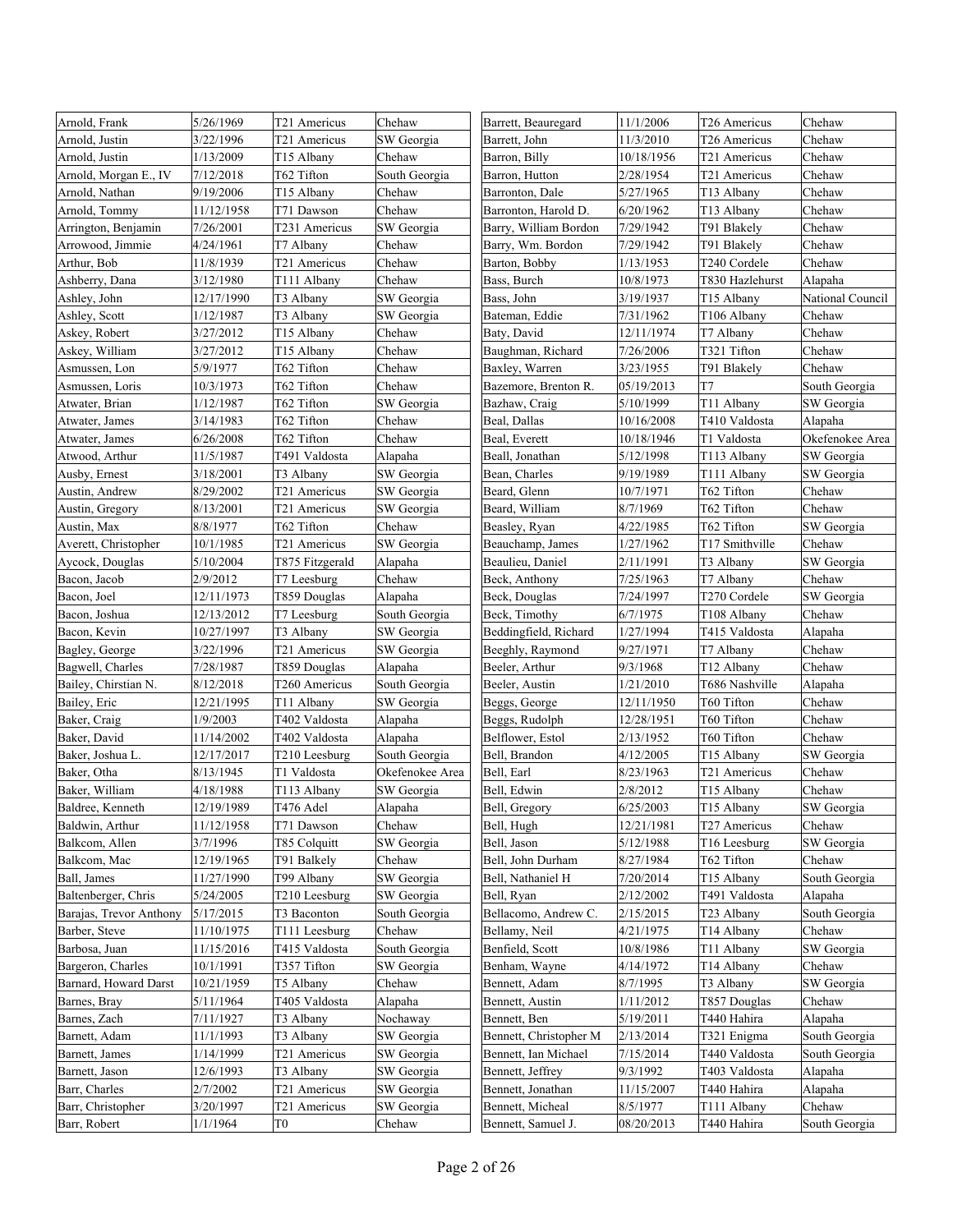| BennetTY. Wallace       | 5/19/1924  | T2 Tifton                | Nochaway         | Bostock, James          | 6/21/1980  | T429 Valdosta          | Alapaha         |
|-------------------------|------------|--------------------------|------------------|-------------------------|------------|------------------------|-----------------|
| Benoit. John            | 10/9/2008  | T875 Fitzgerald          | Alapaha          | Boswell, Caleb Jonathan | 8/13/2020  | T403 Valdosta          | South Georgia   |
| Benson, Christopher     | 2/28/2002  | T855 Douglas             | Alapaha          | Boswell, Joshua Andrew  | 8/12/2020  | T403 Valdosta          | South Georgia   |
| Benson, Jacob P.        | 06/13/2013 | T62 Tifton               | South Georgia    | Boudousquie, Matthew    | 3/27/2000  | T3 Albany              | SW Georgia      |
| Benson, Norman          | 2/27/1924  | T3 Albany                | Nochaway         | Boudousquie, Michael    | 3/22/1998  | T3 Albany              | SW Georgia      |
| Benton, Jacob           | 4/18/2011  | T3 Albany                | Chehaw           | Bowen, Charles          | 11/28/1973 | T62 Tifton             | Chehaw          |
| Benton, Tyler           | 10/29/2007 | T3 Albany                | Chehaw           | Bowen, L                | 11/6/1968  | T62 Tifton             | Chehaw          |
| Berg, Patrick           | 9/30/2003  | T15 Albany               | SW Georgia       | Bowen, Michael          | 2/16/2006  | T419 Valdosta          | Alapaha         |
| Berger, Kevin           | 2/9/1987   | T411 Moody Afb           | Alapaha          | Bowick, Donald          | 12/2/1976  | T409 Nashville         | Alapaha         |
| Bergman, Burton         | 2/28/1938  | T12                      | National Council | Bowie, William          | 1/17/1983  | T111 Albany            | Chehaw          |
| Berry, Amos             | 12/10/1986 | T99 Albany               | SW Georgia       | Bowling, John           | 12/10/1987 | T415 Valdosta          | Alapaha         |
| Bessinger, Joel H       | 1/15/2017  | T828 Adel                | South Georgia    | Boxx, Markus            | 8/19/1992  | T418 Valdosta          | Alapaha         |
| Betts, Stephen          | 6/9/1988   | T112 Albany              | SW Georgia       | Boyd, Daniel            | 2/25/1993  | T403 Valdosta          | Alapaha         |
| Bickers, Jeff           | 6/9/1980   | T429 Valdosta            | Alapaha          | Boyett, Joe             | 8/21/1951  | T66 Lakeland           | Okefenokee Area |
| Billotte, William       | 11/30/1987 | T815 Irwinville          | Alapaha          | Boyette, Ike            | 4/4/1957   | T2405 Valdosta         | Okefenokee Area |
| Bingham, Billy          | 11/3/1959  | T5 Atlanta               | Chehaw           | Boyles, Joseph          | 3/31/1999  | T231 Americus          | SW Georgia      |
| Binns, Wallace          | 9/10/1947  | T1 Albany                | Chehaw           | Boynton, Marion         | 6/2/1960   | T472 Adel              | Alapaha         |
| Bird, Jonathan          | 3/20/1997  | T21 Americus             | SW Georgia       | Brabson, Max            | 12/8/1969  | T21 Americus           | Chehaw          |
| Bishop, Joe             | 6/4/1973   | T111 Albany              | Chehaw           | Bradford, Bobby         | 11/30/1950 | T64 Nashville          | Okefenokee Area |
| Bishop, Matthew         | 3/31/1999  | T414 Albany              | SW Georgia       | Bradford, Mickey        | 3/7/1988   | T114 Albany            | SW Georgia      |
| Bishop, Philip          | 8/10/2003  | T2414 Albany             | SW Georgia       | Bradley, Bill           | 10/25/1962 | T <sub>10</sub> Albany | Chehaw          |
| Bishop, Richard         | 11/19/1973 | T30 Sylvester            | Chehaw           | Bradley, Blake          | 5/31/1981  | T403 Valoosta          | Alapaha         |
| Bishop, Robert          | 10/5/1965  | T875 Fitzgerald          | Alapaha          | Bradne, Davis Camp      | 2/12/2015  | T859 Douglas           | South Georgia   |
| Bishop, Thomas          | 12/10/1975 | T111 Albany              | Chehaw           | Bradwell, Sumter        | 10/21/1959 | T8 Albany              | Chehaw          |
| Bishop, Troy            | 9/29/1966  | T1 Albany                | Chehaw           | Brady, John             | 2/9/1977   | T429 Valdosta          | Alapaha         |
| Bishop, Wayne           | 5/14/2009  | T832 Ocilla              | Alapaha          | Branch, Ike             | 11/12/1973 | T62 Tifton             | Chehaw          |
| Biskupiak, Todd         | 1/13/1983  | T859 Douglas             | Alapaha          | Branch, James           | 08/11/2016 | T62 Tifton             | South Georgia   |
| Bitterman, Alan         | 6/7/1962   | T13 Albany               | Chehaw           | Branham, William        | 5/30/2006  | T3 Albany              | Chehaw          |
| Bitterman, Buce         | 6/27/1963  | T13 Albany               | Chehaw           | Brantley, Blake         | 10/2/1990  | T415 Valdosta          | Alapaha         |
| Bivins, Zachary L       | 7/20/2014  | T26 Americus             | South Georgia    | Brantley, Richard       | 8/26/1992  | T665 Rincon            | SW Georgia      |
| Black, Eugene           | 6/6/1963   | T106 Albany              | Chehaw           | Braswell, Donald        | 2/22/1999  | T92 Blakely            | SW Georgia      |
| Black, H. Arthur        | 7/6/1971   | T40 Cordele              | Chehaw           | Braswell, Jeffrey       | 1/2/1997   | T92 Blakely            | SW Georgia      |
| Black, Paul             | 5/2/1996   | T106 Albany              | SW Georgia       | Bray, Steven            | 4/19/1960  | T405 Valdosta          | Alapaha         |
| Blackburn, Robert       | 10/23/1944 | T9 Valdosta              | Okefenokee Area  | Breeden, Christopher    | 9/4/1995   | T16 Leesburg           | SW Georgia      |
| Blair, Kenny            | 8/12/1975  | T7 Albany                | Chehaw           | Breeden, Nelson         | 5/12/1988  | T16 Leesburg           | SW Georgia      |
| Blair, William          | 9/18/2012  | T565 Quitman             | Alapaha          | Breedlove, Michael      | 6/27/2002  | T115 Albany            | SW Georgia      |
| Blakely, Jeremy         | 2/16/2020  | T11 Albany               | South Georgia    | Breman, Jack            | 8/26/1922  | T3 Albany              | Nochaway        |
| Blakey, Colin Alexander | 4/28/2019  | T15 Leesburg             | South Georgia    | Brewer, Brian           | 4/24/1989  | T875 Fitzgerald        | Alapaha         |
| Blakey, Jacob T         | 1/15/2017  | T15 Leesburg             | South Georgia    | Brey, Zachary T         | 1/15/2017  | T333 Tifton            | South Georgia   |
| Blakey, Joshua Cole     | 6/16/2019  | T <sub>15</sub> Leesburg | South Georgia    | Bridges, Charles        | 7/14/1982  | T83 Damascus           | Chehaw          |
| Bland, John             | 8/23/1966  | T5 Albany                | Chehaw           | Bridges, Clyde          | 7/12/1945  | T23 Americus           | Chehaw          |
| Blanton, Baines         | 12/31/2021 | T410 Valdosta            | South Georgia    | Bridges, David          | 12/17/2007 | T100 Poulan            | Chehaw          |
| Blanton, Ben            | 4/11/1972  | T412 Valdosta            | Alapaha          | Bridges, James          | 7/11/1949  | T400 Valdosta          | Okefenokee Area |
| Blanton, Jacob          | 2/12/2002  | T491 Valdosta            | Alapaha          | Bridges, Lawrence       | 5/25/1960  | T2472 Adel             | Alapaha         |
| Blanton, Michael        | 4/11/1972  | T412 Valdosta            | Alapaha          | Brienza, Cody           | 11/20/2012 | T15 Albany             | Chehaw          |
| Blizzard, William       | 11/23/1960 | T14 Albany               | Chehaw           | Bright, Converse        | 9/8/1953   | T403 Valdosta          | Okefenokee Area |
| Blocker, Brandon R      | 06/18/2013 | T415 Valdosta            | South Georgia    | Brinks, Danny           | 7/13/1959  | T832 Ocilla            | Okefenokee Area |
| Bloom, Alan             | 10/5/1999  | T454 Valdosta            | Alapaha          | Brinson, Lewis          | 4/7/1971   | T879 Fitzgerald        | Alapaha         |
| Bloomer, Landon         | 4/21/1943  | T1 Albany                | Chehaw           | Brinson, Warren         | 1/16/1970  | T70 Dawson             | Chehaw          |
| Blue, Wayne Ellsworth   | 11/9/1953  | T31 Ashburn              | Chehaw           | Brinson, William R.     | 5/10/2018  | T270 Cordele           | South Georgia   |
| Bode, James             | 5/19/2011  | T3 Albany                | Chehaw           | Broach, Lance           | 11/27/1973 | T14 Albany             | Chehaw          |
| Boger, Justin           | 6/10/2003  | T411 Valdosta            | Alapaha          | Broadhead, Stephen      | 7/1/2003   | T102 Albany            | SW Georgia      |
| Boggus, Argin           | 10/3/1944  | T24 Fitzgerald           | Okefenokee Area  | Broadhead, William      | 3/11/2004  | T102 Albany            | SW Georgia      |
| Boggus, Donald          | 8/5/1947   | T24 Fitzgerald           | Okefenokee Area  | Broadhurst, Carter      | 7/28/1964  | T21 Americus           | Chehaw          |
| Bolen, Edward           | 2/20/1979  | T403 Valdosta            | Alapaha          | Broadhurst, David       | 3/15/1921  | T1 Americus            | Aumuckalee      |
| Bond, Doyle             | 7/14/1952  | T <sub>21</sub> Americus | Chehaw           | Broadhurst, Steve       | 10/20/1964 | T21 Americus           | Chehaw          |
| Bonner, Jerry           | 5/19/1944  | T10 Valdosta             | Okefenokee Area  | Brodbeck, Robert        | 3/22/1971  | T106 Albany            | Chehaw          |
| Bookout, Jonathan       | 11/29/2004 | T859 Douglas             | Alapaha          | Brooker, Rodney         | 8/27/1985  | T321 Tifton            | SW Georgia      |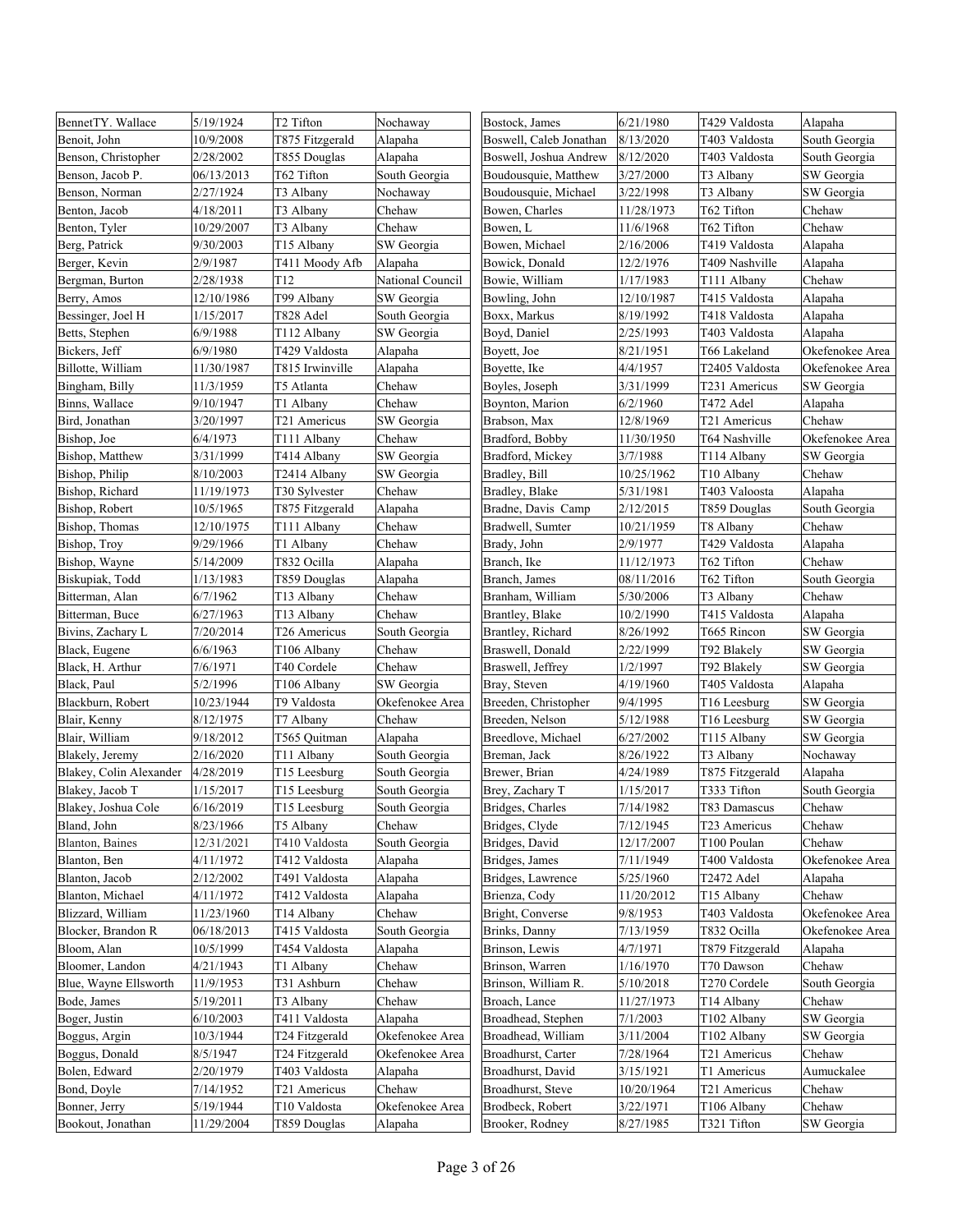| Brookins, Raymond<br>5/24/1981<br>T26 Americus<br>Chehaw<br>Burtle, John<br>10/25/2012<br>T321 Tifton                   | Chehaw           |
|-------------------------------------------------------------------------------------------------------------------------|------------------|
| 3/13/2012<br>1/9/2006<br>T321 Tifton<br>Brooks, Asher<br>T440 Hahira<br>Alapaha<br>Burtle, William                      | Chehaw           |
| 5/26/1983<br>1/27/1953<br>T63 Tifton<br>Brooks, Darin<br>T30 Sylvester<br>Chehaw<br>Burton, Bobby                       | Chehaw           |
| 8/2/1959<br>T260 Tifton<br>Brooks, Elton<br>12/18/2003<br>T855 Douglas<br>Alapaha<br>Burton, Thomas Jeffryes            | Chehaw           |
| Brooks, William<br>3/23/1970<br>T12 Albany<br>Chehaw<br>Busack, Ernest<br>1/1/1974<br>T0 Valdosta                       | Alapaha          |
| 4/3/1970<br>Brouwer, Jeffrey Allen<br>6/15/1981<br>Chehaw<br>Busby, Robert<br>T26 Americus<br>T21 Americus              | Chehaw           |
| 8/21/1944<br>Bush, James<br>7/22/1986<br>T144 Albany<br>Brown, Bonner<br>T15 Albany<br>Chehaw                           | SW Georgia       |
| Brown, Charles<br>7/28/1964<br>Bush, Jamie<br>1/1/1986<br>T21 Americus<br>Chehaw<br>T0 Albany                           | SW Georgia       |
| Brown, Christopher<br>5/20/2004<br>T415 Valdosta<br>Bush, John Connelly<br>7/12/1984<br>T26 Americus<br>Alapaha         | Chehaw           |
| Brown, Edward<br>3/25/1965<br>T13 Albany<br>Chehaw<br>Bush, William Chad<br>7/26/1984<br>T26 Americus                   | Chehaw           |
| 06/19/2016<br>5/4/2010<br>Brown, Emory<br>T260 Americus<br>South Georgia<br>Butler, Alex<br>T23 Albany                  | Chehaw           |
| 10/28/1970<br>10/11/1971<br>T62 Tifton<br>Brown, Farrell<br>T36 Sycamore<br>Chehaw<br>Butler, Ben                       | Chehaw           |
| 2/28/2002<br>Brown, Gabriel<br>T855 Douglas<br>Alapaha<br>Butler, Frank<br>7/28/1964<br>T21 Americus                    | Chehaw           |
| 2/22/1978<br>Chehaw<br>Butler, Gemel<br>10/12/1998<br>T545 Fitzgerald<br>Brown, George<br>T36 Sycamore                  | Alapaha          |
| Brown, Hakeem G<br>12/15/2013<br>South Georgia<br>Butler, Michael<br>4/21/1976<br>T30 Sylvester<br>T260 Americus        | Chehaw           |
| 1/9/1984<br>Brown, Harold<br>7/24/1924<br>T1 Thomasville<br>Nochaway<br>Butler, Michael<br>T11 Albany                   | Chehaw           |
| 5/3/1971<br>T96 Ft. Gaines<br>Chehaw<br>Butler, Ronald<br>12/8/1971<br>T403 Valdsota<br>Brown, James                    | Alapaha          |
| 5/24/2005<br>T24 Ellaville<br>SW Georgia<br>Buttner, William<br>10/30/1974<br>T10 Albany<br>Brown, Joshua               | Chehaw           |
| Brown, Keith<br>10/30/1973<br>T9 Valdosta<br>Butts, Thomas<br>3/13/1973<br>T859 Douglas<br>Alapaha                      | Alapaha          |
| 5/12/1966<br>Bynum, Aulden<br>5/15/2008<br>Brown, Lawrence<br>T21 Americus<br>Chehaw<br>T410 Valdosta                   | Alapaha          |
| 7/10/2007<br>06/16/2013<br>T1 Albany<br>T410 Valdosta<br>Brown, Paul E. IV<br>South Georgia<br>Bynum, Bradley           | Alapaha          |
| 1/16/1961<br>T60 Tifton<br>Chehaw<br>Byrd, Jeff<br>7/7/1962<br>T460 Nashville<br>Brown, Robert                          | Alapaha          |
| T342<br>Brown, Ronald<br>6/9/2005<br>T875 Fitzgerald<br>Byrd, Ricky<br>11/21/1973<br>Alapaha                            | Chehaw           |
| 6/6/2002<br>Cain, Derrick<br>8/28/1985<br>T403 Valdosta<br>Brown, Ryan<br>T26 Americus<br>SW Georgia                    | Alapaha          |
| Brown, Therus<br>10/21/2004<br>T410 Valdosta<br>Alapaha<br>Cain, George<br>8/24/1936<br>T3 Americus                     | National Council |
| 9/15/2013<br>T21 Americus<br>8/7/1995<br>T3 Albany<br>Brown, Tyler<br>South Georgia<br>Caldeira, Anthony                | SW Georgia       |
| 3/7/1996<br>Brown, Winston<br>3/1/1923<br>T0 Thomasville<br>Nochaway<br>Calhoun, Michael<br>T85 Colquitt                | SW Georgia       |
| 2/5/1962<br>T62 Tifton<br>Browne, Parker<br>11/7/2003<br>T62 Tifton<br>SW Georgia<br>Calhoun, W. Morgan                 | Chehaw           |
| 11/9/1987<br>T62 Tifton<br>Broyhill, Eric<br>6/16/2005<br>T440 Hahira<br>Alapaha<br>Call, Thomas                        | SW Georgia       |
| 8/23/1989<br>Broyhill, Joseph<br>11/22/2002<br>T440 Hahira<br>Alapaha<br>Callan, George<br>T83 Damascus                 | SW Georgia       |
| Bruce, David<br>12/20/1973<br>Chehaw<br>Cameron, Jeremiah<br>6/2/1997<br>T3 Albany<br>T12 Albany                        | SW Georgia       |
| Bryan, Jansen<br>09/08/2016<br>T898 Ambrose<br>Cameron, Johnathan<br>6/29/1987<br>T311 Kailua<br>South Georgia          | SW Georgia       |
| Bryan, Oscar<br>8/20/1960<br>T21 Americus<br>Chehaw<br>Campiglia, Parker C<br>11/18/2014<br>T415 Valdosta               | South Georgia    |
| Bryant, Johnnie<br>5/23/1984<br>Chehaw<br>Campiglia, William C.<br>03/19/2013<br>T415 Valdosta<br>T101 Albany           | South Georgia    |
| Buchanan, Jimmie<br>1/14/1948<br>T21 Americus<br>Chehaw<br>Cannistar, Jimmy<br>8/2/1960<br>T430 Valdosta                | Alapaha          |
| 5/19/2019<br>3/28/1994<br>Buck, Anthony G. Jr.<br>T15 Albany<br>South Georgia<br>Cannon, James<br>T85 Colquitt          | SW Georgia       |
| 5/21/2009<br>T454 Valdosta<br>6/25/2003<br>T3 Albany<br>Buckler, Dean<br>Alapaha<br>Canty, Tommie                       | SW Georgia       |
| Buckner, Alexander Kian 10/15/2019<br>T415 Valdosta<br>South Georgia<br>Card, Don<br>1/13/1953<br>T21 Americus          | Chehaw           |
| 4/24/2018<br>T29 Leslie<br>T454 Valdosta<br>10/3/1968<br>Buckner, Jacob S.<br>South Georgia<br>Carlan, Arthur           | Chehaw           |
| 8/15/1990<br>3/7/1973<br>Buenrostro, Efren<br>T418 Valdosta<br>Carlan, William<br>T29 Leslie<br>Alapaha                 | Chehaw           |
| Buescher, Carter<br>08/16/2016<br>T440 Hahira<br>South Georgia<br>Carlson, Christopher<br>6/19/1986<br>T415 Valdosta    | Alapaha          |
| Buford, Parker<br>2/8/2012<br>T15 Albany<br>Carmichael, Toby<br>T62 Tifton<br>Chehaw<br>3/21/1983                       | Chehaw           |
| Bullock, Richard<br>10/8/1951<br>T5 Albany<br>Chehaw<br>Carney, Jeffery<br>10/28/1974<br>T106 Albany                    | Chehaw           |
| 8/5/1936<br>T3 Americus<br>Carney, Jeffery<br>10/28/1974<br>Bulter, Frank<br>National Council<br>T106 Albany            | Chehaw           |
| 12/14/1992<br>Bunyard, Daren<br>T859 Douglas<br>Carreker, Russell<br>3/16/1982<br>T21 Americus<br>Alapaha               | Chehaw           |
| 10/25/1962<br>11/17/2009<br>Burd, William<br>T10 Albany<br>Chehaw<br>Carroll, Andrew<br>T21 Americus                    | Chehaw           |
| 5/24/2005<br>Burdette, Dennis C. E.<br>9/24/1975<br>T102 Albany<br>Chehaw<br>Carroll, John<br>T21 Americus              | SW Georgia       |
| 8/29/1966<br>7/9/2020<br>T62 Tifton<br>Burgamy, Charles<br>T21 Americus<br>Chehaw<br>Carroll, Kaleb Chance              | South Georgia    |
| Burkalter, Danny<br>9/9/1973<br>T859 Douglas<br>5/27/1965<br>T106 Albany<br>Alapaha<br>Carruth, Joseph                  | Chehaw           |
| Burke, Corey<br>9/9/1998<br>T879 Fitzgerald<br>Carruth, Wade<br>4/1/1966<br>T62 Tifton<br>Alapaha                       | Chehaw           |
| Burke, Ward<br>12/31/2021<br>T875 Douglas<br>Carson, Richard<br>7/12/1954<br>T13 Albany<br>South Georgia                | Chehaw           |
| 02/16/2016<br>T426 Valdosta<br>Carswell, Stewart<br>5/21/1983<br>T875 Fitzgerald<br>Burkhalter, Joseph<br>South Georgia | Alapaha          |
| 10/15/2013<br>Burleson, Charles L III<br>T415 Valdosta<br>South Georgia<br>7/11/1949<br>T400 Valdosta<br>Carter, B.     | Okefenokee Area  |
| 12/6/1951<br>10/30/2012<br>T26 Americus<br>Burnam, Jesse Andrew<br>T40 Cordele<br>Chehaw<br>Carter, Brandon             | Chehaw           |
| 1/30/2002<br>T333 Tifton<br>SW Georgia<br>8/12/2008<br>T260 Americus<br>Burns, Jarrett<br>Carter, Brian                 | Chehaw           |
| Burns, William<br>8/15/1984<br>T403 Valdosta<br>Carter, C.<br>1/1/1968<br>T0<br>Alapaha                                 | Alapaha          |
| T62 Tifton<br>Burrell, Butch<br>12/12/1983<br>Chehaw<br>Carter, Candler<br>11/15/2011<br>T111 Albany                    | Alapaha          |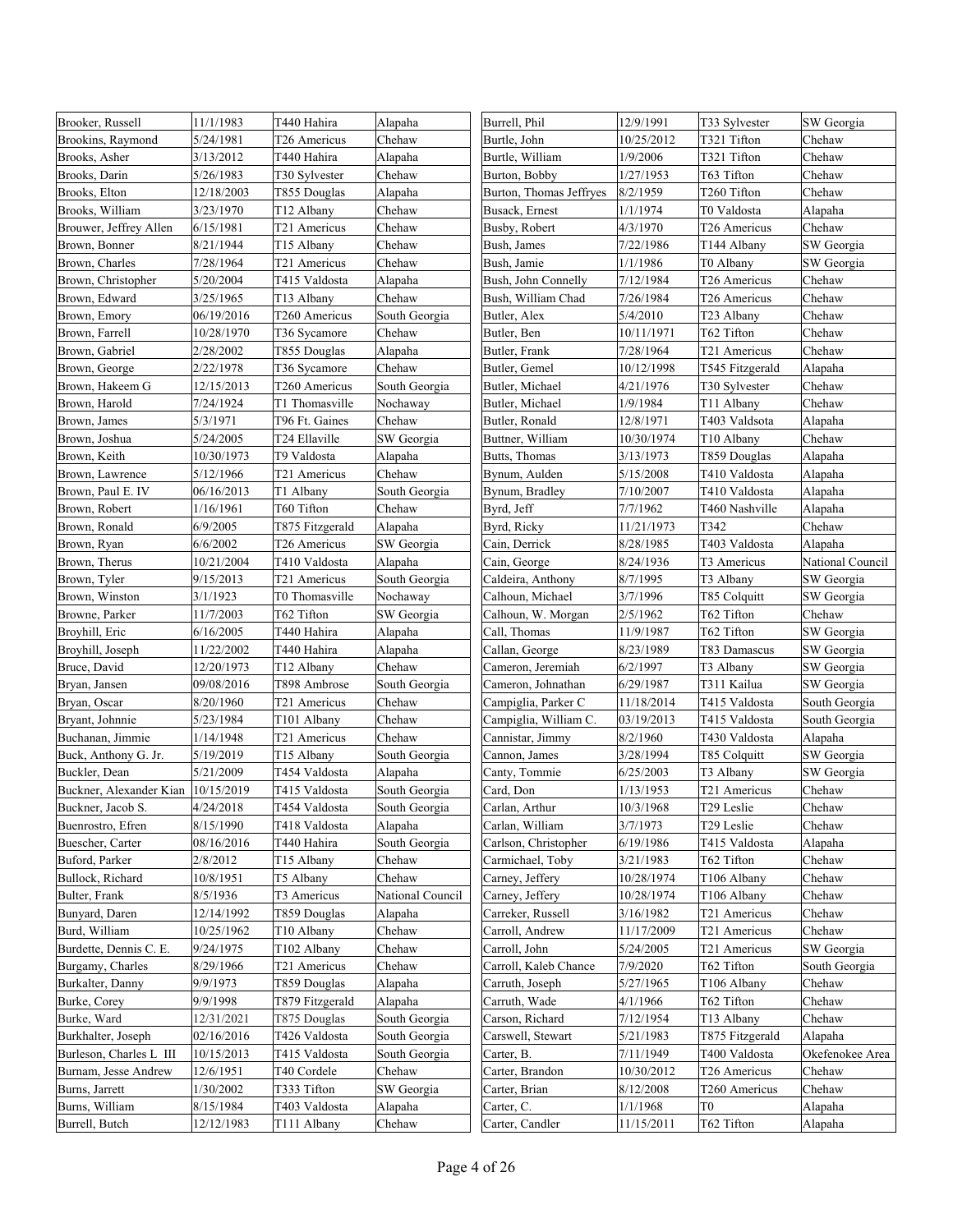| Carter, Cody            | 6/12/2008  | T859 Douglas    | Alapaha         | Clegg, Douglas         | 9/2/1958   | T7 Albany      | Chehaw          |
|-------------------------|------------|-----------------|-----------------|------------------------|------------|----------------|-----------------|
| Carter, Howard          | 11/6/1973  | T859 Douglas    | Alapaha         | Clements, James        | 9/5/1975   | T62 Tifton     | Chehaw          |
| Carter, Jimmy           | 3/22/2007  | T491 Valdosta   | Alapaha         | Clements, James        | 7/23/1998  | T15 Albany     | SW Georgia      |
| Carter, Joshua          | 1/12/2005  | T102 Albany     | SW Georgia      | Clements, Jason        | 6/19/2002  | T321 Tifton    | SW Georgia      |
| Carter, Millard         | 5/25/1961  | T240 Cordele    | Chehaw          | Clements, Joshua       | 6/19/2002  | T321 Tifton    | SW Georgia      |
| Carthon, Brystan        | 2/16/2020  | T11 Albany      | South Georgia   | Clements, M.           | 4/30/1957  | T63 Tifton     | Chehaw          |
| Carver, Randall         | 11/27/1973 | T111 Albany     | Chehaw          | Cliett, Ryan           | 10/26/1992 | T21 Americus   | SW Georgia      |
| Carver, Spence          | 7/19/1989  | T491 Valdosta   | Alapaha         | Cliett, Travis         | 8/27/1985  | T21 Americus   | SW Georgia      |
| Castagna, Frank         | 1/8/1979   | T62 Tifton      | Chehaw          | Cline, Steven          | 11/5/1983  | T13 Albany     | Chehaw          |
| Cater, Glenn            | 4/18/1963  | T413 Valdosta   | Alapaha         | Cline, Thomas          | 6/8/1981   | T111 Albany    | Chehaw          |
| Causey, Jeffrey         | 8/24/1992  | T80 Arlington   | SW Georgia      | Clive, Stuart          | 8/7/1985   | T121 Albany    | SW Georgia      |
| Causey, Michael C.      | 2/8/2018   | T100 Poulan     | South Georgia   | Clive, William         | 1/1/1978   | T103 Albany    | Chehaw          |
| Causey, Trey            | 2/1/1986   | T80 Arlington   | SW Georgia      | Closson, Luke          | 12/10/1984 | T429 Valdosta  | Alapaha         |
| Chammoun, Stephen       | 8/7/1997   | T460 Nashville  | Alapaha         | Closson, Mark          | 12/10/1984 | T429 Valdosta  | Alapaha         |
| Champion, Bobby         | 7/10/1967  | T62 Tifton      | Chehaw          | Clyde, Willie          | 7/10/1990  | T210 Leesburg  | SW Georgia      |
| Chandler, Gene          | 9/16/1948  | T63 Tifton      | Chehaw          | Coates, Donald         | 6/14/1999  | T333 Tifton    | SW Georgia      |
| Chaney, Christian A     | 8/19/2014  | T440 Hahira     | South Georgia   | Cobey, Billy           | 6/20/1944  | T2 Albany      | Chehaw          |
| Chapel, Billy           | 9/12/1949  | T40 Cordele     | Chehaw          | Cochran, Mark          | 12/20/1977 | T26 Americus   | Chehaw          |
| Chapel, William         | 2/28/1949  | T40 Cordele     | Chehaw          | Cohen, Arnold          | 5/22/1944  | T10 Valdosta   | Okefenokee Area |
| Chapman, Bob            | 9/7/1961   | T403 Valdosta   | Alapaha         | Cohen, David           | 3/11/1982  | T21 Americus   | Chehaw          |
| Chapman, Mike           | 7/30/1963  | T403 Valdosta   | Alapaha         | Coker, Alan            | 9/13/1971  | T36 Sycamore   | Chehaw          |
| Chapman, Thomas         | 1/1/1975   | T13 Albany      | Chehaw          | Coker, Michael         | 1/17/1977  | T36 Sycamore   | Chehaw          |
| Chappell, Joshua        | 10/30/2012 | T270 Cordele    | Chehaw          | Coker, Randall         | 9/15/1970  | T36 Sycramore  | Chehaw          |
| Chappell, Noah S.       | 9/16/2018  | T1 Albany       | South Georgia   | Cole, Bobby            | 6/10/1954  | T67 Lakeland   | Okefenokee Area |
| Chastain, Scott         | 10/24/1989 | T106 Albany     | SW Georgia      | Cole, Edward           | 11/23/1981 | T403 Valdosta  | Alapaha         |
| Chasteen, Jimmy         | 11/26/1943 | T24 Fitzgerald  | Okefenokee Area | Cole, James            | 10/30/2001 | T115 Albany    | SW Georgia      |
| Chatelain, Court        | 5/15/1998  | T418 Valdosta   | Alapaha         | Cole, John             | 11/29/1955 | T50 Baconton   | Chehaw          |
| Chelini, Evan           | 11/15/2004 | T3 Albany       | SW Georgia      | Coleman, Charles       | 1/3/2002   | T470 Valdosta  | Alapaha         |
| Cherry, Comer           | 6/30/1954  | T403 Valdosta   | Okefenokee Area | Coleman, Dan           | 1/16/1954  | T400 Valdosta  | Okefenokee Area |
| Cherry, Earl            | 6/29/1942  | T24 Fitzgerald  | Okefenokee Area | Coleman, James         | 3/18/1993  | T27 Americus   | SW Georgia      |
| Cherry, Roger           | 10/17/1990 | T33 Sylvester   | SW Georgia      | Coleman, Spencer       | 1/14/1999  | T27 Americus   | SW Georgia      |
| Chism, Billy            | 8/29/1967  | T53 Pelham      | Chehaw          | Coleman, Wade          | 1/3/1954   | T403 Valdosta  | Okefenokee Area |
| Chitwood, Andrew R      | 1/15/2017  | T62 Tifton      | South Georgia   | Collier, Henry Davis   | 12/9/1946  | T61 Tifton     | Chehaw          |
| Chitwood, Austin        | 2/9/2012   | T62 Tifton      | Chehaw          | Collins, Alexander     | 11/21/2021 | T1 Albany      | South Georgia   |
| Chitwood, Brandon       | 3/15/2011  | T62 Tifton      | Chehaw          | Collins, Jared         | 1/12/1993  | T415 Valdosta  | Alapaha         |
| Chitwood, Michael B.    | 8/9/2018   | T62 Tifton      | South Georgia   | Collins, Leron         | 5/10/2001  | T450 Albany    | SW Georgia      |
| Choata, Robert          | 11/19/1962 | T63 Tifton      | Chehaw          | Collins, Matthew       | 02/11/2016 | T62 Tifton     | South Georgia   |
| Choens, Andrew          | 8/22/1996  | T402 Valdosta   | Alapaha         | Colson, Chester        | 8/3/1942   | T515 Valdosta  | Okefenokee Area |
| Choens, Jeffrey         | 2/23/1999  | T402 Valdosta   | Alapaha         | Colvin, William        | 9/19/2006  | T15 Albany     | Chehaw          |
| Christiano, Michael     | 2/27/1988  | T411 Valdosta   | Alapaha         | Comer, Billy Hugh      | 4/23/1951  | T40 Cordele    | Chehaw          |
| Christy, Joshua         | 6/27/2000  | T458 Albany     | SW Georgia      | Comer, Brandon         | 9/15/1986  | T21 Americus   | SW Georgia      |
| Church, George          | 10/21/1963 | T6 Albany       | Chehaw          | Comer, Dalton H.       | 6/14/2018  | T100 Poulan    | South Georgia   |
| Cirone, Sean            | 2/12/2004  | T3 Albany       | SW Georgia      | Cone, Dakota           | 4/13/2012  | T100 Poulan    | Alapaha         |
| Clark, Christopher      | 7/17/1995  | T411 Valdosta   | Alapaha         | Cone, Michael J.       | 3/18/2018  | T1 Albany      | South Georgia   |
| Clark, Daniel           | 4/9/1984   | T416 Lake Park  | Alapaha         | Conley, James          | 8/24/1992  | T80 Arlington  | SW Georgia      |
| Clark, Kenneth Forester | 3/20/2020  | T454 Nashville  | South Georgia   | Conley, Landon Troy    | 9/22/2019  | T15 Leesburg   | South Georgia   |
| Clark, Phillip          | 4/16/1973  | T106 Albany     | Chehaw          | Conley, Logan          | 10/17/2021 | T1 Albany      | South Georgia   |
| Clark, Phillip Asa      | 4/16/1973  | T106 Albany     | Chehaw          | Connell, James         | 1/1/1954   | T0             | Okefenokee Area |
| Clark, Steven           | 7/2/1985   | T411 Valdosta   | Alapaha         | Connell, Jimmy         | 9/9/1954   | T646 Adel      | Okefenokee Area |
| Clark, William          | 12/21/1995 | T12 Albany      | SW Georgia      | Conner, Christopher    | 5/18/1999  | T333 Tifton    | SW Georgia      |
| Clarke, Michael         | 11/25/1998 | T321 Tifton     | SW Georgia      | Conner, Gregory        | 1/25/1983  | T80 Arlington  | Chehaw          |
| Clausen, Joseph         | 3/18/2001  | T3 Albany       | SW Georgia      | Connor, Jacob D        | 1/15/2017  | T100 Sylvester | South Georgia   |
| Claxton, Argene         | 1/17/1972  | T830 Hazlehurst | Alapaha         | Conoly, Don            | 5/31/1973  | T62 Tifton     | Chehaw          |
| Clayton, H. Wayne       | 9/6/1962   | T21 Americus    | Chehaw          | Conoly, Warren         | 12/22/1964 | T64 Tifton     | Chehaw          |
| Clayton, John           | 6/28/1977  | T877 Fitzgerald | Alapaha         | Converse, John         | 8/21/1979  | T26 Americus   | Chehaw          |
| Cleesattle, Donald      | 12/19/2021 | T1 Albany       | South Georgia   | Cook, Andrew           | 2/18/2004  | T26 Americus   | SW Georgia      |
| Cleesattle, Donald A.   | 11/18/1985 | T204 Albany     | SW Georgia      | Cook, Brent            | 4/14/1986  | T204 Albany    | SW Georgia      |
| Cleesattle, Kenneth     | 8/6/1991   | T115 Albany     | SW Georgia      | Cook, Charles Benjamin | 11/17/2019 | T21 Americus   | South Georgia   |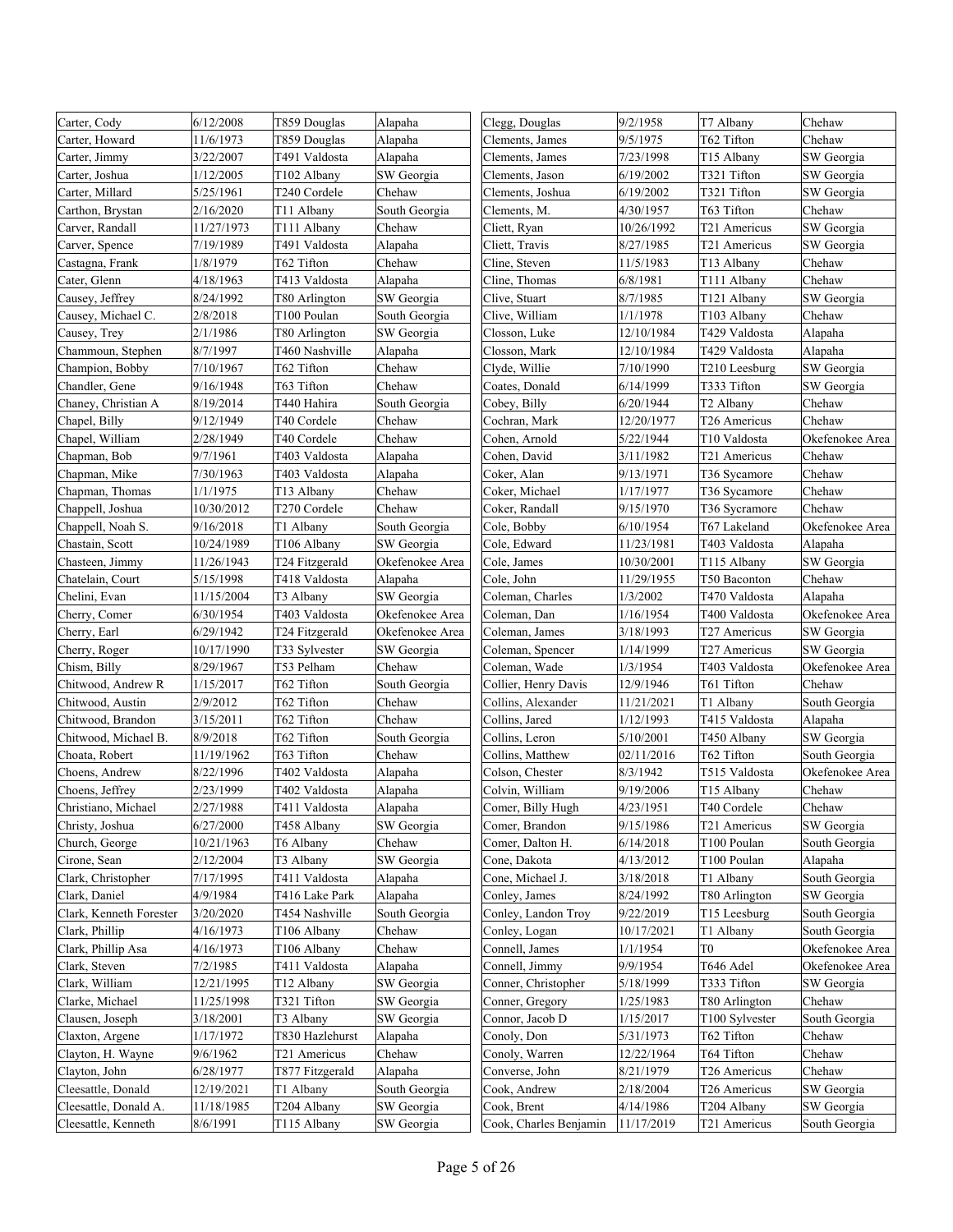| Cook, James            | 6/3/1985   | T204 Albany    | SW Georgia      | Crittenden, Tommy                 | 11/22/1966 | T70 Dawson       | Chehaw          |
|------------------------|------------|----------------|-----------------|-----------------------------------|------------|------------------|-----------------|
| Cook, Shannon          | 4/30/1990  | T3 Albany      | SW Georgia      | Cromer, Davis                     | 02/21/2016 | T26 Americus     | South Georgia   |
| Cooksey, Mitcheal      | 8/1/2000   | T418 Valdosta  | Alapaha         | Cronin, Kevin                     | 11/4/1992  | T491 Valdosta    | Alapaha         |
| Cooner, Marion         | 9/10/1948  | T22 Americus   | Chehaw          | Crook, Michael                    | 3/20/1985  | T229 Leslie      | SW Georgia      |
| Cooper, Andre          | 12/11/2012 | T565 Ouitman   | South Georgia   | Crosby, Frank                     | 11/21/1953 | T67 Lakeland     | Okefenokee Area |
| Cooper, Austin         | 6/16/2005  | T468 Lakeland  | Alapaha         | Cross, Clayton                    | 12/21/2006 | T426 Homerville  | Alapaha         |
| Cooper, Caelan         | 4/22/2010  | T321 Tifton    | Chehaw          | Crowder, Forrest                  | 8/23/2010  | T26 Americus     | Chehaw          |
| Cooper, Dustin         | 2/15/2007  | T468 Lakeland  | Alapaha         | Crowder, Jonathan                 | 01/17/2016 | T1 Albany        | South Georgia   |
| Cooper, Jan            | 12/30/1998 | T102 Albany    | SW Georgia      | Crowell, Jason                    | 7/17/2005  | T3 Albany        | SW Georgia      |
| Cooper, Julian         | 8/10/2004  | T860 Douglas   | Alapaha         | Crozier, Wade                     | 4/2/2003   | T3 Albany        | SW Georgia      |
| Cooper, Rhett          | 1/17/2007  | T102 Albany    | Chehaw          | Crozier, William                  | 12/7/1999  | T231 Americus    | SW Georgia      |
| Cope, John             | 5/15/1972  | T40 Cordele    | Chehaw          | Crumpton, Bryan Saul              | 08/20/2013 | T686             | South Georgia   |
| Coptsias, Jacob        | 9/15/2013  | T21 Americus   | South Georgia   | Crumpton, John                    | 1/17/1972  | T830 Hazlehurst  | Alapaha         |
| Corbett, Brandon       | 3/13/2001  | T402 Valdosta  | Alapaha         | Crumpton, Noah Matthew 11/23/2020 |            | T440 Moody Afb   | South Georgia   |
| Corbitt, Timothy (Jr.) | 4/15/2014  | T416 Valdosta  | South Georgia   | Culbertson, Dooley                | 3/25/1952  | T5 Albany        | Chehaw          |
| Cordell, Tom           | 1/14/1963  | T62 Tifton     | Chehaw          | Culbreth, Charles                 | 1/25/1971  | T30 Sylvester    | Chehaw          |
| Cork, Robert           | 11/24/1972 | T415 Valdosta  | Alapaha         | Culpepper, Benjamin               | 10/2/2012  | T100 Poulan      | Alapaha         |
| Corner, Christopher    | 3/17/1993  | T106 Albany    | SW Georgia      | Culpepper, Bob                    | 12/18/1952 | T21 Americus     | Chehaw          |
| Corner, David          | 11/13/1988 | T106 Albany    | SW Georgia      | Culpepper, Brandon                | 10/19/2006 | T418 Valdosta    | Alapaha         |
| Cory, Gerald           | 4/18/1967  | T7 Albany      | Chehaw          | Culpepper, Harrison L             | 11/12/2013 | T418 Hahira      | South Georgia   |
| Cory, James            | 12/3/1964  | T10 Albany     | Chehaw          | Cumbee, Clay                      | 2/7/2006   | T879 Fitzgerald  | Alapaha         |
| Cory, Jay              | 11/27/1973 | T14 Albury     | Chehaw          | Cumbee, John                      | 5/29/2003  | T879 Fitzgerald  | Alapaha         |
| Cory, Jeffrey          | 3/2/1970   | T7 Albany      | Chehaw          | Cummins, MaCartney J              | 1/15/2017  | T26 Americus     | South Georgia   |
| Cory, John             | 4/18/1967  | T7 Albany      | Chehaw          | Cummins. Max A                    | 7/20/2014  | T26 Americus     | South Georgia   |
| Coston, Gabriel        | 3/31/1998  | T11 Albany     | SW Georgia      | Cummins, McClain                  | 8/23/2010  | T26 Americus     | Chehaw          |
| Cotten, Bennett        | 12/13/1997 | T414 Albany    | SW Georgia      | Curlee, Larry                     | 6/30/1983  | T10 Albany       | Chehaw          |
| Cotten, Bradford       | 3/20/2001  | T414 Albany    | SW Georgia      | Curles, Curtis                    | 3/19/1968  | T106 Albany      | Chehaw          |
| Cottingham, James      | 9/30/1968  | T856 Douglas   | Alapaha         | Curles, David                     | 3/19/1968  | T106 Albany      | Chehaw          |
| Cottingham, John       | 9/9/1998   | T859 Douglas   | Alapaha         | Curtis, Norman                    | 2/11/1964  | T21 Americus     | Chehaw          |
| Courson, Anthony       | 1/28/1952  | T403 Valdosta  | Okefenokee Area | Curtis, William                   | 4/20/1999  | T411 Valdosta    | Alapaha         |
| Cowart, Christopher M. | 12/14/1982 | T80 Arlington  | Chehaw          | Cutshaw, William                  | 11/19/2009 | T440 Hahira      | Alapaha         |
| Cowart, Phillip        | 7/19/1999  | T850 Douglas   | Alapaha         | Dale, James                       | 8/16/1999  | T11 Albany       | SW Georgia      |
| Cox, Christopher T     | 7/2/2015   | T1 Albany      | South Georgia   | Dale, Joseph                      | 9/2/1997   | T11 Albany       | SW Georgia      |
| Cox, Gregory L II      | 12/17/2017 | T8 Albany      | South Georgia   | Dale, Michael Garrett             | 9/22/2019  | T144 Camilla     | South Georgia   |
| Cox, Jerome            | 9/22/1970  | T402 Valdosta  | Alapaha         | Daly, Michael                     | 8/2/1990   | T429 Valdosta    | Alapaha         |
| Cox, Johnathan         | 8/2/2000   | T850 Douglas   | Alapaha         | Dame, Benjamin                    | 11/17/2005 | T403 Valdosta    | Alapaha         |
| Cox, Jordan            | 10/14/2010 | T15 Albany     | Chehaw          | Daniel, Arthur                    | 12/11/2003 | T26 Americus     | SW Georgia      |
| Cox, Logan             | 3/5/2010   | T149 Camilla   | Chehaw          | Daniel, Bill                      | 9/28/1954  | T758 Fitzgerald  | Okefenokee Area |
| Cox, Michael           | 6/2/1969   | T7 Albany      | Chehaw          | Daniel, Donald                    | 2/26/1992  | T33 Sylvester    | SW Georgia      |
| Cox, Patrick           | 4/24/2008  | T15 Albany     | Chehaw          | Daniel, Mike                      | 11/27/1956 | T758 Fitzgerald  | Okefenokee Area |
| Coyne, Ryan            | 8/29/1990  | T415 Valdosta  | Alapaha         | Daniel, Thomas                    | 11/1/2006  | T26 Americus     | Chehaw          |
| Craft, Benjamin        | 9/27/2000  | T460 Nashville | Alapaha         | Daniell, Jarone                   | 11/24/1986 | T62 Tifton       | SW Georgia      |
| Crandall, Homer        | 9/9/1940   | T23 Americus   | Chehaw          | Daniell, Jay                      | 1/1/1987   | T0 Tifton        | SW Georgia      |
| Cranford, Kenneth      | 7/6/1995   | T321 Tifton    | SW Georgia      | Daniell, Stephen                  | 05/15/2016 | T1 Albany        | South Georgia   |
| Cravey, Benjamin       | 2/26/2003  | T62 Tifton     | SW Georgia      | Daniels, Francis                  | 12/21/1959 | T6 Albany        | Chehaw          |
| Cravey, James          | 5/20/2004  | T62 Tifton     | SW Georgia      | Darden, June                      | 6/13/1947  | T24 Fitzgerald   | Okefenokee Area |
| Crawford, Ben          | 6/17/2009  | T27 Americus   | Chehaw          | Darden, William                   | 5/16/1946  | T14 Stantonsburg | Okefenokee Area |
| Crawford, William      | 6/11/1981  | T147 Homeworth | Alapaha         | Darden, William                   | 1/1/1981   | T0 Titton        | Chehaw          |
| Creamer, Evan M.       | 08/20/2013 | T415 Valdosta  | South Georgia   | Daugherty, Aidan M                | 9/15/2015  | T415 Valdosta    | South Georgia   |
| Crews, William         | 11/11/1986 | T240 Cordele   | SW Georgia      | Daugherty, W.                     | 8/29/1990  | T415 Valdosta    | Alapaha         |
| Cribbs, Garrett        | 04/17/2016 | T1 Albany      | South Georgia   | Daughtrey, William                | 2/18/1957  | Т99              | Okefenokee Area |
| Cribbs, Masin          | 11/13/2008 | T806 Pearson   | Alapaha         | Dauphin, Aaron                    | 8/18/1998  | T756 Pulaski     | SW Georgia      |
| Crissey, James         | 3/4/1964   | T255 Camilla   | Chehaw          | Dauphin, Gabriel                  | 5/26/2000  | T333 Tifton      | SW Georgia      |
| Crissey, William       | 3/4/1964   | T255 Camilla   | Chehaw          | Davenport, George                 | 6/17/1966  | T21 Americus     | Chehaw          |
| Crist, Alex            | 2/18/2020  | T415 Valdosta  | South Georgia   | David, Murray                     | 7/12/1954  | T13 Albany       | Chehaw          |
| Crist, Ethan           | 12/31/2021 | T415 Valdosta  | South Georgia   | Davidson, Ray                     | 10/13/1961 | T410 Valdosta    | Alapaha         |
| Crist, Michael         | 1/1/1987   | T0             | Alapaha         | Davis, Alen                       | 1/31/1963  | T106 Albany      | Chehaw          |
| Crist, Michael K       | 1/15/2017  | T491 Valdosta  | South Georgia   | Davis, Andrew Joshua B.           | 2/8/2018   | T806 Pearson     | South Georgia   |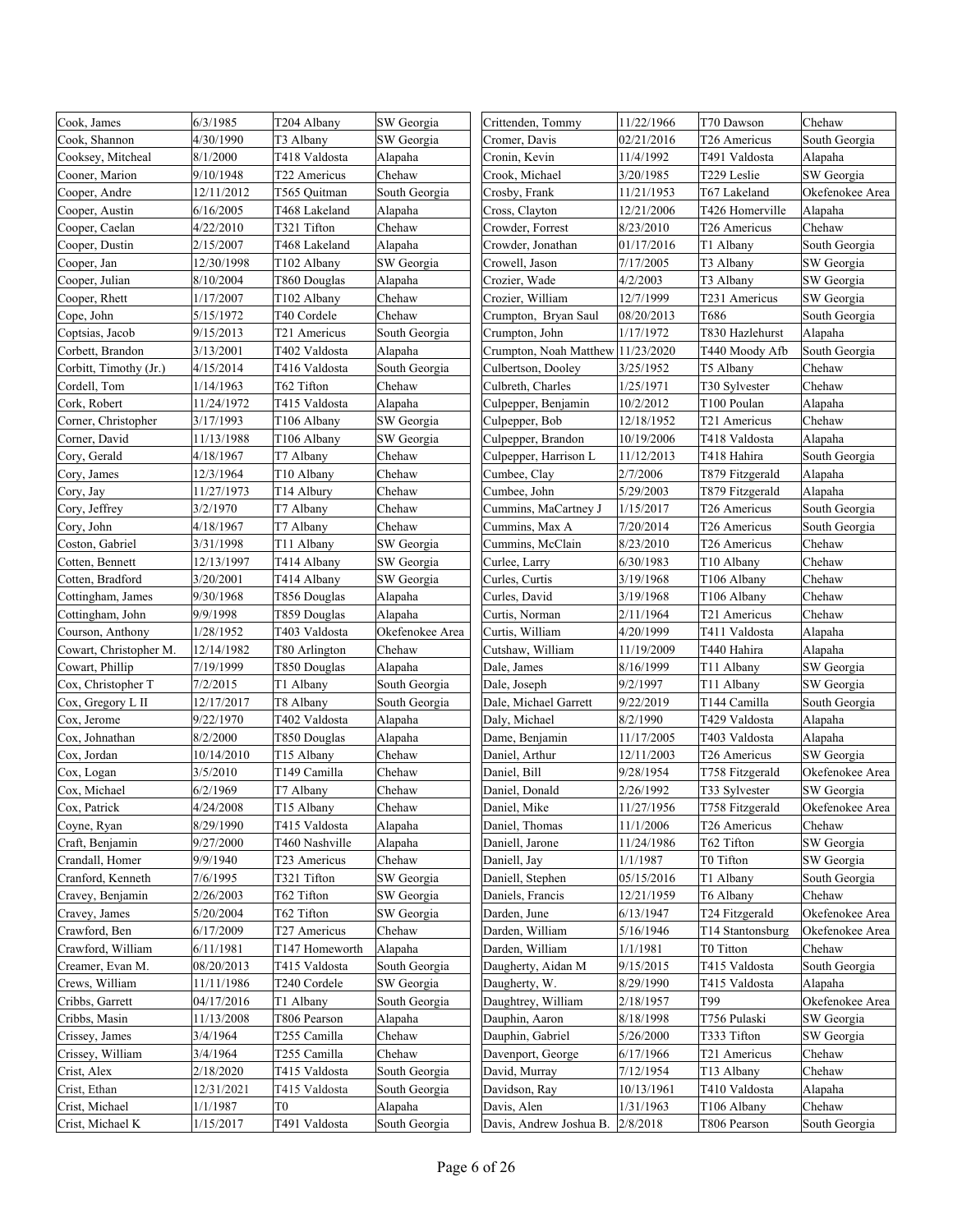| Davis, Ben            | 7/19/2004  | T3 Albany        | SW Georgia      | Dempsey, Christopher  | 7/10/1990  | T210 Leesburg     | SW Georgia      |
|-----------------------|------------|------------------|-----------------|-----------------------|------------|-------------------|-----------------|
| Davis, Billy          | 2/7/1964   | T17 Smithville   | Chehaw          | Denham, Curtis        | 10/13/2016 | T270 Cordele      | South Georgia   |
| Davis, Brian          | 11/15/2005 | T857 Douglas     | Alapaha         | Denison, Alec         | 12/31/2021 | T875 Douglas      | South Georgia   |
| Davis, Charles        | 7/28/1964  | T21 Americus     | Chehaw          | Dennis, Murray        | 9/1/1954   | T805 Douglas      | Okefenokee Area |
| Davis, Charles        | 3/1/1982   | T853 Douglas     | Alapaha         | Dent, Michael         | 12/1/1986  | T100 Poulan       | SW Georgia      |
| Davis, Christopher D  | 1/15/2017  | T875 Fitrzgerald | South Georgia   | Derosia, Craig        | 10/10/2000 | T10 Albany        | SW Georgia      |
| Davis, Debrelle       | 4/30/1943  | T80 Hawkinsville | Okefenokee Area | Desautels, David      | 6/25/1981  | T411 Valdosta     | Alapaha         |
| Davis, Duane          | 1/1/1975   | T7 Albany        | Chehaw          | Destefano, Anthony    | 6/4/1998   | T21 Americus      | SW Georgia      |
| Davis, Edward         | 10/14/1943 | T2 Valdosta      | Okefenokee Area | Devalinger, Randall   | 8/31/1993  | T11 Albany        | SW Georgia      |
| Davis, Frank          | 3/3/1976   | T3 Albany        | Chehaw          | Devane, Daniel        | 4/18/1994  | T24 Ellaville     | SW Georgia      |
| Davis, GilberTWayne   | 5/11/1981  | T62 Tifton       | Chehaw          | Devane, Robert        | 4/18/1994  | T24 Ellaville     | SW Georgia      |
| Davis, Gregory        | 11/5/1990  | T26 Americus     | SW Georgia      | Dew, Stephen Tillman  | 6/14/2020  | T1 Albany         | South Georgia   |
| Davis, J.             | 3/10/1932  | T1 Valdosta      | Okefenokee Area | DeWitt, Caleb T       | 1/15/2017  | T418 Hahira       | South Georgia   |
| Davis, Jacob          | 7/28/2008  | T3 Albany        | Chehaw          | Diamond, William T.   | 08/28/2013 | T859 Douglas      | South Georgia   |
| Davis, Jamaal         | 4/20/2001  | T450 Albany      | SW Georgia      | Dickinson, Matthew    | 4/20/2010  | T23 Albany        | Chehaw          |
| Davis, James          | 8/14/1962  | T17 Smithville   | Chehaw          | Dickinson, Roger      | 8/12/1952  | T5 Albany         | Chehaw          |
| Davis, James          | 9/6/1962   | T21 Americus     | Chehaw          | Diem, Chandler Colton | 4/16/2015  | T21 Americus      | South Georgia   |
| Davis, James          | 3/21/1970  | T53 Pelham       | Chehaw          | Dill, Brian           | 9/19/1988  | T815 Irwinville   | Alapaha         |
| Davis, James          | 3/11/1991  | T850 Douglas     | Alapaha         | Dill, Harrison        | 6/9/2005   | T832 Ocilla       | Alapaha         |
| Davis, Jay            | 3/10/2003  | T875 Fitzgerald  | Alapaha         | Dill, Roger           | 8/17/1950  | T732 Ocilla       | Okefenokee Area |
| Davis, Jerry          | 3/21/1970  | T53 Pelham       | Chehaw          | Dillard, Brian        | 7/13/1993  | T102 Albany       | SW Georgia      |
| Davis, Jordan T       | 1/15/2017  | T898 Douglas     | South Georgia   | Dillard, Jacob        | 9/15/2013  | T21 Americus      | South Georgia   |
| Davis, Leonard        | 6/20/1944  | T72 Sasser       | Chehaw          | Dingler, Andrew A     | 12/13/2020 | T21 Americus      | South Georgia   |
| Davis, Martin         | 10/24/2005 | T3 Albany        | Chehaw          | Dipietro, James       | 6/2/2008   | T3 Albany         | Chehaw          |
| Davis, Matt           | 5/3/2006   | T62 Tifton       | Chehaw          | Dixon, Albert         | 2/6/1989   | T3 Albany         | SW Georgia      |
| Davis, Morgan Dewayne | 7/15/2014  | T440 Hahira      | South Georgia   | Dixon, Andrew         | 8/29/1994  | T3 Albany         | SW Georgia      |
| Davis, Neal           | 9/8/1992   | T26 Americus     | SW Georgia      | Dixon, Daniel         | 2/3/1992   | T879 Fitzgerald   | Alapaha         |
| Davis, Paul           | 1/13/1953  | T7 Albany        | Chehaw          | Dixon, Donte Q.       | 10/20/2013 | T260 Americus     | South Georgia   |
| Davis, Philip         | 5/5/1988   | T10 Albany       | SW Georgia      | Dixon, Lamar          | 2/5/1945   | T21 Americus      | Chehaw          |
| Davis, Russell        | 9/23/1965  | T106 Albany      | Chehaw          | Dixon, Michael        | 10/25/1977 | T480 Valdosta     | Alapaha         |
| Davis, Scott          | 2/22/1982  | T3 Albany        | Chehaw          | Dixon, Robert         | 6/3/1991   | T3 Albany         | SW Georgia      |
| Davis, Thomas         | 9/25/1997  | T21 Americus     | SW Georgia      | Dixon, Thomas         | 3/21/1963  | T3 Albany         | Chehaw          |
| Davis, Willard        | 9/13/2004  | T858 Douglas     | Alapaha         | Doad, Rohits          | 1/18/2015  | T15 Albany        | South Georgia   |
| Davis, Wrigh, Jr.     | 01/01/1959 | T21 Americus     | Chehaw          | Dodson, James         | 7/28/1977  | T62 Tifton        | Chehaw          |
| Davis, Xavier         | 11/27/1990 | T99 Albany       | SW Georgia      | Dodson, Jon           | 9/22/1976  | T62 Tifton        | Chehaw          |
| Davison, Robert       | 1/27/1982  | T850 Douglas     | Alapaha         | Dollar, Gregory       | 6/19/2001  | T115 Albany       | SW Georgia      |
| Dawson, Michael       | 2/25/2003  | T62 Tifton       | SW Georgia      | Dominy, Wilburn       | 4/28/1980  | T830 Hazlehurst   | Alapaha         |
| Day, Laurence         | 09/08/2016 | T859 Douglas     | South Georgia   | Doran, Britt          | 5/16/2002  | T426 Homerville   | Alapaha         |
| Dayhuff, Charles      | 8/9/2010   | T210 Leesburg    | Chehaw          | Dorminey, Jason       | 2/2/1988   | T333 Tifton       | SW Georgia      |
| Dayhuff, Richard      | 4/2/2012   | T210 Leesburg    | Chehaw          | Dorough, John         | 8/10/1961  | T240 Cordele      | Chehaw          |
| Dazey, Gareth         | 5/17/2001  | T418 Valdosta    | Alapaha         | Dorsett, Collin A     | 9/18/2014  | T333 Tifton       | South Georgia   |
| De Zoort, William     | 8/30/1982  | T111 Albany      | Chehaw          | Douglas, James        | 2/4/2008   | T31 Ashburn       | Chehaw          |
| Deakins, John         | 8/2/1955   | T1 Valdosta      | Okefenokee Area | Douglas, Mark         | 11/8/1965  | T7 Albany         | Chehaw          |
| Deatcher, Brandon M   | 05/21/2013 | T415 Valdosta    | South Georgia   | Dowdy, William        | 7/14/1982  | T83 Damascus      | Chehaw          |
| Deaver, Andrew A      | 1/15/2017  | T491 Valdosta    | South Georgia   | Dowlen, Jed           | 9/28/1954  | T758 Fitzgerald   | Okefenokee Area |
| Dechert, Donald       | 10/26/1998 | T321 Tifton      | SW Georgia      | Dowling, Kenneth      | 2/1/1955   | T859 Douglas      | Okefenokee Area |
| Dee, Sutee            | 2/24/2000  | T460 Nashville   | Alapaha         | Dowse, Christopher    | 4/19/2007  | T415 Valdosta     | Alapaha         |
| Dees, James Alfred    | 12/8/1923  | T3 Albany        | Nochaway        | Doyle, Michael        | 5/3/1927   | T5 Albany         | Nochaway        |
| Defreitas, John       | 10/14/1969 | T859 Douglas     | Alapaha         | Dozier, Jason         | 12/18/1989 | T3 Albany         | SW Georgia      |
| Dejong, Daniel        | 2/14/2004  | T333 Tifton      | SW Georgia      | Draffin, Douglas      | 10/18/1940 | T1 Valdosta       | Okefenokee Area |
| Delamar, Lenny        | 7/27/1961  | T5 Albany        | Chehaw          | Drahush, Matthew      | 9/11/2006  | T3 Albany         | Chehaw          |
| Delk, Bruce Henry     | 11/18/2014 | T426 Homerville  | South Georgia   | Drawdy, Bryan         | 7/20/2005  | T321 Tifton       | SW Georgia      |
| Dellinger, Harry      | 5/24/1957  | T21 Americus     | Chehaw          | Drew, Aaron           | 4/8/2010   | T859 Douglas      | Alapaha         |
| Deloach, Hutch        | 8/12/1971  | T7 Albany        | Chehaw          | Drew, Jamieson        | 1/24/2009  | T873 Albany       | Chehaw          |
| Delong, Adam          | 7/8/2004   | T410 Valdosta    | Alapaha         | Drew, Randall         | 2/7/2002   | T855 Douglas      | Alapaha         |
| Delong, Andrew        | 12/15/2005 | T410 Valdosta    | Alapaha         | Drew, Stuart          | 6/12/2008  | T855 Douglas      | Alapaha         |
| DeMott, Jefferson R   | 10/19/2014 | T3 Albany        | South Georgia   | Drewa, Richard        | 5/2/1989   | T250 JunctionCity | SW Georgia      |
| Demott, Levi Jacob    | 8/16/2020  | T3 Albany        | South Georgia   | Driggers, James       | 5/27/1968  | T62 Tifton        | Chehaw          |
|                       |            |                  |                 |                       |            |                   |                 |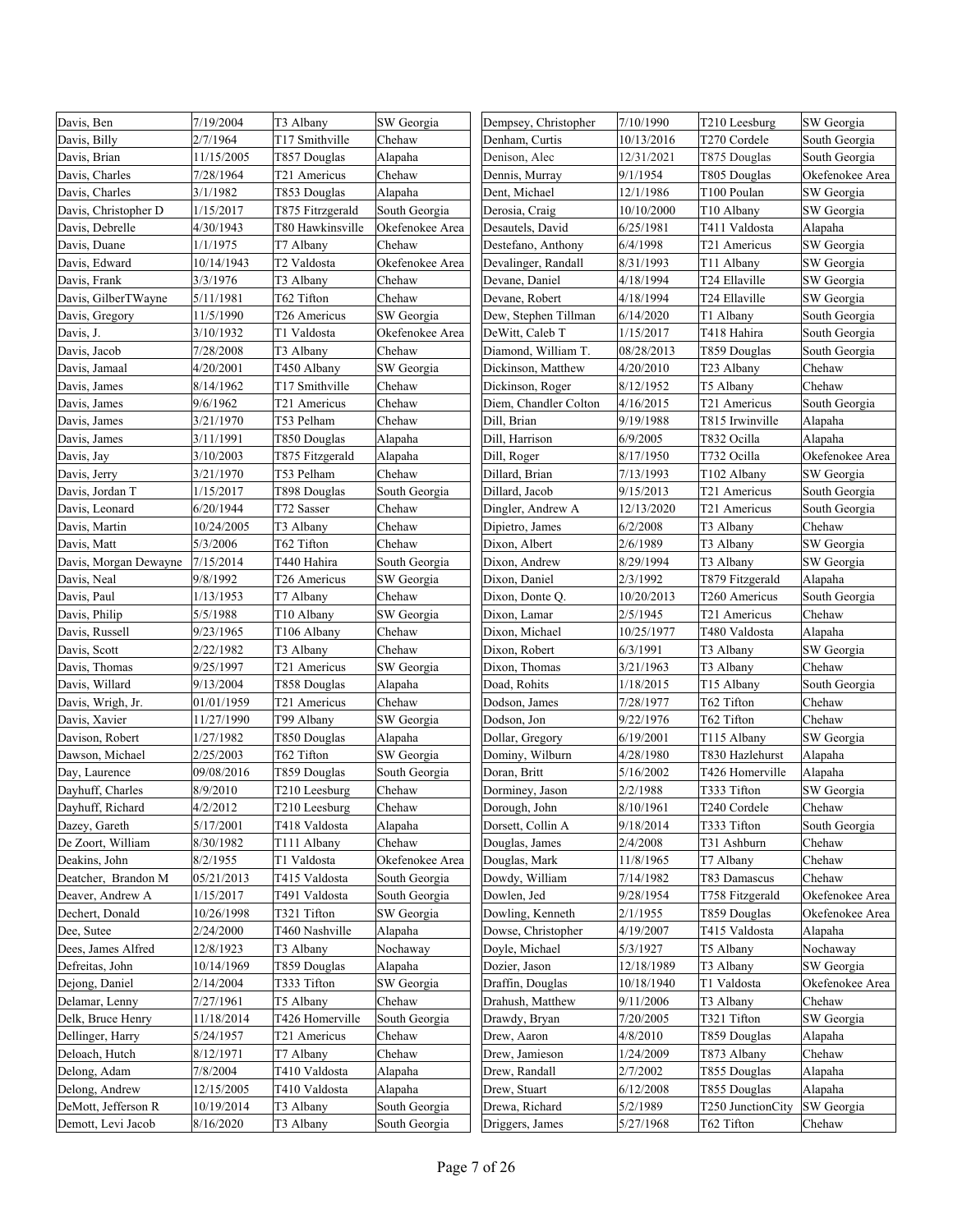| Driver, Jeffery        | 4/20/1980  | T106 Albany              | Chehaw           | Ellis, John           | 2/18/2004  | T26 Americus    | SW Georgia      |
|------------------------|------------|--------------------------|------------------|-----------------------|------------|-----------------|-----------------|
| Dubiansky, David       | 1/28/2008  | T3 Albany                | Chehaw           | Ellis, Michael        | 2/3/1970   | T26 Americus    | Chehaw          |
| Dubose, Daniel         | 12/13/2004 | T100 Poulan              | SW Georgia       | Ellis, Robert         | 3/3/1943   | T21 Americus    | Chehaw          |
| Dubose, Matt           | 6/25/2003  | T <sub>15</sub> Albany   | SW Georgia       | Ellison, Richard      | 7/20/1981  | T101 Albany     | Chehaw          |
| Duclos, Mark           | 12/15/1975 | T3 Albany                | Chehaw           | Ellwood, Delmont      | 12/7/1926  | T5 Albany       | Nochaway        |
| Duclos, Michael        | 2/22/1982  | T3 Albany                | Chehaw           | Elrod, James          | 4/10/1950  | T400 Valdosta   | Okefenokee Area |
| Dudley, Donald         | 5/21/1991  | T450 Albany              | SW Georgia       | Enfinger, Dan         | 4/14/2003  | T26 Americus    | SW Georgia      |
| Dudley, Gatewood       | 12/18/1952 | T21 Americus             | Chehaw           | Enfinger, Harrison    | 11/1/2006  | T26 Americus    | Chehaw          |
| Dudley, James          | 8/2/1943   | T21 Americus             | Chehaw           | England, Jesse        | 3/25/2003  | T12 Albany      | SW Georgia      |
| Dudley, Paul           | 11/25/1991 | T859 Douglas             | Alapaha          | Ennis, Richard        | 8/17/1970  | T7 Albany       | Chehaw          |
| Dudley, William        | 3/22/1982  | T21 Americus             | Chehaw           | Entrekin, Bill        | 9/20/1943  | T22 Americus    | Chehaw          |
| Dugan, Patrick         | 1/22/1965  | T3 Albany                | Chehaw           | Erickson, Adam        | 7/28/2002  | T3 Albany       | SW Georgia      |
| Dukes, Alexander       | 3/7/2005   | T3 Albany                | SW Georgia       | Erickson, Michael     | 4/12/2004  | T3 Albany       | SW Georgia      |
| Dukes, Daniel          | 3/7/2005   | T3 Albany                | SW Georgia       | Espinosa, Raymond     | 2/11/1971  | T410 Valdosta   | Alapaha         |
| Dukes, Dresden H       | 1/15/2017  | T26 Americus             | South Georgia    | Espy, Gene            | 4/12/1943  | T40 Cordele     | Chehaw          |
| Dukes, John            | 6/21/1999  | T403 Valdosta            | Alapaha          | Ethan, Christopher R. | 8/27/2019  | T454 Valdosta   | South Georgia   |
| Dukes, Robert          | 12/22/1969 | T409 Nashville           | Alapaha          | Etheredge, Brandon    | 2/26/2011  | T100 Poulan     | Chehaw          |
| Dukes, Ronny           | 5/15/1969  | T409 Nashville           | Alapaha          | Eubanks, Alan Scott   | 4/12/1982  | T89 Edison      | Chehaw          |
| Dumas, Thurman         | 8/3/1967   | T405 Valdosta            | Alapaha          | Eubanks, Calvin       | 3/20/1983  | T16 Leesburg    | Chehaw          |
| Dunkley, Alfred        | 7/18/1983  | T16 Leesburg             | Chehaw           | Evans, Bryan          | 12/9/1985  | T113 Albany     | SW Georgia      |
| Dunn, Ben              | 5/10/2012  | T875 Fitzgerald          | Alapaha          | Evans, Doug           | 11/12/1958 | T71 Dawson      | Chehaw          |
| Dunn, Clifford IV      | 06/19/2016 | T23 Albany               | South Georgia    | Evans, John           | 11/20/1996 | T62 Tifton      | SW Georgia      |
| Durden, Daniel         | 5/11/2005  | T102 Albany              | SW Georgia       | Evans, Martez         | 1/15/2013  | T468 Lakeland   | South Georgia   |
| Durham, John           | 4/14/1972  | T14 Albany               | Chehaw           | Evans, Ross           | 8/16/1999  | T11 Albany      | SW Georgia      |
| Durkovic, Evan         | 4/12/2004  | T875 Fitzgerald          | Alapaha          | Eveland, David        | 4/1/1985   | T62 Tifton      | SW Georgia      |
| Duskin, Edgar          | 10/7/1942  | T70 Dawson               | Chehaw           | Everett, Stephen      | 12/9/1977  | T429 Valdosta   | Alapaha         |
| Duskin, Edgar          | 12/23/1998 | T3 Albany                | SW Georgia       | Eversole, Chris       | 4/22/1996  | T3 Albany       | SW Georgia      |
| Duskin, John Williford | 3/20/1952  | T70 Dawson               | Chehaw           | Evert, Erik           | 3/24/1988  | T62 Tifton      | SW Georgia      |
| Duyck, Carl            | 12/19/1968 | T240 Cordele             | Chehaw           | Ewing, John           | 3/29/1957  | T31 Ashburn     | Chehaw          |
| Dwornik, Robert        | 3/21/1963  | T3 Albany                | Chehaw           | Exum, Charles         | 9/4/1984   | T229 Leslie     | Chehaw          |
| Dyer, Robert           | 12/9/1963  | T62 Tifton               | Chehaw           | Exum, Troy            | 3/26/1985  | T229 Leslie     | SW Georgia      |
| Dziedzic, John T.      | 8/12/2018  | T1 Albany                | South Georgia    | Faber, Ed             | 7/17/1958  | T5 Albany       | Chehaw          |
| Eares, Mark            | 7/9/1971   | T403 Valdosta            | Alapaha          | Faber, Edward         | 6/1/1923   | T2 Albany       | Nochaway        |
| Earnest, Sidney        | 9/3/1970   | T410 Valdosta            | Alapaha          | Faber, Michael        | 3/27/1969  | T53 Pelham      | Chehaw          |
| Easterlin, Ben         | 8/23/1963  | T21 Americus             | Chehaw           | Faber, Ronald         | 3/21/1970  | T53 Pelham      | Chehaw          |
| Easterlin, Frank       | 11/8/1939  | T21 Americus             | Chehaw           | Fagan, Timothy        | 4/25/1983  | T62 Tifton      | Chehaw          |
| Easterlin, Paul        | 12/18/1952 | T21 Americus             | Chehaw           | Fain, Douglas Michael | 7/17/1958  | T2006 Albany    | Chehaw          |
| Edge, BryanTTommy      | 2/6/1966   | T64 Tifton               | Chehaw           | Fain, Jimmy           | 9/19/1955  | T6 Albany       | Chehaw          |
| Edgemon, James         | 3/23/1992  | T21 Americus             | SW Georgia       | Fair, Mark            | 11/20/1972 | T7 Albany       | Chehaw          |
| Edgemon, John          | 11/11/1991 | T <sub>21</sub> Americus | SW Georgia       | Faircloth, Garrett    | 5/24/2004  | T21 Americus    | SW Georgia      |
| Edmondson, Everette    | 2/25/1935  | T1                       | National Council | Faircloth, Ryan       | 6/5/2009   | T149 Camilla    | Chehaw          |
| Edwards, Matthew       | 1/25/2001  | T460 Nashville           | Alapaha          | Faircloth, Wilson     | 9/27/1990  | T415 Valdosta   | Alapaha         |
| Edwards, Randall       | 8/17/2006  | T859 Douglas             | Alapaha          | Faircloth, Zachary    | 6/23/2009  | T149 Camilla    | Chehaw          |
| Edwards, Tyrese T      | 5/19/2019  | T8 Albany                | South Georgia    | Falk, Lee             | 1/8/1960   | T2403 Valdosta  | Alapaha         |
| Edwards, William       | 8/7/1969   | T62 Tifton               | Chehaw           | Farmer, Eric          | 10/14/1980 | T522 Vienna     | Chehaw          |
| Eidell, Jarrett        | 3/20/1992  | T144 Albany              | SW Georgia       | Farmer, Jay           | 9/14/1970  | T830 Hazlehurst | Alapaha         |
| Eidson, Charles        | 11/28/1988 | T415 Valdosta            | Alapaha          | Farnsworth, James     | 6/27/1996  | T26 Americus    | SW Georgia      |
| Eidson, Matthew        | 8/18/1987  | T112 Albany              | SW Georgia       | Fazekas, Courtney     | 4/17/1978  | T106 Albany     | Chehaw          |
| Elam, Billy            | 9/25/1941  | T21 Americus             | Chehaw           | Fazekas, William      | 12/28/1977 | T106 Albany     | Chehaw          |
| Elder, Michael A       | 1/15/2017  | T454 Valdosta            | South Georgia    | Federico, Louis       | 9/6/1976   | T491 Valdosta   | Alapaha         |
| Eleazer, Paul          | 7/29/1960  | T380 Waycross            | Chehaw           | Feingold, Louis       | 2/7/1974   | T51 Camilla     | Chehaw          |
| Elkins, Carlton        | 7/22/1959  | T9 Albany                | Chehaw           | Felix, Christopher    | 8/19/1992  | T418 Valdosta   | Alapaha         |
| Elliott, Alex          | 6/21/2007  | T410 Valdosta            | Alapaha          | Felix, Leo            | 9/23/1993  | T418 Valdosta   | Alapaha         |
| Elliott, Logan Chance  | 11/17/2019 | T21 Americus             | South Georgia    | Felts, Jacob          | 6/19/2008  | T828 Adel       | Alapaha         |
| Elliott, Matthew       | 1/7/1991   | T282 Americus            | SW Georgia       | Fenn, Verlyn          | 12/1/1955  | T52 Pelham      | Chehaw          |
| Elliott, Tyron         | 3/29/1957  | T31 Ashburn              | Chehaw           | Fenner, Joshua C      | 1/15/2017  | T23 Albany      | South Georgia   |
| Ellis, Blake           | 12/10/1984 | T416 Lake Park           | Alapaha          | Ferguson, Arrin       | 8/9/2010   | T210 Leesburg   | Chehaw          |
| Ellis, Jared           | 05/17/2016 | T418 Hahira              | South Georgia    | Ferro, Marc           | 9/3/1968   | T12 Albany      | Chehaw          |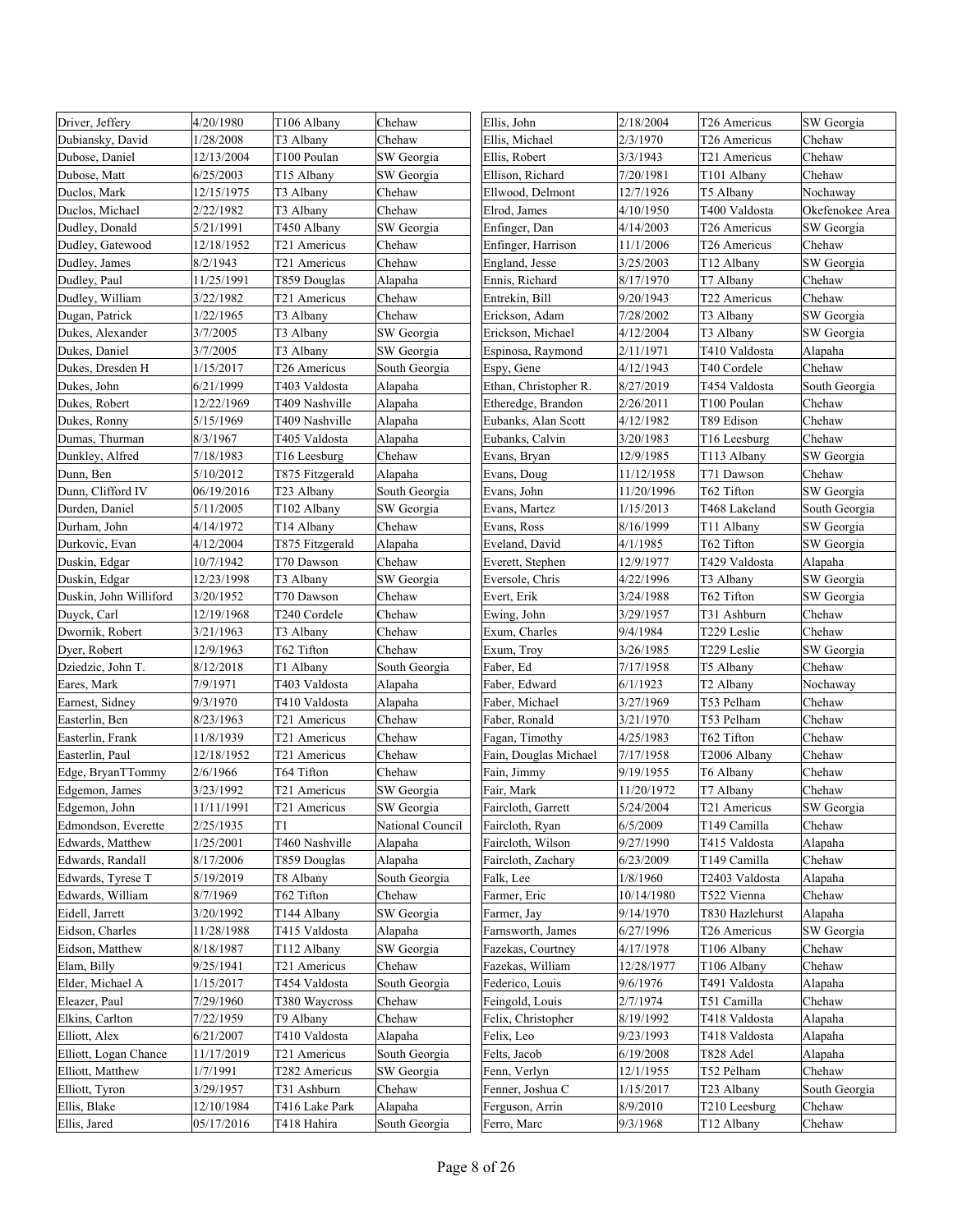| Findlay, Matthew C,    | 05/21/2013 | T415 Valdosta          | South Georgia   | Fussell, Joah            | 2/7/2002   | T858 Douglas     | Alapaha         |
|------------------------|------------|------------------------|-----------------|--------------------------|------------|------------------|-----------------|
| Fineout, Brandon J.    | 12/18/2018 | T410 Valdosta          | South Georgia   | Fussell, Wilford         | 11/15/1999 | T858 Douglas     | Alapaha         |
| Fisher, Daniel M       | 08/15/2013 | T62 Tifton             | South Georgia   | Futch, Allen             | 9/4/1923   | T2 Thomasville   | Nochaway        |
| Fisher, Matthew Aaron  | 11/12/2015 | T62 Tifton             | South Georgia   | Gadson, Michael          | 2/16/2020  | T11 Albany       | South Georgia   |
| Fisher, Nathan         | 5/20/2004  | T415 Valdosta          | Alapaha         | Gailey, Thomas           | 12/30/1966 | T21 Americus     | Chehaw          |
| Fisher, Tobey          | 10/20/2009 | T62 Tifton             | Chehaw          | Galbraith, Brigham S     | 8/19/2014  | T418 Valdosta    | South Georgia   |
| Flanagan, Kyle         | 3/26/2001  | T3 Albany              | SW Georgia      | Galbraith, Samuel E      | 8/19/2014  | T418 Valdosta    | South Georgia   |
| Fletcher, Alexander    | 8/13/2009  | T859 Douglas           | Alapaha         | Gallagher, David         | 6/14/1965  | T410 Valdosta    | Alapaha         |
| Fletcher, Edward       | 5/21/1968  | T405 Valdosta          | Alapaha         | Galloway, Brian          | 6/9/1998   | T402 Valdosta    | Alapaha         |
| Fletcher, Frank        | 11/26/1943 | T24 Fitzgerald         | Okefenokee Area | Galvin, Michael          | 11/16/1992 | T3 Albany        | SW Georgia      |
| Fletcher, Garrett      | 5/12/1997  | T875 Fitzgerald        | Alapaha         | Gamble, Edward           | 11/6/1963  | T8 Albany        | Chehaw          |
| Fletcher, James        | 5/21/1968  | T67 Huntsville         | Alapaha         | Ganas, Chris             | 5/1/1944   | T1 Valdosta      | Okefenokee Area |
| Fletcher, Jesse        | 5/21/1990  | T875 Fitzgerald        | Alapaha         | Gannon, Matthew A        | 12/17/2013 | T440 Hahira      | South Georgia   |
| Fletcher, Kieran       | 2/28/1994  | T875 Fitzgerald        | Alapaha         | Garcia, Ronald G         | 1/15/2017  | T875 Fitrzgerald | South Georgia   |
| Fletcher, Norman       | 3/11/1949  | T24 Fitzgerald         | Okefenokee Area | Gardner, Benjamin        | 1/20/2000  | T26 Americus     | SW Georgia      |
| Fletcher, Ryan         | 4/6/1998   | T875 Fitzgerald        | Alapaha         | Gardner, Daniel Ace      | 5/19/2020  | T415 Valdosta    | South Georgia   |
| Floyd, Craig           | 9/4/1973   | T830 Hazlehurst        | Alapaha         | Gardner, David Ezra      | 5/19/2020  | T415 Valdosta    | South Georgia   |
| Flynt, Frederick       | 7/19/1994  | T460 Nashville         | Alapaha         | Gardner, Jonathan        | 1/20/2000  | T26 Americus     | SW Georgia      |
| Ford, Cameron B.       | 12/17/2013 | T686                   | South Georgia   | Gardner, Logan           | 1/20/2000  | T26 Americus     | SW Georgia      |
| Ford, Earl             | 12/6/1954  | T51 Camilla            | Chehaw          | Garey, Kenneth           | 3/26/1984  | T113 Albany      | Chehaw          |
| Forester, James        | 12/14/1971 | T <sub>10</sub> Albany | Chehaw          | Garren, Kenneth          | 6/14/1990  | T411 Valdosta    | Alapaha         |
| Formwalt, Zachary      | 2/12/1996  | T3 Albany              | SW Georgia      | Garten, Terence          | 1/10/1989  | T263 Riverdale   | SW Georgia      |
| Forrest, Ronald        | 4/9/1962   | T15 Albany             | Chehaw          | Gaskins, Robert          | 9/29/1992  | T411 Moody Afb   | Alapaha         |
| Foster, John B.        | 09/26/2013 | T875                   | South Georgia   | Gates, Lee               | 9/18/2000  | T321 Tifton      | SW Georgia      |
| Fouraker, William      | 12/30/1973 | T403 Valdosta          | Alapaha         | Gates, Paul              | 4/19/2007  | T828 Adel        | Alapaha         |
| Fournier, Christopher  | 3/28/2007  | T102 Albany            | Chehaw          | Gatewood, Bob            | 3/3/1943   | T21 Americus     | Chehaw          |
| Fowler, Darrell        | 10/24/1983 | T106 Albany            | Chehaw          | Gatewood, Kenneth        | 10/26/1992 | T21 Americus     | SW Georgia      |
| Fowler, Howard         | 12/8/1959  | T68 Dublin             | Chehaw          | Gatewood, Schley         | 12/12/1958 | T21 Americus     | Chehaw          |
| Fowler, Mark           | 12/30/1986 | T100 Poulan            | SW Georgia      | Gatewood, Thomas         | 2/11/1991  | T21 Americus     | SW Georgia      |
| Francis, Shackelford   | 9/22/1926  | T5 Albany              | Nochaway        | Gauthier, Mark           | 11/26/1968 | T405 Valdosta    | Alapaha         |
| Fraser, Russell        | 4/21/1955  | T1 Valdosta            | Okefenokee Area | Gay, Donald              | 6/2/1950   | T60 Tifton       | Chehaw          |
| Frazier, Kirk          | 3/1/1996   | T26 Americus           | SW Georgia      | Gay, Jimmy               | 6/8/1962   | T62 Tifton       | Chehaw          |
| Frederick, Gregory     | 8/7/1969   | T62 Tifton             | Chehaw          | Gay, John                | 8/3/1964   | T41 Cordele      | Chehaw          |
| Fredrick, Robert       | 2/28/1963  | T <sub>10</sub> Albany | Chehaw          | Gay, William             | 6/21/2007  | T440 Hahira      | Alapaha         |
| Freeman, Allen         | 4/16/1976  | T111 Albany            | Chehaw          | Geddings, Jason          | 10/24/1991 | T460 Nashville   | Alapaha         |
| Freeman, Charles       | 3/31/1999  | T106 Albany            | SW Georgia      | Gegogeine, James         | 2/25/1988  | T9 Oil City      | SW Georgia      |
| Freeman, Douglas       | 4/21/1959  | T27 Americus           | Chehaw          | Gegogeine, Michael       | 7/19/1990  | T9 Oil City      | SW Georgia      |
| Fricker, Gregory       | 4/15/2008  | T491 Valdosta          | Alapaha         | Gentzler, David          | 10/10/1973 | T211 Augusta     | Alapaha         |
| Fricker, Joshua        | 11/18/2010 | T491 Valdosta          | Alapaha         | George, Jason            | 3/21/2000  | T231 Americus    | SW Georgia      |
| Friedman, Richard      | 6/29/1967  | T856 Douglas           | Alapaha         | George, Oliver           | 4/11/1983  | T503 Albany      | Chehaw          |
| Frier, William         | 5/28/1984  | T850 Douglas           | Alapaha         | Gerst, Gerald            | 2/7/1983   | T111 Albany      | Chehaw          |
| Frierson, Mason        | 1/17/2008  | T15 Albany             | Chehaw          | Gibson, Benjamin         | 8/24/2006  | T210 Leesburg    | Chehaw          |
| Frierson, William      | 8/23/1966  | T4 Albany              | Chehaw          | Gibson, Patrick          | 9/15/1998  | T11 Albany       | SW Georgia      |
| Frost, Jonathan J      | 1/15/2017  | T270 Cordele           | South Georgia   | Giddens, John            | 3/22/1997  | T418 Valdosta    | Alapaha         |
| Frost, Michael R.      | 5/10/2018  | T270 Cordele           | South Georgia   | Giddens, Robert          | 2/11/1993  | T62 Tifton       | SW Georgia      |
| Fudge, Curt            | 8/23/1989  | T83 Damascus           | SW Georgia      | Giddens, Taylor          | 3/14/2002  | T418 Valdosta    | Alapaha         |
| Fudge, John            | 3/7/1996   | T85 Colquitt           | SW Georgia      | Giddens, Thomas          | 2/15/2007  | T418 Valdosta    | Alapaha         |
| Fulford, Ed            | 11/12/1958 | T71 Dawson             | Chehaw          | Giddens, William         | 4/11/1989  | T31 Ashburn      | SW Georgia      |
| Fuller, Larry          | 10/25/1994 | T850 Douglas           | Alapaha         | Gilbert, David           | 10/18/1966 | T451 Quitman     | Alapaha         |
| Fullerton, Christopher | 7/9/1995   | T106 Albany            | SW Georgia      | Gilbert, James           | 9/19/2005  | T857 Douglas     | Alapaha         |
| Fullerton, Gregory     | 1/24/1963  | T106 Albany            | Chehaw          | Gilbert, Roy             | 10/18/1966 | T451 Quitman     | Alapaha         |
| Fullerton, Gregory     | 1/24/1963  | T106 Albany            | Chehaw          | Gilbert, Ryan            | 10/3/2001  | T857 Douglas     | Alapaha         |
| Funk, Deron            | 8/13/1985  | T333 Tlifton           | SW Georgia      | Gilchrist, Thomason Alex | 5/19/2015  | T410 Valdosta    | South Georgia   |
| Funk, Jacob            | 02/11/2016 | T62 Tifton             | South Georgia   | Gill, Art                | 1/23/1961  | T7 Albany        | Chehaw          |
| Furlow, Tim            | 7/5/1960   | T21 Americus           | Chehaw          | Gillan, Jared            | 3/13/2012  | T3 Albany        | Chehaw          |
| Fussell, Alex          | 11/18/2010 | T858 Douglas           | Alapaha         | Gillespie, Bradley       | 9/13/1981  | T850 Douglas     | Alapaha         |
| Fussell, Blake         | 3/23/2006  | T858 Douglas           | Alapaha         | Gillespie, Byron         | 7/2/1976   | T853 Douglas     | Alapaha         |
| Fussell, Jad           | 8/13/2009  | T858 Douglas           | Alapaha         | Gillespie, Jeffrey       | 12/26/1973 | T4 ????          | Alapaha         |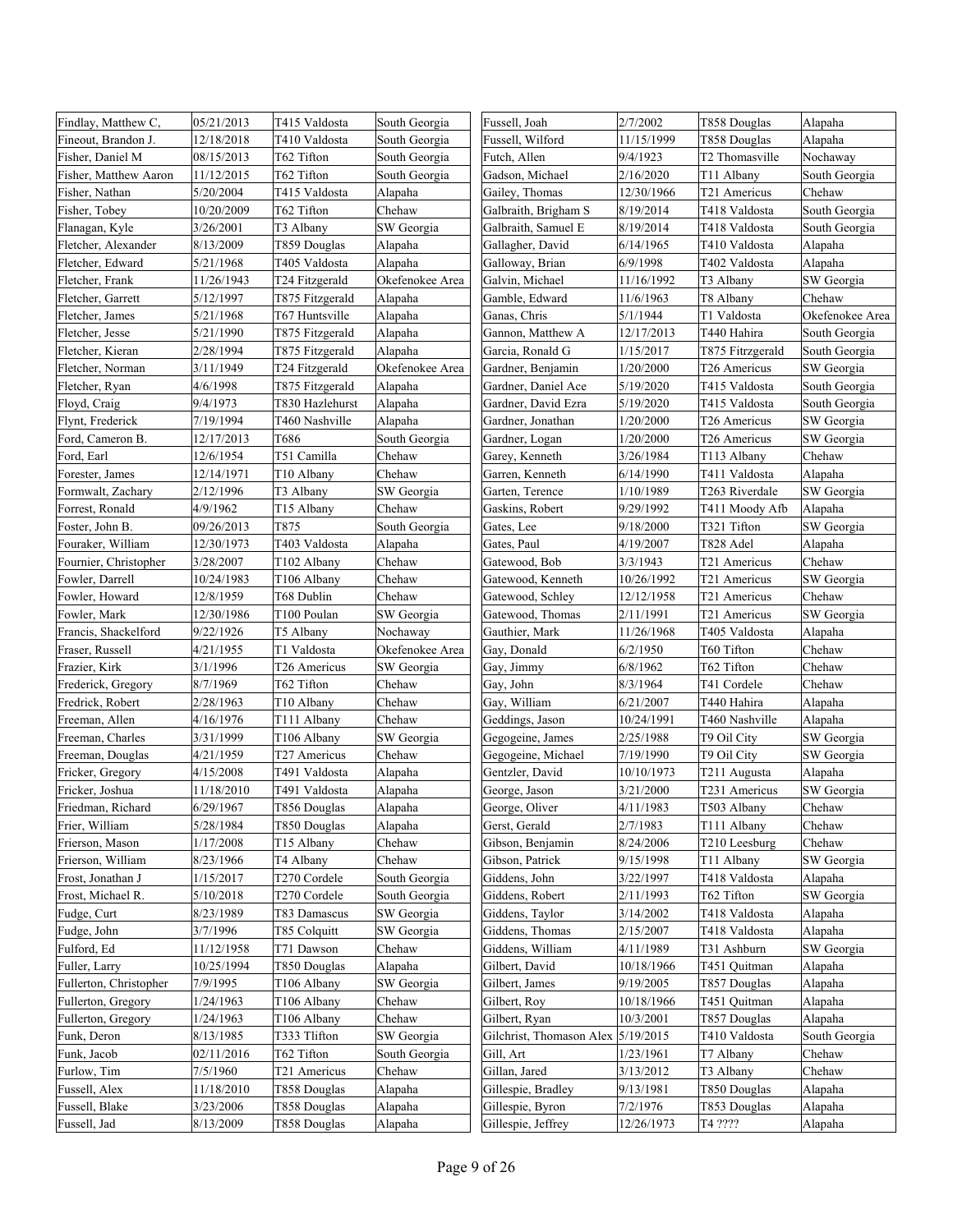| Gilliam, Justin      | 5/29/2008  | T3 Albany        | Chehaw          | Griesmyer, Donald     | 4/17/1991  | T333 Tifton     | SW Georgia      |
|----------------------|------------|------------------|-----------------|-----------------------|------------|-----------------|-----------------|
| Gimenez, Edgar       | 8/6/1985   | T121 Albany      | SW Georgia      | Griesmyer, Gary       | 2/10/1994  | T333 Tifton     | SW Georgia      |
| Giovingo, Collins A. | 2/17/2018  | T3 Albany        | South Georgia   | Griesmyer, Kenneth    | 11/13/2000 | T333 Tifton     | SW Georgia      |
| Giovingo, Jon        | 10/27/1973 | T3 Albany        | Chehaw          | Griffin, Charles      | 8/2/2004   | T3 Albany       | SW Georgia      |
| Gladden, John        | 9/10/1968  | T21 Americus     | Chehaw          | Griffin, Christopher  | 3/22/1999  | T875 Fitzgerald | Alapaha         |
| Glass, Dakota D      | 1/15/2017  | T210 Leesburg    | South Georgia   | Griffin, John         | 12/28/1967 | T875 Fitzgerald | Alapaha         |
| Glennon, Tyler       | 12/21/2004 | T402 Valdosta    | Alapaha         | Griffin, Robert       | 11/30/1950 | T64 Nashville   | Okefenokee Area |
| Gnehm, Edward W.     | 12/16/1959 | T7 Albany        | Chehaw          | Griffin, Tommy        | 6/25/1971  | T440 Hahira     | Alapaha         |
| Godfrey, Jacky       | 12/20/1982 | T830 Hazlehurst  | Alapaha         | Griffis, Charles      | 4/20/2006  | T426 Homerville | Alapaha         |
| Godfrey, Thomas      | 5/19/2008  | T62 Tifton       | Chehaw          | Griffith, Michael     | 11/18/1972 | T415 Valdosta   | Alapaha         |
| Godwin, Jimmy        | 12/1/1955  | T52 Pelham       | Chehaw          | Griggs, Jesse W       | 11/17/2013 | T26 Americus    | South Georgia   |
| Goel, Amit           | 4/23/2001  | T855 Douglas     | Alapaha         | Grills, Melvin        | 2/17/1986  | T875 Fitzgerald | Alapaha         |
| Goff, Walter         | 1/29/1992  | T144 Albany      | SW Georgia      | Grimaldo, Hector M.   | 6/10/2018  | T3 Albany       | South Georgia   |
| Golden, James        | 2/1/1980   | T103 Albany      | Chehaw          | Grimes, Christopher   | 5/20/1993  | T321 Tifton     | SW Georgia      |
| Golden, Kevin        | 2/26/2000  | T402 Valdosta    | Alapaha         | Grimes, Richy         | 5/29/1998  | T321 Tifton     | SW Georgia      |
| Golden, Troy         | 2/23/1986  | T121 Albany      | SW Georgia      | Grimsley, Christopher | 5/12/1998  | T12 Albany      | SW Georgia      |
| Goldsmith, Brent     | 11/20/2012 | T15 Albany       | Chehaw          | Grimsley, James B.    | 10/23/2018 | T828 Adel       | South Georgia   |
| Goldsmith, Davidson  | 10/14/2010 | T15 Albany       | Chehaw          | Grimsley, William     | 6/18/1996  | T303 Sylvester  | SW Georgia      |
| Golmitz, John        | 10/14/1980 | T522 Vienna      | Chehaw          | Grindle, David        | 2/22/2006  | T10 Albany      | Chehaw          |
| Gonis, Louis         | 9/13/1984  | T2415 Valdosta   | Alapaha         | Griner, Greston T     | 6/16/2020  | T686 Nashville  | South Georgia   |
| Gonzalez, Freddie A. | 10/25/1962 | T10 Albany       | Chehaw          | Griner, Johnny Wayne  | 1/12/1983  | T33 Sylvester   | Chehaw          |
| Goode, Clark         | 10/9/1957  | T646 Adel        | Okefenokee Area | Grizzle, Johnathan    | 12/31/2020 | T429 Valdosta   | South Georgia   |
| Goodenough, Jerry    | 12/31/1973 | T237 Columbus    | Chehaw          | Groarke, Matthew      | 7/25/2011  | T3 Albany       | Chehaw          |
| Goodin, Kerman       | 12/21/2014 | T26 Americus     | South Georgia   | Grove, Andrew         | 1/12/2012  | T440 Hahira     | Alapaha         |
| Goodin, Paul         | 12/3/1973  | T148 Sylvester   | Chehaw          | Gruner, Christopher   | 5/20/1998  | T415 Valdosta   | Alapaha         |
| Goodwin, Johnny      | 12/8/1994  | T403 Valdosta    | Alapaha         | Gruver, Charles       | 6/18/2009  | T426 Homerville | Alapaha         |
| Goodwin, Scott       | 8/10/1988  | T81 Silver Creek | Alapaha         | Gruver, Matthew       | 6/18/2009  | T426 Homerville | Alapaha         |
| Googe, Vernon        | 10/10/1983 | T62 Tifton       | Chehaw          | Guerra, Parker Davis  | 6/16/2019  | T15 Albany      | South Georgia   |
| Goss, Ashley         | 8/14/1987  | T31 Ashburn      | SW Georgia      | Guess, Ethan          | 8/20/2009  | T426 Homerville | Alapaha         |
| Goss, Roy            | 2/27/1962  | T31 Ashburn      | Chehaw          | Guin, Jacob           | 5/16/2021  | T15 Albany      | South Georgia   |
| Gotsch, Gregory      | 11/16/1992 | T3 Albany        | SW Georgia      | Guin, Jared Alexander | 6/16/2019  | T15 Albany      | South Georgia   |
| Gowen, Nathan L      | 12/11/2014 | T858 Douglas     | South Georgia   | Gulledge, James M.    | 5/24/1972  | T106 Albany     | Chehaw          |
| Graber, Allin        | 06/19/2016 | T1 Albany        | South Georgia   | Gunter, Benjamin      | 8/12/2002  | T875 Fitzgerald | Alapaha         |
| Graber, Tanner H.    | 12/16/2018 | T1 Albany        | South Georgia   | Gurley, William Hoyt  | 4/19/2015  | T21 Americus    | South Georgia   |
| Graham, John         | 1/6/2003   | T115 Albany      | SW Georgia      | Gurr, David           | 10/3/1969  | T26 Americus    | Chehaw          |
| Graham, Lloyd        | 9/14/1970  | T106 Albany      | Chehaw          | Guthrie, Robert       | 6/8/1987   | T850 Douglas    | Alapaha         |
| Graham, Warren       | 10/20/1941 | T2 Voldosta      | Okefenokee Area | Gyorfi, Daniel        | 7/16/2018  | T7 Leesburg     | South Georgia   |
| Gray, Gregory        | 4/14/1982  | T89 Edison       | Chehaw          | H, Jon                | 3/2/1973   | T1 Albany       | Chehaw          |
| Gray, Ronnie         | 12/28/1954 | T23 Valdosta     | Okefenokee Area | H, Stuart             | 3/5/1973   | T44? Albany     | Chehaw          |
| Grebel, Daniel       | 8/1/1977   | T113 Athens      | Chehaw          | Hackett, Raymond      | 12/10/2007 | T210 Leesburg   | Chehaw          |
| Grebel, Michael      | 7/23/1973  | T113 Albany      | Chehaw          | Hackett, William      | 12/5/2005  | T210 Leesburg   | Chehaw          |
| Green, Bryan         | 2/24/1997  | T11 Albany       | SW Georgia      | Haddock, Buster       | 8/23/1989  | T83 Damascus    | SW Georgia      |
| Green, Jason         | 8/24/1995  | T415 Valdosta    | Alapaha         | Haddock, Hal          | 1/1/2000   | T0              | SW Georgia      |
| Greene, David        | 6/25/1997  | T21 Americus     | SW Georgia      | Haddock, William      | 5/18/1982  | T83 Damascus    | Chehaw          |
| Greene, Emory M.     | 12/22/2004 | T21 Americus     | SW Georgia      | Hager, Jacob          | 10/18/2012 | T210 Leesburg   | Chehaw          |
| Greene, George       | 5/11/1964  | T413 Valdosta    | Alapaha         | Haire, Trent          | 11/5/1991  | T491 Valdosta   | Alapaha         |
| Greene, Jesse Mike   | 1/10/1974  | T20 Americus     | Chehaw          | Halbrook, Jacob A     | 5/18/2014  | T1 Albany       | South Georgia   |
| Greene, Jesse Nathan | 12/17/2003 | T21 Americus     | SW Georgia      | Hale, Marty           | 12/10/1969 | T62 Tifton      | Chehaw          |
| Greene, Ken          | 12/9/1985  | T21 Americus     | SW Georgia      | Hale, Steven          | 9/22/1966  | T62 Tifton      | Chehaw          |
| Greene, Landon       | 12/31/2020 | T429 Valdosta    | South Georgia   | Hall, Allen R.        | 6/19/2018  | T454 Valdosta   | South Georgia   |
| Greene, Richard      | 1/11/1955  | T21 Americus     | Chehaw          | Hall, Charles         | 9/20/1954  | T326 Homerville | Okefenokee Area |
| Greene, Richard      | 6/19/1978  | T21 Americus     | Chehaw          | Hall, Donald          | 9/9/2001   | T3 Albany       | SW Georgia      |
| Greene, W. Pyne      | 10/30/2012 | T26 Americus     | Chehaw          | Hall, Jacob D         | 5/18/2014  | T24 Ellaville   | South Georgia   |
| Gregorie, Charles    | 9/21/1948  | T1 Albany        | Chehaw          | Hall, Jermaine C      | 1/15/2017  | 99 Albany       | South Georgia   |
| Greinke, Dean        | 9/15/2011  | T545 Valdosta    | Alapaha         | Hall, Jimmy           | 9/26/1963  | T92 Blakely     | Chehaw          |
| Gremillion, Micah    | 1/5/1991   | T357 Tifton      | SW Georgia      | Hall, Kadarious       | 2/14/2021  | T21 Americus    | South Georgia   |
| Gresham, Matthew     | 12/30/1986 | T111 Albany      | SW Georgia      | Hall, Nate            | 11/12/2009 | T875 Fitzgerald | Alapaha         |
| Griesmyer, David     | 5/23/1996  | T333 Tifton      | SW Georgia      | Hall, RoberT          | 9/8/1988   | T26 Americus    | SW Georgia      |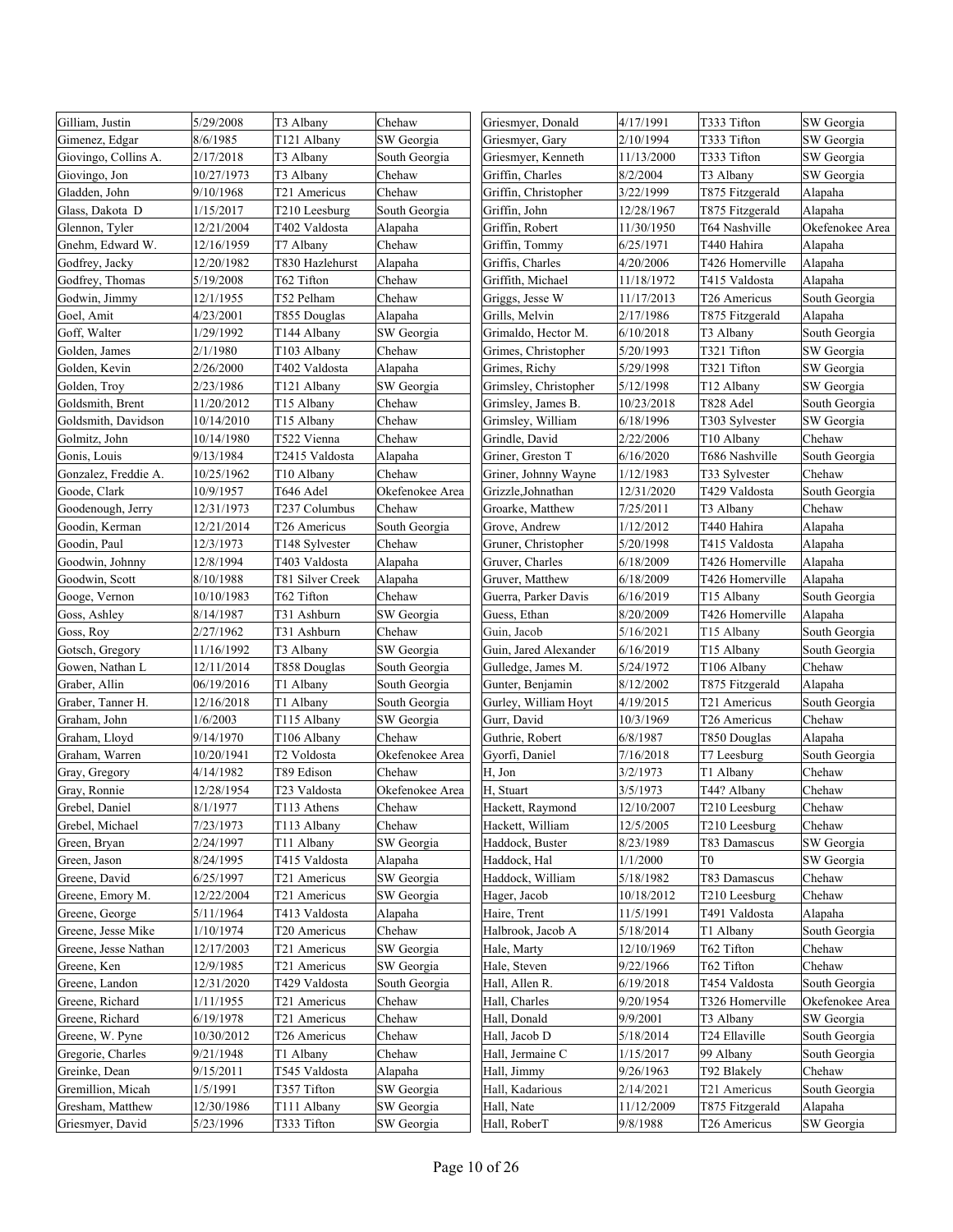| Hall, William           | 11/8/1959  | T86?            | Chehaw          | Hawthorne, Jack       | 8/14/1947  | T1 Valdosta     | Okefenokee Area |
|-------------------------|------------|-----------------|-----------------|-----------------------|------------|-----------------|-----------------|
| Halliday, Bobby         | 8/9/1950   | T21 Americus    | Chehaw          | Hawthorne, Taylor     | 9/16/2010  | T454 Valdosta   | Alapaha         |
| Halter, Jason           | 7/17/2003  | T411 Valdosta   | Alapaha         | Hawthorne, Thomas     | 7/19/2012  | T454 Valdosta   | Alapaha         |
| Halter, John            | 1/12/1993  | T415 Valdosta   | Alapaha         | Hawthorne, William B  | 9/16/2014  | T454 Valdosta   | South Georgia   |
| Hamilton, Christopher   | 9/19/1997  | T99 Albany      | SW Georgia      | Hayes, Dewey          | 9/9/1969   | T856 Douglas    | Alapaha         |
| Hamilton, Michael       | 6/28/2007  | T873 Albany     | Chehaw          | Hayes, Jon            | 5/14/2004  | T859 Douglas    | Alapaha         |
| Hamilton, Reuel         | 8/13/1951  | T40 Cordele     | Chehaw          | Haynes, Bryan         | 6/18/1990  | T3 Albany       | SW Georgia      |
| Hampton, Jason          | 8/24/1994  | T111 Albany     | SW Georgia      | Haynes, Paul          | 6/19/1944  | T73 Sasser      | Chehaw          |
| Hampton, StuarTHall     | 12/31/1943 | T50 Pelham      | Chehaw          | Hazlett, Bryon        | 2/17/2002  | T414 Albany     | SW Georgia      |
| Hamric, John            | 9/19/1963  | T106 Albany     | Chehaw          | Heard, Lance          | 8/26/1982  | T83 Arlington   | Chehaw          |
| Hanahan, Walter         | 6/23/1950  | T42 Cordele     | Chehaw          | Heard, Mark           | 5/3/1971   | T15 Albany      | Chehaw          |
| Hancock, Carl           | 10/29/1952 | T5 Albany       | Chehaw          | Heath, Adam           | 12/15/2010 | T21 Americus    | Chehaw          |
| Hancock, Kristopher     | 7/19/1994  | T460 Nashville  | Alapaha         | Heath, Kenneth        | 5/14/1984  | T11 Albany      | Chehaw          |
| Hancock, Newton         | 8/17/1950  | T732 Ocilla     | Okefenokee Area | Hebert, Patrick A     | 2/17/2015  | T454 Valdosta   | South Georgia   |
| Hancock, Russell        | 3/19/1968  | T106 Albany     | Chehaw          | Heeth, Julian         | 11/5/1962  | T7 Albany       | Chehaw          |
| Handley, Zachery        | 9/17/2009  | T426 Homerville | Alapaha         | Heffernan, Andrew     | 12/11/2003 | T21 Americus    | SW Georgia      |
| Hanks, David            | 2/17/1992  | T3 Albany       | SW Georgia      | Heidenreich, Adam     | 9/19/2005  | T858 Douglas    | Alapaha         |
| Hanna, Aaron            | 2/11/1993  | T62 Tifton      | SW Georgia      | Heidenreich, Clark    | 8/13/2009  | T858 Douglas    | Alapaha         |
| Hannon, Dewey           | 2/1/1982   | T877 Fitzgerald | Alapaha         | Heilson, Josh         | 7/1/1992   | T333 Tifton     | SW Georgia      |
| Hanson, Christopher     | 10/16/2012 | T491 Valdosta   | Alapaha         | Heller, Jeffrey       | 9/16/1976  | T877 Fitzgerald | Alapaha         |
| Hanson, JoshuaW.        | 03/19/2013 | T491            | South Georgia   | Helms, Jack           | 1/15/2013  | T426 Homerville | South Georgia   |
| Hardison, Thomas        | 3/13/2012  | T3 Albany       | Chehaw          | Helms, William        | 1/21/1965  | T2006 Albany    | Chehaw          |
| Hardwick, John          | 10/12/1970 | T62 Tifton      | Chehaw          | Helton, Henry         | 9/17/1951  | T15 Albany      | Chehaw          |
| Hardwick, Larry         | 10/4/1971  | T62 Tifton      | Chehaw          | Henderson, Brian      | 3/25/1965  | T106 Albany     | Chehaw          |
| Hardy, Max              | 1/21/1959  | T16 Leesburg    | Chehaw          | Henderson, Charles    | 8/9/1965   | T62 Tifton      | Chehaw          |
| Harmon, Chas.           | 5/19/1924  | T2 Tifton       | Nochaway        | Henderson, Gary       | 9/29/1966  | T106 Albany     | Chehaw          |
| Harpe, Clifford         | 12/14/2006 | T270 Cordele    | Chehaw          | Henderson, Harold     | 2/11/1993  | T62 Tifton      | SW Georgia      |
| Harper, Louis           | 8/24/1999  | T875 Fitzgerald | Alapaha         | Henderson, James      | 2/7/1991   | T101 Albany     | SW Georgia      |
| Harper, Trent           | 6/18/2009  | T468 Lakeland   | Alapaha         | Henderson, Keenan     | 2/28/2002  | T855 Douglas    | Alapaha         |
| Harris, Allen           | 2/21/1978  | T403 Valdosta   | Alapaha         | Henderson, Terry      | 10/12/1970 | T106 Albany     | Chehaw          |
| Harris, Brent           | 4/29/2004  | T402 Valdosta   | Alapaha         | Hendley, Derek        | 7/22/2002  | T468 Lakeland   | Alapaha         |
| Harris, Christopher     | 8/23/1989  | T83 Damascus    | SW Georgia      | Hendley, Matthew      | 3/1/1993   | T426 Homerville | Alapaha         |
| Harris, Desmond         | 7/19/2007  | T260 Americus   | Chehaw          | Hendricks, Joseph     | 8/19/2010  | T686 Nashville  | Alapaha         |
| Harris, H.              | 9/20/1943  | T50 Pelham      | Chehaw          | Hendricks, Justin     | 11/19/2002 | T216 Lake Park  | Alapaha         |
| Harris, Larry           | 12/19/2000 | T3 Albany       | SW Georgia      | Hendricks, Matthew    | 5/21/2009  | T686 Nashville  | Alapaha         |
| Harris, Mark            | 8/31/1967  | T70 Dawson      | Chehaw          | Hendrix, George H     | 1/15/2017  | T416 Lake Park  | South Georgia   |
| Harris, Michael O.      | 7/16/2018  | T260 Americus   | South Georgia   | Henry, Michael        | 8/29/1960  | T3 Albany       | Chehaw          |
| Harris, Stanley         | 10/14/1957 | T852 Ocilla     | Okefenokee Area | Henson, James         | 2/11/1991  | T3 Albany       | SW Georgia      |
| Harris, William         | 1/19/1976  | T27 Americus    | Chehaw          | Herin, Alan           | 11/9/2008  | T62 Tifton      | Chehaw          |
| Harris, Wynto           | 6/8/2005   | T99 Albany      | SW Georgia      | Hernandez, Unknown    | 7/26/1976  | T1097 Morrill   | Chehaw          |
| Hart, Dalton            | 5/20/2010  | T440 Hahira     | Alapaha         | Herrick, Kristan      | 11/30/2001 | T270 Cordele    | SW Georgia      |
| Hart, Dustin Ryan       | 12/31/2015 | T440 Hahira     | South Georgia   | Herrin, Barry         | 5/29/1980  | T402 Valdosta   | Alapaha         |
| Hart, Edward            | 6/11/1987  | T403 Valdosta   | Alapaha         | Herrin, Michael       | 9/12/1983  | T402 Valdosta   | Alapaha         |
| Hart, George            | 7/18/1972  | T403 Valdosta   | Alapaha         | Herring, James        | 11/28/1973 | T62 Tifton      | Chehaw          |
| Hart, Kenneth           | 5/10/1960  | T27 Americus    | Chehaw          | Herring, Kellis James | 4/9/2015   | T62 Tifton      | South Georgia   |
| Hart, Matthew           | 3/31/1999  | T231 Americus   | SW Georgia      | Hewlett, Ian          | 3/17/2005  | T875 Fitzgerald | Alapaha         |
| Hart, Redden            | 12/30/1973 | T403 Valdosta   | Alapaha         | Hickok, Jay           | 8/29/1990  | T492 Valdosta   | Alapaha         |
| Hartman, Matthew        | 4/3/1971   | T13 Topeka      | Chehaw          | Hicks, Lennie         | 11/21/1985 | T21 Americus    | SW Georgia      |
| Harvey, Bryceson R      | 1/21/2014  | T316 Lake Park  | South Georgia   | Hiers, John           | 12/10/1987 | T415 Valdosta   | Alapaha         |
| Harvey, Timothy         | 8/9/2000   | T415 Valdosta   | Alapaha         | Hill, Freddie M.      | 8/6/1986   | T101 Albany     | SW Georgia      |
| Hass, Jeffrey           | 9/6/1986   | T491 Valdosta   | Alapaha         | Hill, Jessie          | 10/25/1962 | T13 Albany      | Chehaw          |
| Hastie, Roderick        | 4/13/1978  | T106 Albany     | Chehaw          | Hill, Jonathan        | 09/18/2016 | T1 Albany       | South Georgia   |
| Hatfield, Andrew        | 5/16/2007  | T15 Albany      | Chehaw          | Hill, Parrish         | 1/17/1984  | T102 Albany     | Chehaw          |
| Hattermann, Brandon     | 4/29/2004  | T402 Valdosta   | Alapaha         | Hill, Wayne           | 9/23/1965  | T1 Albany       | Chehaw          |
| Haveron, Austin Richard | 6/16/2019  | T15 Albany      | South Georgia   | Hillman, Branden      | 11/19/2009 | T426 Homerville | Alapaha         |
| Hawkins, Christopher    | 8/23/2010  | T260 Americus   | Chehaw          | Hilyer, Jeffrey       | 6/3/1977   | T62 Tifton      | Chehaw          |
| Hawkins, Kimpall        | 4/5/1971   | T210 Albany     | Chehaw          | Hines III, Melvin     | 4/12/2004  | T62 Tifton      | SW Georgia      |
| Hawley, Larry           | 1/13/1953  | T240 Cordele    | Chehaw          | Hines, Melvin         | 3/11/2004  | T1114 Tifton    | SW Georgia      |
|                         |            |                 |                 |                       |            |                 |                 |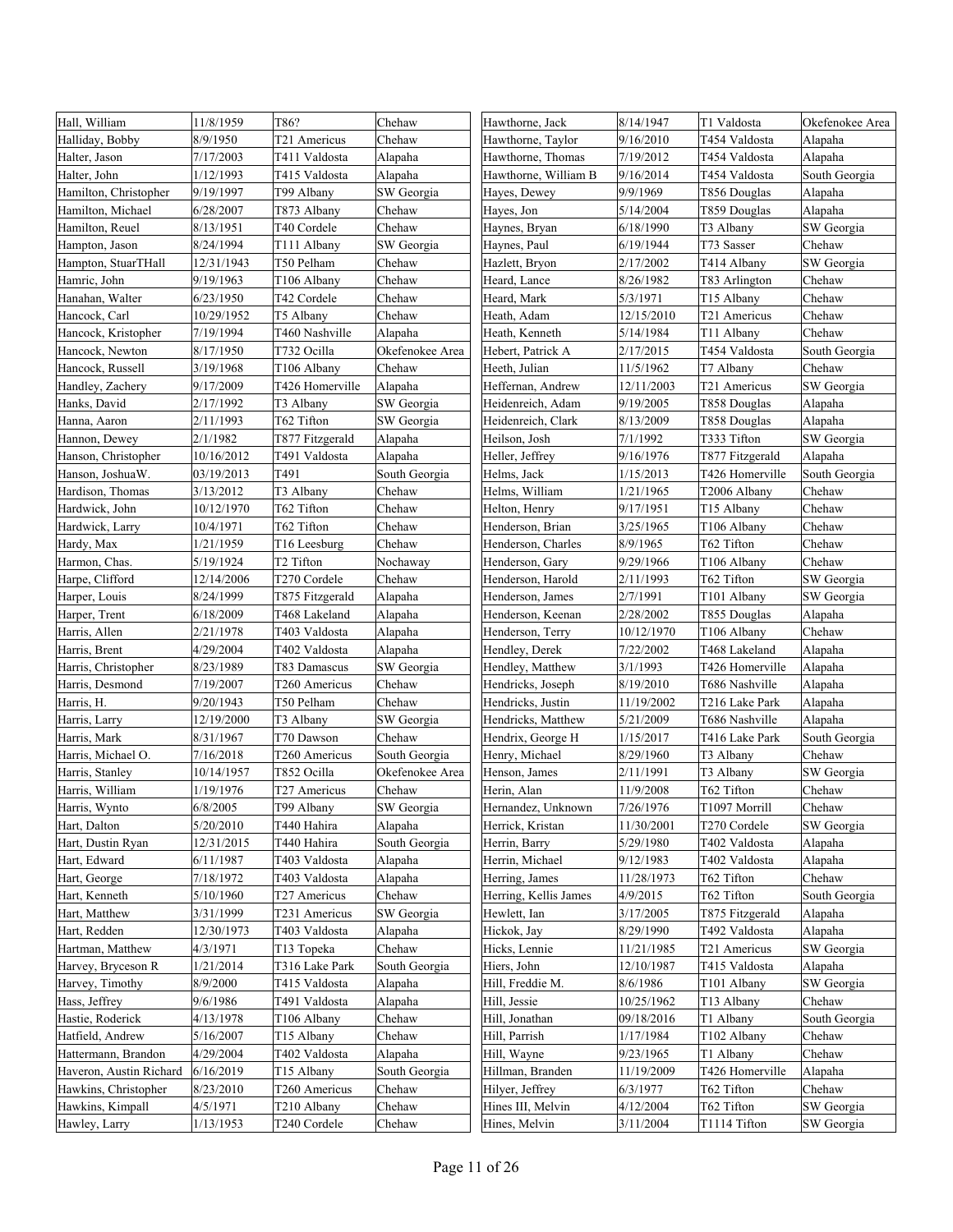| Hines, Sebron         | 4/21/1987  | T106 Albany           | SW Georgia       | Howard, Matthew D       | 9/18/2013  | T1 Albany       | South Georgia    |
|-----------------------|------------|-----------------------|------------------|-------------------------|------------|-----------------|------------------|
| Hines, Sebron Winn    | 4/21/1987  | T106 Albany           | SW Georgia       | Howard, Riley           | 10/19/1961 | T403 Valdosta   | Alapaha          |
| Hipp, Nathan          | 7/9/2003   | T418 Valdosta         | Alapaha          | Howard, Stephen         | 10/15/1984 | T111 Albany     | Chehaw           |
| Hiromoto, Thomas      | 8/19/1993  | T402 Valdosta         | Alapaha          | Howell, Joel            | 10/26/1983 | T100 Poulan     | Chehaw           |
| Hobby, Jimmy          | 7/13/1962  | T240 Cordele          | Chehaw           | Howell, John            | 10/13/1938 | T2 Valdosta     | Okefenokee Area  |
| Hobby, Michael        | 8/13/2009  | T875 Fitzgerald       | Alapaha          | Hoxsie, Daxton          | 12/9/1985  | T21 Americus    | SW Georgia       |
| Hobby, Royce          | 2/21/1944  | T31 Ashburn           | Chehaw           | Hudgens, Harold         | 7/6/1960   | T13 Albany      | Chehaw           |
| Hodges, Billy         | 5/8/1944   | T50 Pelham            | Chehaw           | Hudgens, John           | 12/8/1958  | T13 Albany      | Chehaw           |
| Hodnett, James        | 12/5/1983  | T832 Ocilla           | Alapaha          | Hudgins, Robert         | 11/3/2010  | T26 Americus    | Chehaw           |
| Hodsdon, Stanley      | 11/19/1951 | T0 Hahira             | Okefenokee Area  | Hudley, Deron           | 9/21/1988  | T450 Albany     | SW Georgia       |
| Hoeft, Edward         | 12/2/1963  | T415 Valdosta         | Alapaha          | Hudson, William         | 3/2/1981   | T832 Ocilla     | Alapaha          |
| Hoffacker, Matthew    | 5/2/2002   | T460 Nashville        | Alapaha          | Huggins, Billy          | 11/5/1945  | T1 Albany       | Chehaw           |
| Hoffman, Joseph       | 2/24/2005  | T491 Valdosta         | Alapaha          | Huggins, Richard        | 3/22/1971  | T14 Albany      | Chehaw           |
| Hofmayer, Stephen     | 8/25/1925  | T <sub>2</sub> Albany | Nochaway         | Huggins, Robert         | 11/27/1973 | T14 Albany      | Chehaw           |
| Hofmeister, Benjamin  | 1/19/1991  | T10 Forestdale        | Alapaha          | Hughes, Cody            | 12/20/2012 | T3 Albany       | South Georgia    |
| Hohorst, Trevor       | 8/24/2006  | T210 Leesburg         | Chehaw           | Hughes, Ronald          | 10/17/1972 | T188 Atlanta    | Alapaha          |
| Holden, Barry         | 1/18/1962  | T7 Albany             | Chehaw           | Hughes, Samuel          | 5/30/2000  | T440 Hahira     | Alapaha          |
| Holden, John          | 1/18/1962  | T7 Albany             | Chehaw           | Hughes, Tyler Vance     | 2/12/2015  | T100 Sylvester  | South Georgia    |
| Holland, Kelan Z      | 6/17/2014  | T468 Lakeland         | South Georgia    | Humber, Herbert         | 12/5/1932  | T1 Americus     | National Council |
| Holland, Wallace      | 11/13/1964 | T15 Albany            | Chehaw           | Hummel, Andrew          | 6/5/2001   | T470 Valdosta   | Alapaha          |
| Hollen, Eudon         | 3/1/1992   | T83 Damascus          | SW Georgia       | Hummel, Gregory         | 6/5/2001   | T470 Valdosta   | Alapaha          |
| Holley, Holden Z      | 6/17/2014  | T415 Valdosta         | South Georgia    | Hunt, Carver            | 8/23/1937  | T1 Valdosta     | Okefenokee Area  |
| Holliman, Altheus     | 8/3/1942   | T515 Valdosta         | Okefenokee Area  | Hunt, Craig             | 8/11/1988  | T415 Valdosta   | Alapaha          |
| Hollis, Yohannes      | 9/10/1990  | T282 Americus         | SW Georgia       | Hunt, Eric              | 8/29/1990  | T415 Valdosta   | Alapaha          |
| Holloman, Clark       | 11/6/1977  | T103 Albany           | Chehaw           | Hunt, Joel              | 8/29/1990  | T415 Valdosta   | Alapaha          |
| Holt, Jeremy          | 6/15/1988  | T27 Americus          | SW Georgia       | Hunt, Matthew           | 2/8/1988   | T62 Tifton      | SW Georgia       |
| Holt, Raymond         | 1/21/1953  | T21 Americus          | Chehaw           | Hunt, Matthew           | 8/11/1988  | T415 Valdosta   | Alapaha          |
| Holt, Scott           | 2/11/2003  | T15 Albany            | SW Georgia       | Hunt, Russell           | 5/10/1994  | T62 Tifton      | SW Georgia       |
| Holt, Stephen         | 8/23/1989  | T83 Damascus          | SW Georgia       | Hunter, Bobby           | 7/15/1932  | T1 Quitman      | Okefenokee Area  |
| Holton, Charles       | 9/23/1987  | T144 Albany           | SW Georgia       | Hunter, Christopher     | 9/8/1992   | T26 Americus    | SW Georgia       |
| Holton, David         | 4/17/2000  | T491 Valdosta         | Alapaha          | Hunter, Michael         | 12/5/1985  | T100 Sylvester  | SW Georgia       |
| Holton, Howard        | 10/17/2021 | T1 Albany             | South Georgia    | Hurst, Robert           | 5/22/1984  | T850 Douglas    | Alapaha          |
| Holton, John          | 11/21/2021 | T1 Albany             | South Georgia    | Hurt, Michael           | 1/18/2000  | T411 Moody Afb  | Alapaha          |
| Holton, Michael       | 2/23/2000  | T711 Albany           | SW Georgia       | Hussion, John           | 5/30/2006  | T3 Albany       | Chehaw           |
| Holton, Robert Ellis  | 10/20/2019 | T1 Albany             | South Georgia    | Hutchinson, A. Sayre    | 1/20/1977  | T204 Lexington  | Chehaw           |
| Holton, S.            | 9/10/1947  | T1 Albany             | Chehaw           | Hutchinson, Alexander J | 11/12/2015 | T832 Ocilla     | South Georgia    |
| Hooks, George         | 8/4/1961   | T21 Americus          | Chehaw           | Hutchinson, Devin       | 12/6/2004  | T100 Poulan     | SW Georgia       |
| Hooks, George         | 3/20/1997  | T21 Americus          | SW Georgia       | Hutchinson, Matthew     | 2/11/2010  | T875 Fitzgerald | Alapaha          |
| Hooper, Charles       | 6/25/1993  | T26 Americus          | SW Georgia       | Hutchinson, Steven      | 1/1/1985   | T100 Sylvester  | SW Georgia       |
| Hooper, Michael       | 5/18/1992  | T3 Albany             | SW Georgia       | Hyde, Sam               | 7/11/1955  | T13 Albany      | Chehaw           |
| Hooper, Shannon       | 10/18/1994 | T26 Americus          | SW Georgia       | Hyer, Chad E            | 5/20/2014  | T418 Hahira     | South Georgia    |
| Hoover, Samuel Lynn   | 5/17/2020  | T15 Leesburg          | South Georgia    | Hyer, Ethan             | 2/16/2016  | T418 Hahira     | South Georgia    |
| Hopkins, Clarence     | 7/24/1956  | T13 Albany            | Chehaw           | Hyer, Joel              | 5/20/2010  | T418 Valdosta   | Alapaha          |
| Hopkins, Milton       | 6/21/1943  | T58 Fitzgerald        | Okefenokee Area  | Ingram, Wade            | 10/19/2006 | T415 Valdosta   | Alapaha          |
| Hopkins, Milton       | 12/20/1968 | T875 Fitzgerald       | Alapaha          | Innis, Eric             | 9/7/2000   | T210 Leesburg   | SW Georgia       |
| Horne, Andrew         | 6/21/2007  | T873 Albany           | Chehaw           | Irvin, Adam Dean        | 3/8/2020   | T15 Albany      | South Georgia    |
| Horne, Harrold        | 10/22/1963 | T21 Americus          | Chehaw           | Irvin, J. Dan           | 2/11/1970  | T41 Cordele     | Chehaw           |
| Horne, Johnny         | 12/31/1966 | T21 Americus          | Chehaw           | Irvin, James            | 9/12/1963  | T3 Albany       | Chehaw           |
| Horne, Terrell Edwin  | 4/30/1943  | T21 Americus          | Chehaw           | Irvin, Tommy            | 4/8/1949   | T15 Albany      | Chehaw           |
| Hornyak, Jeffrey      | 8/29/2002  | T270 Cordele          | SW Georgia       | Irwin, Samuel           | 6/26/1968  | T41 Cordele     | Chehaw           |
| Horton, Alver         | 4/28/1971  | T62 Tifton            | Chehaw           | Isaac, Kent Duffin      | 8/27/2019  | T418 Hahira     | South Georgia    |
| Horton, Benion        | 8/25/1986  | T240 Cordele          | SW Georgia       | Ivey, Bob               | 10/1/1954  | T21 Americus    | Chehaw           |
| Horton, Reese         | 11/24/1936 | T3 Americus           | National Council | Ivey, George            | 10/25/1988 | T111 Albany     | SW Georgia       |
| Hosmer, Anthony       | 2/28/1983  | T830 Hazlehurst       | Alapaha          | Ivey, James             | 9/24/1980  | T111 Albany     | Chehaw           |
| Hosmer, Leonard       | 5/14/1980  | T830 Hazlehurst       | Alapaha          | Ivey, Keith             | 11/18/1980 | T111 Albany     | Chehaw           |
| Hotard, John          | 8/21/1985  | T403 Valdosta         | Alapaha          | Ivey, Matthew S.        | 12/17/2017 | T21 Americus    | South Georgia    |
| Houston, Daniel C. IV | 9/17/2019  | T410 Hahira           | South Georgia    | Jack, Joshua            | 12/12/2005 | T3 Albany       | Chehaw           |
| Howard, James         | 5/10/1982  | T111 Albany           | Chehaw           | Jackson, Blake          | 4/12/2005  | T15 Albany      | SW Georgia       |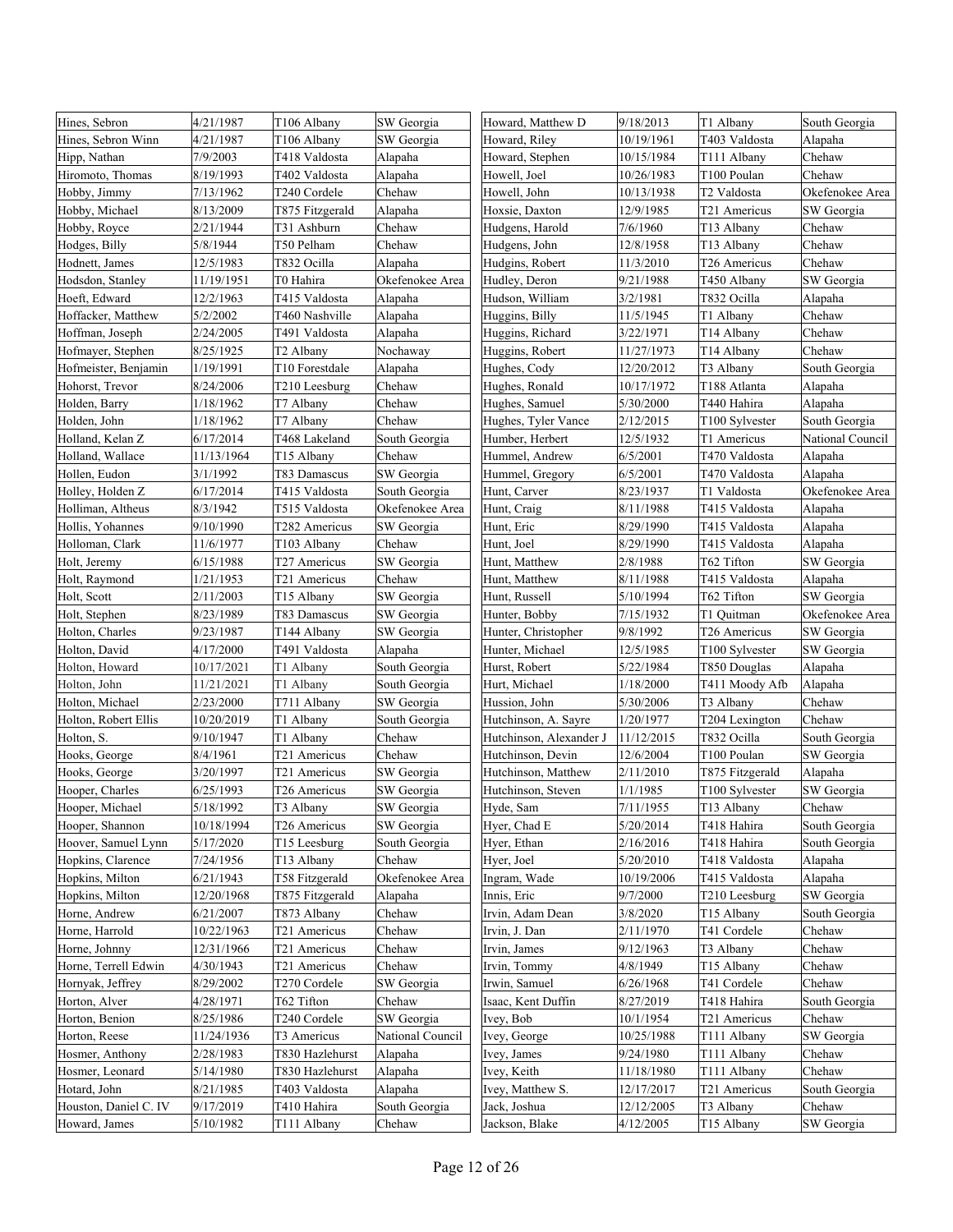| Jackson, Brandon     | 6/5/2001   | T470 Valdosta   | Alapaha         | Johnson, Steve      | 12/14/1987 | T62 Tifton      | SW Georgia       |
|----------------------|------------|-----------------|-----------------|---------------------|------------|-----------------|------------------|
| Jackson, Brian       | 1/8/2005   | T99 Albany      | SW Georgia      | Johnson, William    | 7/22/1965  | T71 Dawson      | Chehaw           |
| Jackson, David       | 3/31/1977  | T112 Albany     | Chehaw          | Johnston, Kody      | 6/15/2006  | T426 Homerville | Alapaha          |
| Jackson, Ellis       | 5/19/2011  | T3 Albany       | Chehaw          | Johnston, Lee       | 12/15/1994 | T210 Leesburg   | SW Georgia       |
| Jackson, Joe         | 12/28/1989 | T89 Edison      | SW Georgia      | Joiner, Hewett      | 5/2/1955   | T6 Albany       | Chehaw           |
| Jackson, Jordon      | 10/15/2009 | T440 Hahira     | Alapaha         | Joiner, James       | 12/17/2012 | T270 Cordele    | South Georgia    |
| Jackson, LeAnder W   | 9/21/2014  | T99 Albany      | South Georgia   | Joiner, Walter      | 11/11/1986 | T21 Americus    | SW Georgia       |
| Jackson, Robert      | 4/12/2005  | T15 Albany      | SW Georgia      | Jones, Brian        | 12/15/1991 | T99 Albany      | SW Georgia       |
| Jackson, W.          | 8/19/2010  | T828 Adel       | Alapaha         | Jones, Clay         | 10/30/2012 | T260 Americus   | Chehaw           |
| Jackson, Willie Ben  | 7/12/1954  | T13 Albany      | Chehaw          | Jones, David        | 9/16/1971  | T30 Sylvester   | Chehaw           |
| Jacob, Paul Davis    | 7/21/2019  | T3 Albany       | South Georgia   | Jones, Jason        | 11/18/1993 | T21 Americus    | SW Georgia       |
| Jacobson, John       | 5/20/2010  | T418 Valdosta   | Alapaha         | Jones, Jeb F        | 12/15/2013 | T24 Americus    | South Georgia    |
| James, Aubrey        | 05/12/2016 | T806 Pearson    | South Georgia   | Jones, Jeffery      | 10/14/1986 | T282 Americus   | SW Georgia       |
| James, Frank         | 3/22/1993  | T3 Albany       | SW Georgia      | Jones, Joshua       | 7/13/1999  | T6 Cardenas     | Alapaha          |
| James, Kevin M       | 1/15/2017  | T858 Douglas    | South Georgia   | Jones, Jurrell K    | 1/15/2017  | T260 Americus   | South Georgia    |
| James, Mark          | 6/1/1971   | T106 Albany     | Chehaw          | Jones, Mycah S      | 9/20/2015  | T226 Americus   | South Georgia    |
| James, Robert        | 3/12/1995  | T102 Albany     | SW Georgia      | Jones, Randy        | 2/4/1961   | T21 Americus    | Chehaw           |
| James, Roger         | 8/5/1999   | T460 Nashville  | Alapaha         | Jones, Richard      | 11/16/1961 | T405 Valdosta   | Alapaha          |
| Jamieson, Ian        | 11/17/2009 | T24 Ellaville   | Chehaw          | Jones, Richard      | 7/8/1974   | T106 Albany     | Chehaw           |
| Jarda, Christopher   | 11/2/1982  | T3 Albany       | Chehaw          | Jones, Russell      | 1/25/1956  | T40 Cordele     | Chehaw           |
| Jarrett, Edward      | 10/9/1985  | T21 Americus    | SW Georgia      | Jones, Thomas       | 9/14/1988  | T21 Americus    | SW Georgia       |
| Jarrett, Henry       | 8/7/1969   | T62 Tifton      | Chehaw          | Jones, William      | 5/19/2020  | T440 Hahira     | South Georgia    |
| Jarrett, Walter      | 8/7/1969   | T62 Tifton      | Chehaw          | Jordan, James       | 8/7/1969   | T62 Tifton      | Chehaw           |
| Jenkins, Ben         | 10/13/1938 | T2 Valdosta     | Okefenokee Area | Jordan, Ladd        | 2/17/1997  | T414 Albany     | SW Georgia       |
| Jenkins, Johnathan   | 12/6/2004  | T100 Poulan     | SW Georgia      | Jordan, Mark        | 11/22/1971 | T36 Tifton      | Chehaw           |
| Jenkins, William     | 9/2/2010   | T100 Poulan     | Chehaw          | Joyce, Justin       | 8/14/2002  | T333 Tifton     | SW Georgia       |
| Jennings, Biff       | 7/31/1962  | T7 Albany       | Chehaw          | Justice, Edward     | 3/22/1944  | T58 Fitzgerald  | Okefenokee Area  |
| Jennings, Grover     | 9/20/1954  | T326 Homerville | Okefenokee Area | Justice, Gabriel    | 8/24/1999  | T875 Fitzgerald | Alapaha          |
| Jennings, Harold     | 11/25/1952 | T52 Pelham      | Chehaw          | Justice, Kenneth    | 12/5/1964  | T875 Fitzgerald | Alapaha          |
| Jernigan, Andy       | 10/20/2003 | T3 Albany       | SW Georgia      | Justice, Larry      | 10/8/1990  | T3 Albany       | SW Georgia       |
| Jernigan, Eugene     | 10/29/2001 | T3 Albany       | SW Georgia      | Kallam, Matthew     | 12/31/2021 | T686 Nashville  | South Georgia    |
| Jernigan, Timothy R. | 4/24/2018  | T686            | South Georgia   | Kaminsky, Larry     | 9/28/1954  | T758 Fitzgerald | Okefenokee Area  |
| Jewell, Christopher  | 8/14/1986  | T112 Albany     | SW Georgia      | Kaney, Kenneth      | 10/17/1985 | T411 Valdosta   | Alapaha          |
| Johns, C. Andrew     | 5/7/1977   | T386 ????       | Chehaw          | Karmann, Evan J.    | 12/30/2018 | T454 Valdosta   | South Georgia    |
| Johnson, Allen       | 2/21/1944  | T63 Tifton      | Chehaw          | Kaylor, Wesley      | 4/25/1963  | T16 Leesburg    | Chehaw           |
| Johnson, Andrew      | 9/13/2004  | T850 Douglas    | Alapaha         | Keanon, Matthew     | 10/3/2001  | T857 Douglas    | Alapaha          |
| Johnson, Brandon N   | 1/15/2017  | T3 Albany       | South Georgia   | Keenan, Patrick     | 1/23/1961  | T3 Albany       | Chehaw           |
| Johnson, Carl        | 10/30/2012 | T26 Americus    | Chehaw          | Keene, Charles      | 10/13/1961 | T410 Valdosta   | Alapaha          |
| Johnson, Curtis      | 12/17/1962 | T65 Tifton      | Chehaw          | Kelleher, James     | 4/24/1979  | T98 Scituate    | Alapaha          |
| Johnson, David       | 2/15/1999  | T16 Leesburg    | SW Georgia      | Keller, Matthew     | 9/19/1983  | T3 Albany       | Chehaw           |
| Johnson, Elston      | 12/17/1962 | T62 Tifton      | Chehaw          | Kelley, Don         | 4/18/1991  | T62 Tifton      | SW Georgia       |
| Johnson, George      | 2/8/1922   | T3 Albany       | Nochaway        | Kellogg, Forest     | 2/1/1955   | T859 Douglas    | Okefenokee Area  |
| Johnson, George      | 6/19/1944  | T31 Ashburn     | Chehaw          | Kelly, Andrew       | 7/8/2004   | T415 Valdosta   | Alapaha          |
| Johnson, Jeremy      | 6/6/1991   | T11 Albany      | SW Georgia      | Kelly, Craig        | 12/28/1999 | T21 Americus    | SW Georgia       |
| Johnson, John Bruce  | 3/14/1985  | T51 Camilla     | SW Georgia      | Kelly, Kenneth Adam | 11/8/2020  | T21 Americus    | South Georgia    |
| Johnson, Melton      | 8/23/1966  | T1 Albany       | Chehaw          | Kelly, Robert       | 12/28/1999 | T21 Americus    | SW Georgia       |
| Johnson, Michael     | 12/12/1978 | T3 Albany       | Chehaw          | Kemeness, Dillan P  | 6/11/2015  | T62 Tifton      | South Georgia    |
| Johnson, Nicolas     | 4/23/2009  | T426 Homerville | Alapaha         | Kemper, Grady       | 1/18/1977  | T53 Pelham      | Chehaw           |
| Johnson, Nigel       | 12/30/2002 | T99 Albany      | SW Georgia      | Kemper, Karl        | 12/18/1977 | T53 Pelham      | Chehaw           |
| Johnson, Patrick     | 1/26/2004  | T3 Albany       | SW Georgia      | Kent, Charles       | 7/29/1942  | T61 Tifton      | Chehaw           |
| Johnson, Richard     | 2/25/1980  | T10 Albany      | Chehaw          | Kent, David         | 6/7/1971   | T26 Americus    | Chehaw           |
| Johnson, Richard     | 11/8/1981  | T113 Albany     | Chehaw          | Kent, Robert        | 4/1/1966   | T62 Tifton      | Chehaw           |
| Johnson, Richard     | 4/13/1987  | T62 Tifton      | SW Georgia      | Kent, William       | 8/6/1991   | T460 Nashville  | Alapaha          |
| Johnson, Robert      | 11/8/1965  | T7 Albany       | Chehaw          | Keys, Brigham       | 1/30/2013  | T333 Tifton     | South Georgia    |
| Johnson, Robert      | 3/10/1970  | T26 Americus    | Chehaw          | Keys, Joseph        | 2/23/2011  | T333 Tifton     | Chehaw           |
| Johnson, Robert      | 5/16/2007  | T15 Albany      | Chehaw          | Kight, Fred         | 7/20/1966  | T243 Cordele    | Chehaw           |
| Johnson, Russell     | 01/17/2016 | T26 Americus    | South Georgia   | Kight, Ray          | 12/10/1954 | T805 Douglas    | Okefenokee Area  |
| Johnson, Shomari     | 12/18/2002 | T99 Albany      | SW Georgia      | Kiker, John         | 1920       | T0 Americus     | National Council |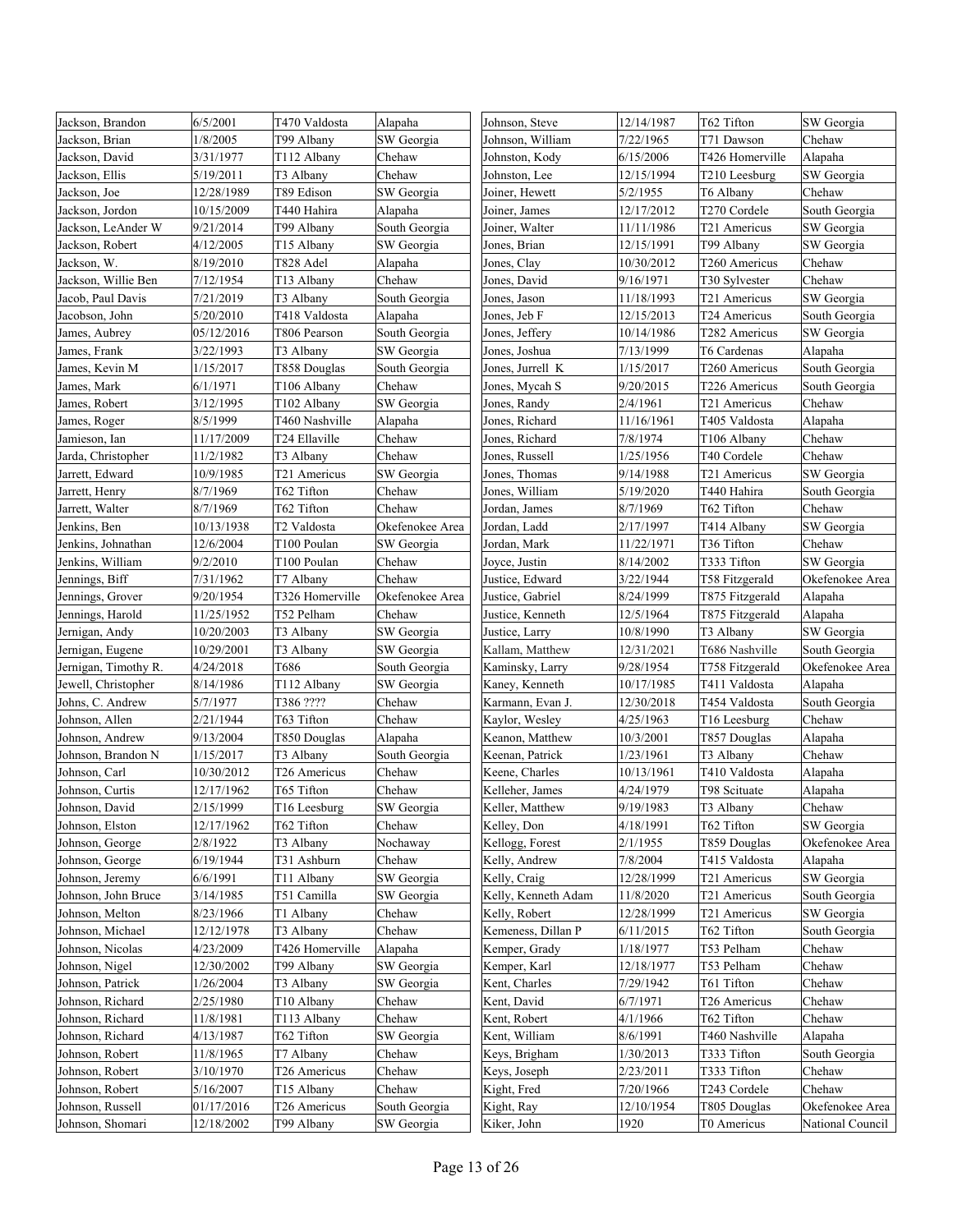| 2/18/2004<br>12/16/2010<br>T426 Homerville<br>Kiley, Matthew<br>T26 Americus<br>SW Georgia<br>Landrum, Jacob        | Alapaha         |
|---------------------------------------------------------------------------------------------------------------------|-----------------|
| Kilgore, Charles<br>10/11/1954<br>T6 Albany<br>Chehaw<br>Lankford, Jake<br>8/18/2005<br>T426 Homerville             | Alapaha         |
| Kilgore, Gordon<br>5/16/1952<br>T15 Albany<br>Chehaw<br>Lapeza, Chester R III<br>6/24/1986<br>T240 Cordele          | SW Georgia      |
| SW Georgia<br>1/15/2017<br>T270 Cordele<br>Kimbrough, Matt<br>12/21/2000<br>T27 Americus<br>Lapeza, Chester R IV    | South Georgia   |
| 7/12/2018<br>T270 Cordele<br>Kinch, Matthew<br>12/31/2021<br>T864 Douglas<br>South Georgia<br>Lapeza, Elijah C.     | South Georgia   |
| 4/28/1966<br>T15 Albany<br>Chehaw<br>Laramore, Christopher T<br>5/9/1983<br>T3 Albany<br>King, Hugh                 | Chehaw          |
| King, Matthew<br>12/08/2016<br>T321 Tifton<br>South Georgia<br>Larger, Jared N<br>1/15/2017<br>T333 Tifton          | South Georgia   |
| 12/08/2016<br>T321 Tifton<br>9/7/1961<br>T403 Valdosta<br>King, Thomas<br>South Georgia<br>Larsen, Androckles       | Alapaha         |
| Kingsbury, Adam W<br>7/7/2015<br>10/1/2008<br>T23 Albany<br>South Georgia<br>Larsen, Devon<br>T102 Albany           | Chehaw          |
| Kinnamon, Charles Hale<br>5/17/2015<br>10/1/2008<br>T210 Leesburg<br>T26 Americus<br>South Georgia<br>Larsen, Mason | Chehaw          |
| 5/23/1984<br>T21 Americus<br>Chehaw<br>Lassiter, David W. Jr.<br>4/28/2019<br>T1 Albany<br>Kipp, Neill              | South Georgia   |
| Kirby, Warren<br>5/27/1952<br>T859 Douglas<br>3/12/1985<br>T3 Albany<br>Okefenokee Area<br>Latamore, Michael B.     | SW Georgia      |
| Kirkland, Dakota D<br>03/30/2013<br>T3 Albany<br>South Georgia<br>12/5/1985<br>Latimer, David<br>T100 Sylvester     | SW Georgia      |
| 3/31/1999<br>6/18/1996<br>Kirkland, Jeffrey<br>T27 Americus<br>SW Georgia<br>Law, C Wade<br>T303 Sylvester          | SW Georgia      |
| Kirkland, Kevin<br>T830 Hazelhurst<br>Law, Derrick<br>8/23/1994<br>1/15/1979<br>Alapaha<br>T303 Sylvester           | SW Georgia      |
| Kirkland, Michael<br>2/28/1983<br>T830 Hazlehurst<br>Lawhorn, Gerald<br>1/17/1961<br>T33 Sylvester<br>Alapaha       | Chehaw          |
| Kirkland, Robert<br>9/21/1981<br>T830 Hazlehurst<br>Alapaha<br>Lawhorne, Tommy<br>2/23/1960<br>T33 Sylvester        | Chehaw          |
| Kirkpatrick, Stephen<br>5/31/1973<br>T62 Tifton<br>Chehaw<br>Lawrence, Thomas<br>1/21/1988<br>T10 Albany            | SW Georgia      |
| Klick, Alan<br>3/27/2000<br>T3 Albany<br>SW Georgia<br>12/12/1982<br>T403 Valdosta<br>Lawson, Quentin               | Alapaha         |
| 5/25/2001<br>Kluball, Charles<br>12/17/2003<br>T210 Leesburg<br>SW Georgia<br>T470 Valdosta<br>Lazari, George       | Alapaha         |
| 9/8/2008<br>Leavens, Derek<br>8/3/1984<br>Kluball, Jeremy<br>T210 Leesburg<br>Chehaw<br>T853 Douglas                | Alapaha         |
| 7/5/2006<br>12/16/1985<br>T91 Blakely<br>SW Georgia<br>Ledbetter, Thomas<br>T21 Americus<br>Knighton, James         | Chehaw          |
| Knighton, Jordan<br>12/18/2008<br>T115 Albany<br>Chehaw<br>Leddington, John<br>8/22/1988<br>T476 Adel               | Alapaha         |
| Knighton, Thomas<br>8/7/1987<br>SW Georgia<br>Leddington, Randy<br>8/22/1988<br>T476 Adel<br>T144 Albany            | Alapaha         |
| Knowlton, Hiram<br>2/27/1968<br>Ledger, Jesse Lee<br>5/31/1983<br>T21 Americus<br>Chehaw<br>T26 Americus            | Chehaw          |
| 7/15/1966<br>Ledger, Matthew A<br>11/17/2013<br>Knowlton, John<br>T21 Americus<br>Chehaw<br>T26 Americus            | South Georgia   |
| Knowlton, Michael<br>9/10/1968<br>Chehaw<br>Ledger, Raymond Allen<br>4/12/1983<br>T26 Americus<br>T21 Americus      | Chehaw          |
| Konigsdorffer, Ian<br>9/5/2002<br>T859 Douglas<br>Alapaha<br>Lee, Jamie<br>4/24/1989<br>T875 Fitzgerald             | Alapaha         |
| Konorosky, Charles G.<br>4/30/1984<br>T3 Albany<br>Chehaw<br>Lee, John<br>11/1/1989<br>T282 Americus                | SW Georgia      |
| 7/12/1986<br>T491 Valdosta<br>Lee, Lavi Khalil<br>5/19/2019<br>Krachinsky, Scott<br>Alapaha<br>T8 Albany            | South Georgia   |
| 2/19/1998<br>T321 Tifton<br>Kraft, Herbert<br>11/6/1942<br>T68 Valdosta<br>Okefenokee Area<br>Lee, Robert           | SW Georgia      |
| Kramer, John E<br>4/15/2014<br>T491 Valdosta<br>South Georgia<br>Leet, Ryan<br>4/19/2000<br>T333 Tifton             | SW Georgia      |
| Krywicki, John<br>7/29/2009<br>T3 Albany<br>Chehaw<br>Legwin, John Hardy<br>3/9/1962<br>T10 Albany                  | Chehaw          |
| Lehman, Allen W<br>8/4/2015<br>Krywicki, Joseph<br>10/10/2005<br>T3 Albany<br>Chehaw<br>T416 Lake Park              | South Georgia   |
| Kuczynski, Edward J<br>11/18/2014<br>T454 Valdosta<br>South Georgia<br>11/30/1938<br>T10 Valdosta<br>Lehr, Herndon  | Okefenokee Area |
| Kueker, Robert<br>1/19/1988<br>T113 Albany<br>SW Georgia<br>Leisey, Kale A<br>10/15/2013<br>T440 Hahira             | South Georgia   |
| 9/21/2006<br>1/24/1980<br>T7 Albany<br>Kuhlmann, Andrew<br>T403 Valdosta<br>Alapaha<br>Lescosky, Leonard            | Chehaw          |
| Kuhlmann, Gary<br>2/8/1996<br>T426 Homerville<br>11/12/2015<br>T62 Tifton<br>Alapaha<br>Lever, Aaron James          | South Georgia   |
| SW Georgia<br>Kuo, John<br>12/26/1990<br>11/19/1962<br>T7067 Tifton<br>T106 Albany<br>Lever, James                  | Chehaw          |
| 12/7/1987<br>11/22/1973<br>T97 Albany<br>T62 Tifton<br>Charles<br>Chehaw<br>Lever, James                            | SW Georgia      |
| 8/27/1973<br>10/7/2002<br>T62 Tifton<br>, Leonard<br>T62 Tifton<br>Chehaw<br>Lewis, Benjamin                        | SW Georgia      |
| 3/5/1973<br>T44? Albany<br>Chehaw<br>Lewis, Eli<br>12/11/1942<br>T70 Dawson<br>L, Peter                             | Chehaw          |
| 10/24/2000<br>T402 Valdosta<br>Lewis, Jonathan A<br>1/15/2017<br>T23 Albany<br>Lacey, Robert<br>Alapaha             | South Georgia   |
| Lacey, Taylor<br>5/20/2004<br>T402 Valdosta<br>Alapaha<br>Lewis, Mark<br>4/5/1971<br>T3 Albany                      | Chehaw          |
| 9/17/1943<br>Chehaw<br>Lewis, Mitch<br>10/3/2001<br>T859 Douglas<br>Lacey, Waylon<br>T40 Cordele                    | Alapaha         |
| 3/2/2009<br>9/3/1968<br>Lackey, Dale<br>T100 Poulan<br>Chehaw<br>Lewis, Philip<br>T3 Albany                         | Chehaw          |
| 6/9/2012<br>8/12/2002<br>Lackey, Richard<br>T100 Poulan<br>Leyse, Beau<br>T875 Fitzgerald<br>Alapaha                | Alapaha         |
| 5/20/2018<br>8/21/2012<br>Lacovara, Anthony S.<br>T3 Albany<br>South Georgia<br>L'herault, Michael<br>T454 Valdosta | Alapaha         |
| 11/1/2006<br>Liebold, ScotTAlan<br>11/3/1984<br>Lacy, Ryan<br>T21 Americus<br>Chehaw<br>T16 Leesburg                | Chehaw          |
| 4/7/1986<br>5/12/1988<br>Lafollette, Jason<br>T204 Albany<br>SW Georgia<br>Liebold, Wayne<br>T16 Leesburg           | SW Georgia      |
| Lamb, Justin<br>12/14/2006<br>T270 Cordele<br>Liles, Felix<br>5/7/1964<br>T875 Fitzgerald<br>Chehaw                 | Alapaha         |
| 11/12/1974<br>T2265 Albany<br>Lindner, Christopher<br>7/14/2011<br>Lamey, Brian<br>Chehaw<br>T545 Valdosta          | Alapaha         |
| Lamp, David<br>12/13/1997<br>T113 Albany<br>SW Georgia<br>Lindsey, Michael<br>10/1/1980<br>T3 Albany                | Chehaw          |
| 12/15/1994<br>6/19/1944<br>Lamp, Stephen<br>T113 Albany<br>SW Georgia<br>Lineberger, James<br>T58 Fitzgerald        | Okefenokee Area |
| 1/28/2009<br>12/9/1968<br>T830 Hazlehurst<br>Lingefelt, Matthew<br>T270 Cordele<br>Land, Steven<br>Alapaha          | Chehaw          |
| 6/20/1950<br>7/26/1973<br>Landau, Louis<br>Chehaw<br>Lingenfelter, David<br>T430 Valdesta<br>T2 Albany              | Alapaha         |
| 12/22/1971<br>5/17/2010<br>T3 Albany<br>Chehaw<br>Lingerfelter, Darrell<br>T430 Valdosta<br>Landers, Jeremy         | Alapaha         |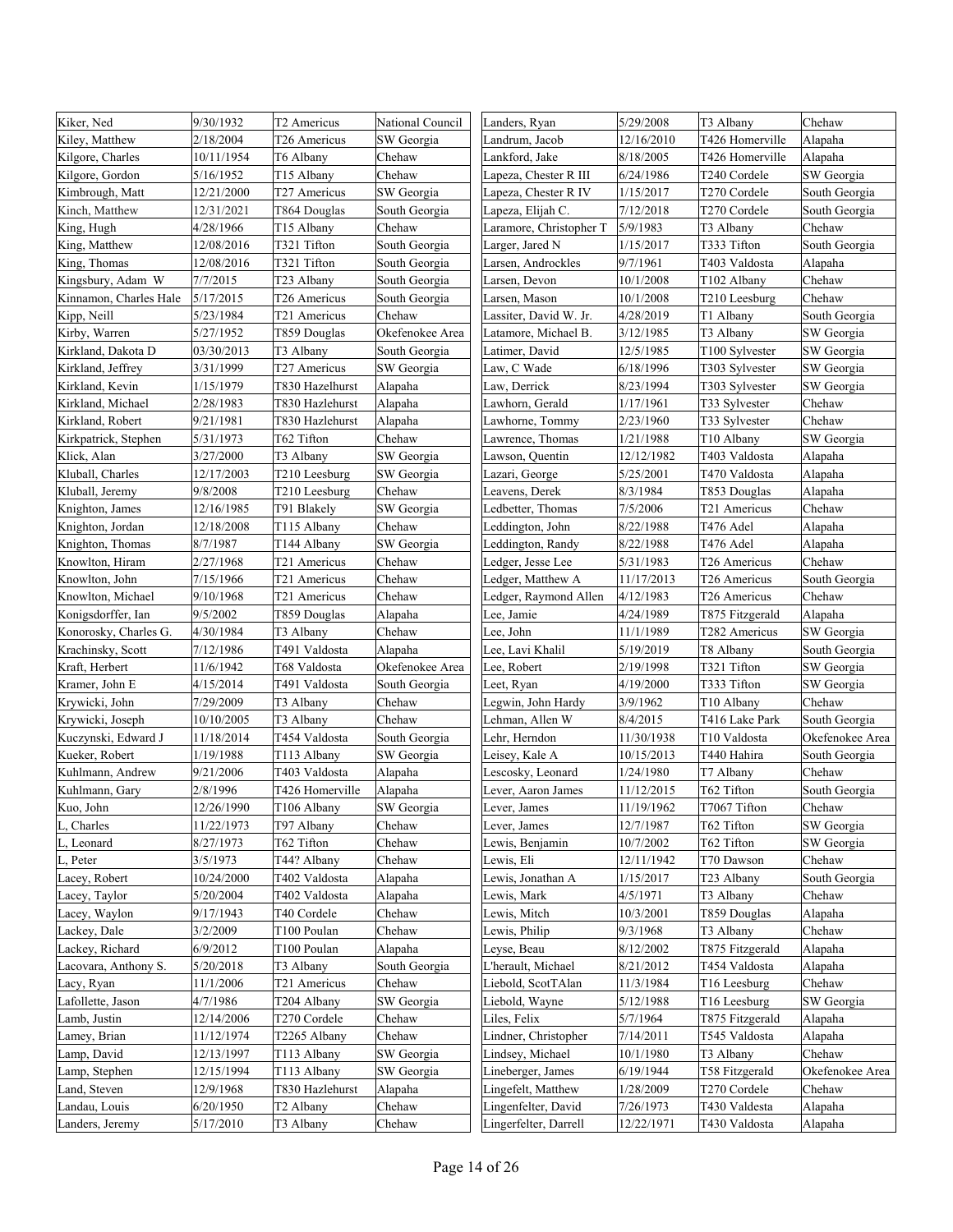| Lisenby, Brandon       | 2/23/2012  | T210 Leesburg   | Chehaw          | Maris, Joseph          | 6/8/1987   | T875 Fitrzgerald | Alapaha         |
|------------------------|------------|-----------------|-----------------|------------------------|------------|------------------|-----------------|
| Little, Charles        | 12/27/1978 | T875 Fitzgerald | Alapaha         | Markette, Nathan       | 10/10/2003 | T15 Albany       | SW Georgia      |
| Little, Tyrin N        | 1/19/2014  | T260 Americus   | South Georgia   | Marshall, John         | 2/7/1974   | T51 Camilla      | Chehaw          |
| Littlefield, Jim       | 6/19/1950  | T22 Americus    | Chehaw          | Marshall, Robert       | 9/30/1979  | T503 Albany      | Chehaw          |
| Littleton, Gregory     | 12/1/1999  | T51 Camilla     | SW Georgia      | Marteen, Chuck         | 1/17/1977  | T36 Sycamore     | Chehaw          |
| Littleton, Logan Louis | 4/19/2015  | T1 Albany       | South Georgia   | Martenn, Jack          | 4/26/1983  | T31 Ashburn      | Chehaw          |
| Lloyd, Jimmie          | 2/1/1956   | T21 Americus    | Chehaw          | Martin, Brett          | 1/2/1986   | T426 Homerville  | Alapaha         |
| Lockwood, Daniel G.    | 4/2/1962   | T8 Albany       | Chehaw          | Martin, Cary           | 7/14/1972  | T440 Hahira      | Alapaha         |
| Logan, Michael         | 3/22/1993  | T3 Albany       | SW Georgia      | Martin, David          | 12/14/1942 | T15 Albany       | Chehaw          |
| Logan, Stephen         | 10/21/1991 | T3 Albany       | SW Georgia      | Martin, Jason          | 9/7/2000   | T26 Americus     | SW Georgia      |
| Lomax, Dylan K         | 12/11/2014 | T857 Douglas    | South Georgia   | Martin, Jonathan       | 07/18/2013 | T832             | South Georgia   |
| Long, A. Chappell      | 2/7/1964   | T17 Smithville  | Chehaw          | Martin, Joshua         | 9/9/1998   | T879 Fitzgerald  | Alapaha         |
| Long, Bryan            | 12/14/1987 | T62 Tifton      | SW Georgia      | Martin, Kevin          | 1/14/1981  | T204 Albany      | Chehaw          |
| Long, F. Michael       | 8/5/1963   | T33 Sylvester   | Chehaw          | Martin, Murphy         | 9/22/1966  | T62 Tifton       | Chehaw          |
| Long, Jadon J          | 5/20/2014  | T440 Hahira     | South Georgia   | Masters, Andrew J      | 8/16/2015  | T1 Albany        | South Georgia   |
| Longieliere, Javon     | 8/19/1992  | T492 Valdosta   | Alapaha         | Masters, Mitch         | 4/29/1993  | T85 Colquitt     | SW Georgia      |
| Looney, Jack           | 2/13/1973  | T0 Nashville    | Alapaha         | Masters, Nathan O.     | 12/16/2018 | T1 Albany        | South Georgia   |
| Lopez, Adam Mitchell   | 5/19/2019  | T3 Albany       | South Georgia   | Mathews, Alexander     | 5/21/2009  | T454 Valdosta    | Alapaha         |
| Lopez, Eric Nicholas   | 5/19/2019  | T3 Albany       | South Georgia   | Mathews, Micah         | 10/3/2002  | T454 Valdosta    | Alapaha         |
| Lord, Cory             | 6/19/2007  | T62 Tifton      | Chehaw          | Mathis, Evan           | 11/8/1939  | T23 Americus     | Chehaw          |
| Lott, Justin A         | 07/18/2013 | T857 Douglas    | South Georgia   | Mathis, Ralph          | 11/30/1950 | T64 Nashville    | Okefenokee Area |
| Loudermilk, Justin B   | 1/15/2017  | T1 Albany       | South Georgia   | Matthews, Joseph       | 1/1/1976   | T0 Enigma        | Chehaw          |
| Lovelace, Asher Steven | 12/15/2019 | T15 Albany      | South Georgia   | Mattox, Jarrell        | 4/20/2001  | T450 Albany      | SW Georgia      |
| Lovelace, Michael      | 5/27/1965  | T15 Albany      | Chehaw          | Mauk, Joel             | 1/22/1945  | T21 Americua     | Chehaw          |
| Lovelace, Steven       | 12/31/1968 | T15 Albany      | Chehaw          | Maw. Michael           | 4/25/2000  | T62 Tifton       | SW Georgia      |
| Lovelace, William      | 12/5/1972  | T15 Albany      | Chehaw          | Maxwell, Bert          | 11/30/1950 | T64 Nashville    | Okefenokee Area |
| Lowe, William          | 12/15/1994 | T144 Albany     | SW Georgia      | May, Andrew            | 6/22/2010  | T23 Albany       | Chehaw          |
| Lowry, James           | 1/24/1992  | T411 Valdosta   | Alapaha         | May, Ethan M.          | 12/15/2013 | T23 Albany       | South Georgia   |
| Luke, Floyd            | 10/2/1990  | T415 Valdosta   | Alapaha         | May, John              | 12/13/1997 | T115 Albany      | SW Georgia      |
| Luke, Michael          | 10/23/1997 | T115 Albany     | SW Georgia      | May, Levi J            | 1/15/2017  | T23 Albany       | South Georgia   |
| Luke, Thomas           | 11/28/1988 | T415 Valdosta   | Alapaha         | Mayes, Sydney          | 12/3/1996  | T415 Valdosta    | Alapaha         |
| Lumpkin, Barry         | 8/8/1963   | T106 Albany     | Chehaw          | Maylock, Nathan        | 08/16/2016 | T828 Adel        | South Georgia   |
| Lund, Craig            | 3/6/1964   | T859 Douglas    | Alapaha         | Maylock, Nicholas John | 8/4/2015   | T828 Adel        | South Georgia   |
| Lund, Greg             | 3/6/1964   | T859 Douglas    | Alapaha         | Mazza, Kyle            | 5/31/2007  | T832 Ocilla      | Alapaha         |
| Lunden, Thomas         | 4/6/1963   | T62 Tifton      | Chehaw          | Mc Ilvaine, James      | 8/9/1955   | T54 Camilla      | Chehaw          |
| Lundy, Jared           | 8/14/2008  | T859 Douglas    | Alapaha         | McArthur, David        | 10/17/1985 | T411 Moody Afb   | Alapaha         |
| Lunsford, Andrew       | 10/21/2002 | T15 Albany      | SW Georgia      | McArthur, Donald       | 10/19/1983 | T411 Valdosta    | Alapaha         |
| Lusk, Jameson B        | 3/18/2014  | T429 Hahira     | South Georgia   | McArthur, Frank        | 11/12/1958 | T14 Albany       | Chehaw          |
| Lutz, Eric             | 10/6/1983  | T426 Homerville | Alapaha         | McCall, Bryan          | 2/22/1982  | T830 Hazlehurst  | Alapaha         |
| Lutz, Harry            | 4/24/1961  | T15 Albany      | Chehaw          | McCall, Earl           | 01/01/1966 | T21 Americus     | Chehaw          |
| Lutz, Karl             | 3/4/1982   | T426 Homerville | Alapaha         | McCall, Joe            | 9/5/1963   | T403 Valdosta    | Alapaha         |
| Lynn, Coleman          | 12/13/1990 | T476 Adel       | Alapaha         | McCall, William        | 7/2/1969   | T266 Tifton      | Chehaw          |
| Mackey, Sheltons       | 11/12/1958 | T71 Dawson      | Chehaw          | McCartney, James       | 11/23/1975 | T13 Albany       | Chehaw          |
| Madden, Patrick        | 10/19/2009 | T3 Albany       | Chehaw          | McCarty, Robert Ray    | 10/18/2020 | T15 Leesburg     | South Georgia   |
| Maddox, Hubert         | 12/10/1980 | T850 Douglas    | Alapaha         | McCaskill, Christopher | 11/20/2008 | T828 Adel        | Alapaha         |
| Malham, Walter         | 2/27/1990  | T410 Valdosta   | Alapaha         | McCauley, Wesley A     | 12/11/2014 | T832 Fitzgerald  | South Georgia   |
| Maner, Christopher     | 5/23/1977  | T111 Albany     | Chehaw          | McClean, John          | 3/9/1999   | T10 Albany       | SW Georgia      |
| Mangels, Colby         | 12/21/2004 | T454 Valdosta   | Alapaha         | McClellan, Eric        | 5/24/2005  | T24 Ellaville    | SW Georgia      |
| Mann, Joel             | 10/15/2020 | T832 Ocilla     | South Georgia   | McCleod, Greg          | 4/11/1972  | T412 Valdosta    | Alapaha         |
| Mann, Raymond          | 1/1/1957   | T0              | Okefenokee Area | McCleskey, R. Pat      | 12/3/1979  | T181 Gladyne     | Chehaw          |
| Mann, Raymond          | 11/6/1980  | T877 Fitzgerald | Alapaha         | McClure, William Clark | 3/13/1972  | T6 Albany        | Chehaw          |
| Mann, Ronald           | 3/14/1949  | T21 Americus    | Chehaw          | McCoy, Christopher     | 06/19/2016 | T260 Americus    | South Georgia   |
| Mann, Thomas           | 3/15/1982  | T877 Fitzgerald | Alapaha         | McCoy, John            | 10/15/1992 | T414 Albany      | SW Georgia      |
| Marbury, Ritchey       | 10/13/1985 | T121 Albany     | SW Georgia      | McCranie, Clauye       | 3/11/1957  | T732 Ocilla      | Okefenokee Area |
| Marchman, Patrick      | 5/7/1995   | T418 Valdosta   | Alapaha         | McCranie, Daniel       | 8/22/1996  | T402 Valdosta    | Alapaha         |
| Mares, Matthew         | 12/31/2021 | T440 Hahira     | South Georgia   | McCranie, Marshall     | 10/14/1957 | T832 Ocilla      | Okefenokee Area |
| Marford, John          | 1/19/1975  | T498 Valdosta   | Alapaha         | McCranie, William      | 6/16/1960  | T832 Ocilla      | Alapaha         |
| Maris, Jeffrey         | 4/19/1993  | T875 Fitzgerald | Alapaha         | McCranis, Perry        | 12/7/1948  | T60 Tiften       | Chehaw          |
|                        |            |                 |                 |                        |            |                  |                 |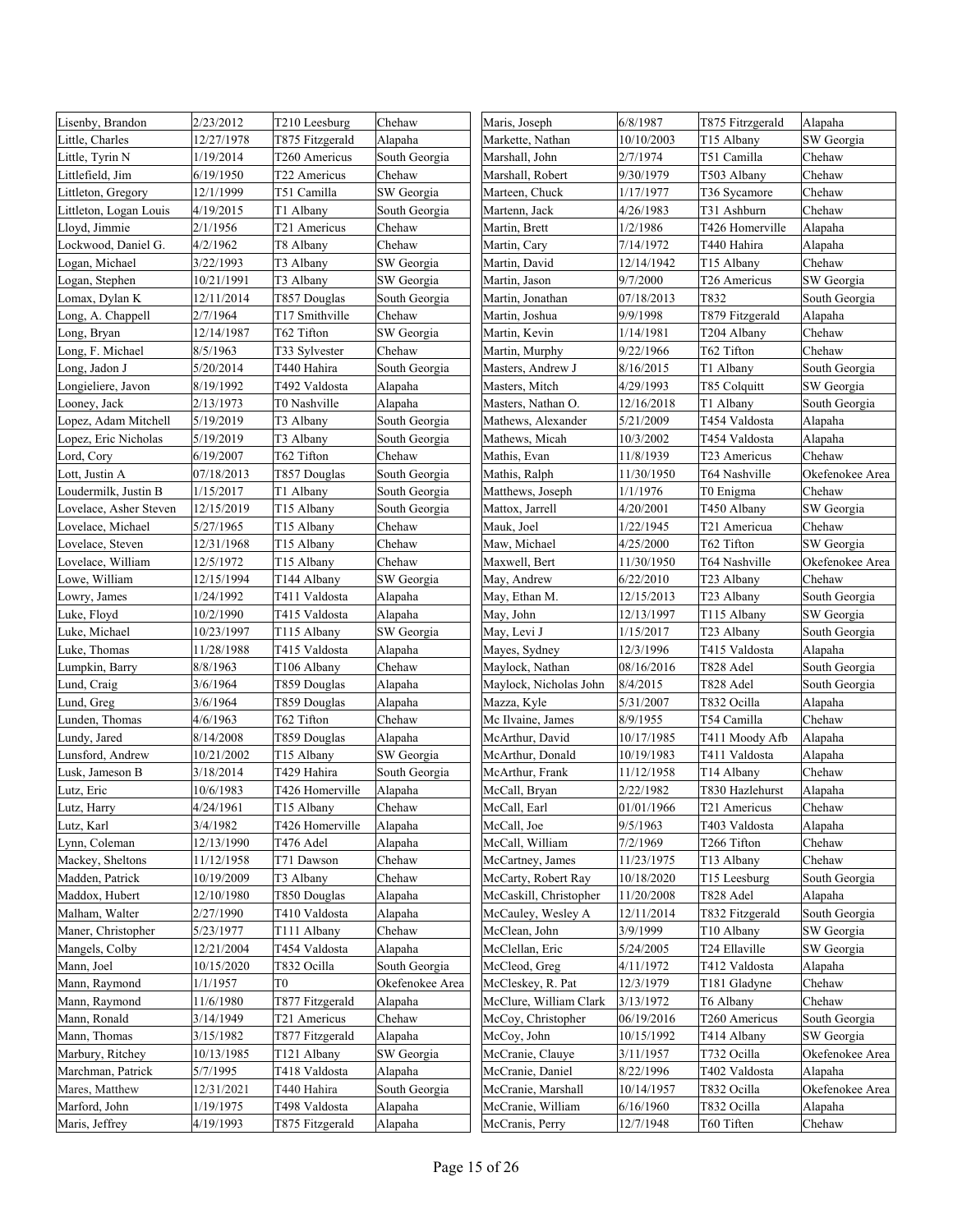| McCurley, Thomas     | 3/5/1986   | T21 Americus     | SW Georgia       | McNeal, W. Cole                   | 12/31/2021 | T454 Nashville  | South Georgia   |
|----------------------|------------|------------------|------------------|-----------------------------------|------------|-----------------|-----------------|
| McDaniel, Brian      | 5/14/1984  | T111 Albany      | Chehaw           | McNelis, David                    | 9/15/1981  | T491 Valdosta   | Alapaha         |
| McDaniel, Terry      | 7/12/1984  | T13 Albany       | Chehaw           | McPherson, Joseph                 | 2/2/1994   | T450 Albany     | SW Georgia      |
| McDonald, Andrew B   | 11/15/2015 | T26 Americus     | South Georgia    | McQueen, Billy                    | 9/26/1946  | T26 Americus    | Okefenokee Area |
| McDonald, Bryson A   | 1/15/2017  | T875 Fitrzgerald | South Georgia    | McSween, Robert                   | 9/2/1987   | T491 Valdosta   | Alapaha         |
| McDonald, Cody       | 5/10/2012  | T875 Fitzgerald  | Alapaha          | Mead, Hank                        | 1/23/1969  | T410 Valdosta   | Alapaha         |
| McDonald, Danny      | 8/8/1977   | T9 Albany        | Chehaw           | Meadows, Wesley                   | 12/11/2003 | T21 Americus    | SW Georgia      |
| McDonald, Geoffrey A | 10/16/2014 | T260 Cordele     | South Georgia    | Meadows, William                  | 11/21/2007 | T21 Americus    | Chehaw          |
| McDonald, John       | 6/19/1944  | T31 Ashburn      | Chehaw           | Medellin, Tristen Wyatt           | 4/11/2019  | T875 Fitzgerald | South Georgia   |
| McDonell, Richard    | 11/23/1981 | T403 Valdosta    | Alapaha          | Medlock, EllioTS                  | 11/15/2015 | T8 Albany       | South Georgia   |
| McDowell, Dale       | 6/30/2011  | T806 Pearson     | Alapaha          | Meeks, Mel                        | 6/11/1962  | T832 Ocilla     | Alapaha         |
| McDowell, Jonathon   | 8/31/2010  | T806 Pearson     | Alapaha          | Megow, Parker                     | 6/19/2008  | T410 Valdosta   | Alapaha         |
| McDuffie, Daniel A.  | 11/18/2018 | T7 Leesburg      | South Georgia    | Megow, Thomas J                   | 1/15/2017  | T454 Valdosta   | South Georgia   |
| McElwain, John       | 9/15/1981  | T415 Valdosta    | Alapaha          | Meier, Matthew                    | 12/29/1973 | T106 Albany     | Chehaw          |
| Mcfadden, Mason      | 8/17/2006  | T828 Adel        | Alapaha          | Meier, Nicholas                   | 1/16/2012  | T3 Albany       | Chehaw          |
| Mcfarland, Douglas   | 5/27/1998  | T231 Americus    | SW Georgia       | Melton, Derrel                    | 1/25/1978  | T342            | Chehaw          |
| McGalliard, Joseph   | 2/10/1972  | T53 Pelham       | Chehaw           | Melton, Jamie                     | 3/28/1979  | T10 Albany      | Chehaw          |
| McGee, Christopher   | 9/15/1998  | T11 Albany       | SW Georgia       | Menard, Mitchell Gordon 6/11/2015 |            | T321 Tifton     | South Georgia   |
| McGee, Jason         | 12/15/1992 | T114 Albany      | SW Georgia       | Mercer, Colton                    | 4/23/2009  | T418 Valdosta   | Alapaha         |
| McGhee, Devin H      | 7/28/2014  | T26 Americus     | South Georgia    | Merchant, Paul                    | 11/27/1972 | T106 Albany     | Chehaw          |
| McGhee, Nicholas     | 10/30/2012 | T26 Americus     | Chehaw           | Merrell, Brigham                  | 12/9/2008  | T806 Pearson    | Alapaha         |
| McGill, Wesley S     | 1/15/2017  | T832 Ocilla      | South Georgia    | Merrell, Chad                     | 11/1/1994  | T806 Pearson    | Alapaha         |
| McGinty, Bill        | 1/19/1960  | T5 Albany        | Chehaw           | Merrell, Noah                     | 7/29/2000  | T806 Pearson    | Alapaha         |
| McGinty, Pat         | 7/17/1958  | T15 Albany       | Chehaw           | Merrill, Brandon                  | 3/29/2004  | T270 Cordele    | SW Georgia      |
| McGlaun, Stanwix     | 1/20/2000  | T26 Americus     | SW Georgia       | Merrill, Christopher              | 4/8/1985   | T62 Tifton      | SW Georgia      |
| McGrady, Clyde       | 4/14/2003  | T26 Americus     | SW Georgia       | Merritt, Chris                    | 08/11/2016 | T898 Ambrose    | South Georgia   |
| McIlhany, Taliaferro | 10/3/1979  | T60 Atlanta      | Chehaw           | Merritt, John                     | 9/14/1987  | T27 Americus    | SW Georgia      |
| McIlvaine, James     | 8/1/1955   | T54 Camilla      | Chehaw           | Merritt, John G                   | 1/15/2017  | T898 Douglas    | South Georgia   |
| McIntosh, James      | 6/29/1967  | T856 Douglas     | Alapaha          | Messer, Kenneth                   | 12/2/1996  | T875 Fitzgerald | Alapaha         |
| McIntosh, Jarrett    | 7/23/1998  | T414 Albany      | SW Georgia       | Metts, Adam                       | 4/8/1991   | T3 Albany       | SW Georgia      |
| McIntosh, Mickey     | 8/9/1967   | T856 Douglas     | Alapaha          | Meyer, John                       | 6/7/1978   | T442 Cordele    | Chehaw          |
| McIntosh, William    | 5/22/1972  | T857 Douglas     | Alapaha          | Meyer-Bremen, George              | 1/10/1972  | T106 Albany     | Chehaw          |
| McIntyre, John       | 7/30/1948  | T1 Valdosta      | Okefenokee Area  | Meyer-Bremen, Michael             | 11/2/1970  | T106 Albany     | Chehaw          |
| McKee, Shane         | 4/6/2006   | T321 Tifton      | Chehaw           | Michael, Reagan                   | 1/1/1984   | T0 Americus     | Chehaw          |
| McKinley, Jack       | 9/19/1988  | T875 Fitzgerald  | Alapaha          | Micklon, Mark                     | 5/19/1986  | T411 Valdosta   | Alapaha         |
| McKinney, Adrian     | 8/28/1996  | T99 Albany       | SW Georgia       | Middleton, Frank                  | 7/24/1928  | T5 Albany       | Nochaway        |
| McKinney, John       | 8/21/1973  | T859 Douglas     | Alapaha          | Millard, Eric                     | 4/12/2008  | T873 Albany     | Chehaw          |
| McKinney, Ray        | 11/19/1984 | T111 Albany      | Chehaw           | Miller, Andrew G.                 | 10/10/2013 | T270 Cordele    | South Georgia   |
| McKinnon, Jeb        | 5/29/2003  | T850 Douglas     | Alapaha          | Miller, Christopher               | 3/27/2000  | T3 Albany       | SW Georgia      |
| McKinnon, Mickey     | 12/15/1964 | T21 Americus     | Chehaw           | Miller, David                     | 5/12/1999  | T321 Tifton     | SW Georgia      |
| McLain, Frank        | 12/5/1932  | T1 Americus      | National Council | Miller, Eric                      | 3/17/2005  | T440 Hahira     | Alapaha         |
| McLane, Arthur       | 1/16/1954  | T400 Valdosta    | Okefenokee Area  | Miller, Franklin                  | 2/22/2002  | T321 Tifton     | SW Georgia      |
| McLaney, Will        | 12/16/2004 | T426 Homerville  | Alapaha          | Miller, Jonathan                  | 8/13/1945  | T9 Valdosta     | Okefenokee Area |
| McLean, Charles      | 8/31/1994  | T859 Douglas     | Alapaha          | Miller, Joseph                    | 10/27/1990 | T3 Albany       | SW Georgia      |
| McLean, John         | 7/28/1993  | T859 Douglas     | Alapaha          | Miller, Joseph                    | 4/18/1996  | T450 Albany     | SW Georgia      |
| McLean, Lee          | 4/23/2001  | T859 Douglas     | Alapaha          | Miller, Marcus                    | 8/24/2006  | T210 Leesburg   | Chehaw          |
| McLemore, Caleb A    | 1/15/2017  | T270 Cordele     | South Georgia    | Miller, Thomas                    | 7/21/1978  | T64 Tifton      | Chehaw          |
| McLendon, Joseph     | 9/20/1982  | T111 Albany      | Chehaw           | Millerd, Mahonri N. D.            | 2/17/2018  | T23 Leesburg    | South Georgia   |
| McLendon, Joseph     | 2/8/2012   | T15 Albany       | Chehaw           | Millerd, Phillip                  | 12/8/2004  | T711 Albany     | SW Georgia      |
| McMath, William      | 8/23/1963  | T21 Americus     | Chehaw           | Millerd, Sebastian                | 5/15/2012  | T23 Albany      | Chehaw          |
| McMickin, James      | 9/26/2012  | T100 Poulan      | Alapaha          | Millerd, Teancum                  | 06/19/2016 | T23 Albany      | South Georgia   |
| McMillan, Bradley    | 3/3/2005   | T415 Valdosta    | Alapaha          | Mills, David                      | 9/20/2005  | T468 Lakeland   | Alapaha         |
| McMillan, Donald     | 2/16/1987  | T832 Ocilla      | Alapaha          | Mills, John                       | 4/12/2004  | T875 Fitzgerald | Alapaha         |
| McMillan, Michael    | 7/9/1962   | T2410 Valdosta   | Alapaha          | Milner, Richard                   | 9/15/1986  | T3 Albany       | SW Georgia      |
| McNain, Earl         | 6/19/1944  | T31 Ashburn      | Chehaw           | Mingledorff, George               | 11/6/1953  | T0 Douglas      | Okefenokee Area |
| McNain, Marshall     | 6/19/1944  | T31 Ashburn      | Chehaw           | Mingo, Dexter                     | 12/15/1991 | T99 Albany      | SW Georgia      |
| McNally, Michael     | 3/26/2007  | T210 Leesburg    | Chehaw           | Mitcham, John                     | 12/28/1999 | T21 Americus    | SW Georgia      |
| McNatt, Ryan         | 11/8/2007  | T859 Douglas     | Alapaha          | Mitchell, Bobby                   | 4/23/1966  | T41 Cordele     | Chehaw          |
|                      |            |                  |                  |                                   |            |                 |                 |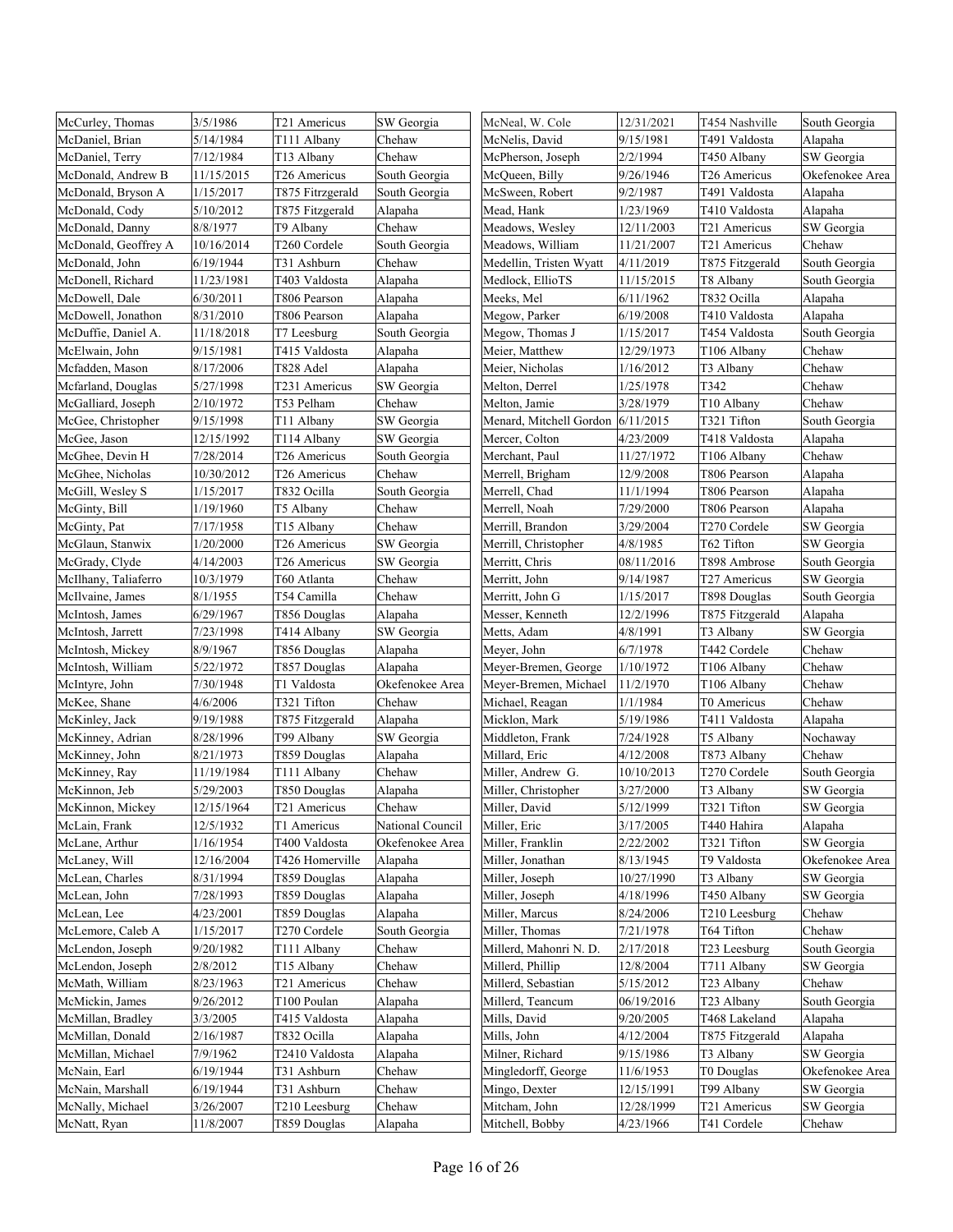| Mitchell, Ernest       | 5/27/1987  | T333 Tifton              | SW Georgia      | Morris, Ryan        | 9/9/1998   | T875 Fitzgerald | Alapaha         |
|------------------------|------------|--------------------------|-----------------|---------------------|------------|-----------------|-----------------|
| Mitchell, Hugh         | 7/25/1961  | T8 Albany                | Chehaw          | Morrison, KenT      | 11/1/1971  | T26 Americus    | Chehaw          |
| Mitchell, James        | 4/19/1999  | T <sub>270</sub> Cordele | SW Georgia      | Morrow, James       | 12/22/2004 | T24 Ellaville   | SW Georgia      |
| Mitchell, Jim          | 8/10/1961  | T240 Cordele             | Chehaw          | Morrow, John        | 1/17/2007  | T102 Albany     | Chehaw          |
| Mitchell, Jonathan     | 2/10/1992  | T85 Colquitt             | SW Georgia      | Morrow, Wayne       | 9/21/1999  | T24 Ellaville   | SW Georgia      |
| Mitchell, Mark         | 10/3/2001  | T414 Albany              | SW Georgia      | Morton, Bill        | 12/18/1952 | T21 Americus    | Chehaw          |
| Mitchell, Quinten      | 2/24/1998  | T92 Blakely              | SW Georgia      | Morton, Billy       | 4/29/1947  | T61 Tifton      | Chehaw          |
| Mitchell, Thomas       | 8/25/1925  | T4 Albany                | Nochaway        | Morton, Fred        | 5/24/1957  | T21 Americus    | Chehaw          |
| Mizell, Acey W         | 2/12/2015  | T857 Douglas             | South Georgia   | Moseley, Charles    | 5/20/1973  | T7 Albany       | Chehaw          |
| Mizell, Granger C      | 1/15/2017  | T857 Douglas             | South Georgia   | Moulton, John       | 7/16/1941  | T6 Lindale      | Chehaw          |
| Mobley, Emory          | 1/13/1953  | T1 Valdosta              | Okefenokee Area | Moyd, Bill          | 12/12/1958 | T21 Americus    | Chehaw          |
| Mobley, Victor         | 05/17/2016 | T415 Valdosta            | South Georgia   | Mulford, Terry      | 11/26/1952 | T101 Albany     | Okefenokee Area |
| Mock, David            | 5/18/1992  | T3 Albany                | SW Georgia      | Mulles, Duke        | 10/6/1925  | T2 Tifton       | Nochaway        |
| Mock, Ray              | 2/28/1963  | T3 Albany                | Chehaw          | Muncy, Allen        | 3/19/2009  | T415 Valdosta   | Alapaha         |
| Moffet, Jack           | 4/17/2003  | T859 Douglas             | Alapaha         | Muncy, Alonzo       | 6/16/2005  | T415 Valdosta   | Alapaha         |
| Mohl, Christopher      | 8/14/2007  | T3 Albany                | Chehaw          | Mundhenk, Lawrence  | 10/30/1961 | T10 Albany      | Chehaw          |
| Mohl, Robert           | 11/14/1983 | T3 Albany                | Chehaw          | Mundy, Billy        | 4/4/1947   | T85 Colquitt    | Chehaw          |
| Mohl, Steven           | 11/14/1983 | T3 Albany                | Chehaw          | Murphy, Adam        | 2/19/2013  | T491 Valdosta   | South Georgia   |
| Moncrief, William      | 6/5/1970   | T26 Americus             | Chehaw          | Murphy, Jason       | 11/15/2007 | T491 Valdosta   | Alapaha         |
| Monk, Chesley          | 10/20/1965 | T30 Sylvester            | Chehaw          | Murphy, Thomas      | 6/17/1966  | T410 Valdosta   | Alapaha         |
| Monk, Don              | 1/16/1974  | T130 Sylvester           | Chehaw          | Murray, John        | 12/15/1966 | T451 Quitman    | Alapaha         |
| Monk, RoberTR.         | 10/16/1967 | T30 Sylvester            | Chehaw          | Murray, Robert      | 6/27/1996  | T26 Americus    | SW Georgia      |
| Monroe, Ronald         | 11/10/1981 | T31 Ashburn              | Chehaw          | Murray, Robert      | 4/27/1999  | T411 Valdosta   | Alapaha         |
| Montague, John         | 2/11/1971  | T410 Valdosta            | Alapaha         | Murray, Trey        | 5/24/2004  | T426 Homerville | Alapaha         |
| Montague, Lance        | 10/29/1986 | T106 Albany              | SW Georgia      | Murray, William     | 4/25/1968  | T62 Tifton      | Chehaw          |
| Montague, Michael      | 9/20/1982  | T106 Albany              | Chehaw          | Murrey, Brent       | 5/10/1999  | T11 Albany      | SW Georgia      |
| Montague, Phillip      | 12/23/1976 | T9 Albany                | Chehaw          | Musgrove, Ernest    | 7/16/2003  | T321 Tifton     | SW Georgia      |
| Montague, Robert       | 6/11/1968  | T410 Valdosta            | Alapaha         | Myers, Cecil        | 1/27/1962  | T17 Smithville  | Chehaw          |
| Monts, Douglas         | 9/20/1943  | T22 Americus             | Chehaw          | Myers, Cecil Trey   | 3/22/1996  | T21 Americus    | SW Georgia      |
| Monts, Joseph          | 9/9/1940   | T23 Americus             | Chehaw          | Myers, Michael      | 1/20/2000  | T21 Americus    | SW Georgia      |
| Mook, Edwin            | 9/20/1954  | T326 Homerville          | Okefenokee Area | Myler, John         | 4/2/1979   | T3 Albany       | Chehaw          |
| Moon, Jason            | 2/19/1996  | T403 Valdosta            | Alapaha         | Myler, Joseph       | 8/15/2011  | T15 Albany      | Chehaw          |
| Mooradian, Zachery A   | 1/15/2017  | T875 Fitrzgerald         | South Georgia   | Myler, Michael      | 2/22/1982  | T3 Albany       | Chehaw          |
| Moore, Branden         | 7/19/2007  | T260 Americus            | Chehaw          | Najjar, Anthony     | 10/21/1991 | T3 Albany       | SW Georgia      |
| Moore, Deon            | 9/21/1999  | T24 Ellaville            | SW Georgia      | Najjar, Michael     | 4/18/1994  | T3 Albany       | SW Georgia      |
| Moore, Desi            | 9/21/1999  | T24 Ellaville            | SW Georgia      | Nance, Samuel Tom   | 4/14/1972  | T14 Albany      | Chehaw          |
| Moore, Donald          | 10/22/1979 | T1 Albany                | Chehaw          | Naylor, Andrew      | 7/18/2021  | T15 Albany      | South Georgia   |
| Moore, John E.         | 11/9/2017  | T898 Douglas             | South Georgia   | Neal, William Clark | 8/20/1986  | T144 Albany     | SW Georgia      |
| Moore, Phillip         | 1/15/2017  | T210 Albany              | South Georgia   | Nelms, Keith        | 7/7/1970   | T30 Sylvester   | Chehaw          |
| Moorhead, Brandon      | 5/27/2010  | T62 Tifton               | Chehaw          | Nelsen, Allan       | 1/17/1973  | T64 Tifton      | Chehaw          |
| Moorman, Jonathan      | 5/10/1994  | T62 Tifton               | SW Georgia      | Nelson, Gregory     | 11/6/1968  | T64 Tifton      | Chehaw          |
| Moorman, Larry         | 11/12/1992 | T62 Tifton               | SW Georgia      | Nelson, James       | 3/21/2000  | T231 Americus   | SW Georgia      |
| Moran, Walter          | 12/9/1946  | T2 Albany                | Chehaw          | Nelson, Mandela     | 9/26/2021  | T99 Albany      | South Georgia   |
| Moree, James           | 9/30/2003  | T414 Albany              | SW Georgia      | Nelson, Roy         | 7/29/1965  | T13 Albany      | Chehaw          |
| Moree, Lamar           | 5/1/2001   | T414 Albany              | SW Georgia      | Nesbitt, Jonathan   | 4/19/1999  | T270 Cordele    | SW Georgia      |
| Moree, William         | 1/13/2004  | T15 Albany               | SW Georgia      | Newberry, Ross      | 8/23/1989  | T83 Damascus    | SW Georgia      |
| Morey, Jonathan        | 08/21/2016 | T23 Albany               | South Georgia   | Newcomb, Ed (Ned)   | 9/25/1972  | T106 Albany     | Chehaw          |
| Morgan, Aaron          | 4/4/2006   | T62 Tifton               | Chehaw          | Newcomb, Edward     | 11/20/2012 | T2001 Leesburg  | Chehaw          |
| Morgan, Dickey         | 4/18/1950  | T21 Americus             | Chehaw          | Newcomb, Kyle       | 5/24/2005  | T24 Ellaville   | SW Georgia      |
| Morgan, John Harris IV | 11/17/2019 | T15 Albany               | South Georgia   | Newcomb, Robert     | 6/1/1970   | T106 Albany     | Chehaw          |
| Morgan, Raiford        | 11/6/1968  | T64 Tifton               | Chehaw          | Newcomb, William    | 12/20/2007 | T15 Albany      | Chehaw          |
| Morrell, Michael       | 10/20/1978 | T429 Valdenta            | Alapaha         | Newham, Roy         | 7/8/1938   | T2 Valdosta     | Okefenokee Area |
| Morrell, Patrick       | 1/14/1991  | T333 Tifton              | SW Georgia      | Newman, Gerald      | 8/16/1983  | T808 Hazlehurst | Alapaha         |
| Morris, Bill           | 11/12/1958 | T71 Dawson               | Chehaw          | Newsome, Marc       | 6/19/1984  | T426 Homerville | Alapaha         |
| Morris, Brian S        | 1/15/2017  | T21 Americus             | South Georgia   | Newton, Donald      | 6/6/2002   | T26 Americus    | SW Georgia      |
| Morris, Douglas        | 10/18/1956 | T21 Americus             | Chehaw          | Newton, Jonathan    | 2/11/1993  | T62 Tifton      | SW Georgia      |
| Morris, Gary           | 7/28/1964  | T21 Americus             | Chehaw          | Newton, Joseph      | 6/6/2002   | T26 Americus    | SW Georgia      |
| Morris, Robert         | 1/18/1965  | T22 Americus             | Chehaw          | Newton, Sterling    | 2/10/1983  | T426 Homerville | Alapaha         |
|                        |            |                          |                 |                     |            |                 |                 |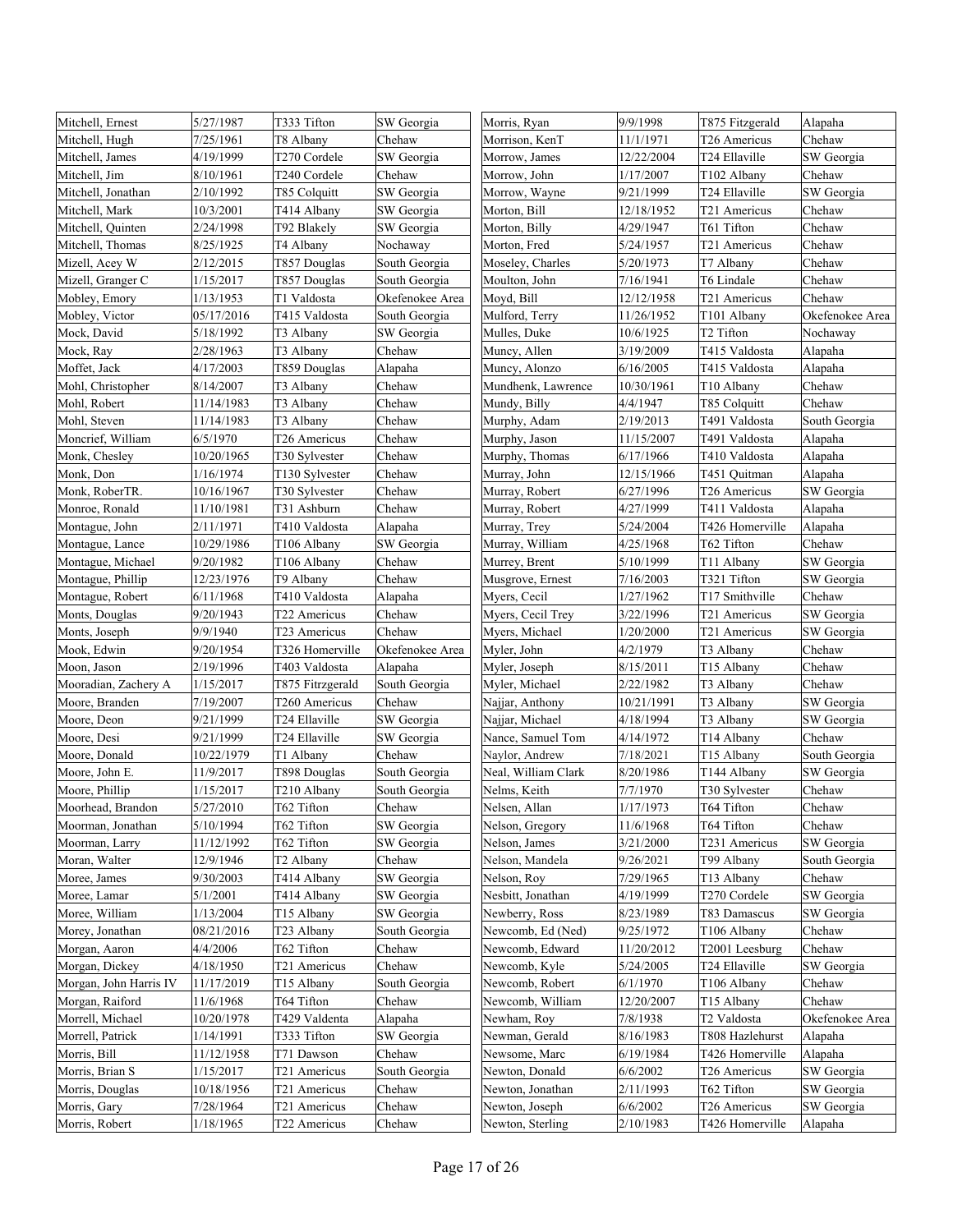| Nez, Kameron W.    | 12/18/2018 | T416 Valdosta    | South Georgia   | Oxford, Charles Oliver | 9/2/1955   | T21 Americus    | Chehaw          |
|--------------------|------------|------------------|-----------------|------------------------|------------|-----------------|-----------------|
| Nicholson, Waller  | 9/22/1966  | T62 Tifton       | Chehaw          | Oxford, Tillman        | 5/5/1987   | T21 Americus    | SW Georgia      |
| Nipper, Bobby      | 9/4/1962   | T41 Cordele      | Chehaw          | Oxford, Winston        | 7/18/1966  | T21 Americus    | Chehaw          |
| Nipper, Brandon A  | 1/15/2017  | T270 Cordele     | South Georgia   | Pace, Stephen          | 12/31/1965 | T21 Americus    | Chehaw          |
| Nipper, Jonathan B | 4/10/2014  | T270 Cordele     | South Georgia   | Pace, Steve            | 11/8/1939  | T23 Americus    | Chehaw          |
| Nix, John          | 6/1/1965   | T41 Cordele      | Chehaw          | Padgett, Dewayne       | 7/21/1969  | T26 Americus    | Chehaw          |
| Nix, Mark          | 6/7/1980   | T850 Douglas     | Alapaha         | Page, Charles          | 8/29/1990  | T415 Valdosta   | Alapaha         |
| Nolmen, Harold     | 3/22/1974  | T33 Sylvester    | Chehaw          | Page, Clark            | 7/10/1990  | T144 Albany     | SW Georgia      |
| Norman, Neil       | 8/27/1991  | T62 Tifton       | SW Georgia      | Paige, Carson L.       | 09/17/2013 | T418 Hahira     | South Georgia   |
| Norman, Steven     | 7/12/1962  | T106 Albany      | Chehaw          | Painter, Robert        | 5/30/1979  | T0 Albany       | Chehaw          |
| Norris, Billy      | 3/3/1943   | T63 Tifton       | Chehaw          | Palazzolo, Faro        | 4/18/2011  | T3 Albany       | Chehaw          |
| Norris, Charles    | 11/26/1968 | T62 Tifton       | Chehaw          | Palazzolo, Giacomo     | 6/13/2021  | T3 Albany       | South Georgia   |
| Northcutt, Sean    | 1/19/2016  | T440 Hahira      | South Georgia   | Palmer, David          | 4/27/1976  | T216 Lake Park  | Alapaha         |
| Northcutt, Sean M  | 12/31/2015 | T440 Hahira      | South Georgia   | Palmer, Lee            | 1/17/1961  | T33 Sylvester   | Chehaw          |
| Norton, Richard    | 11/3/1963  | T0 Norfolk       | Chehaw          | Paramore, Justin       | 5/24/2005  | T21 Americus    | SW Georgia      |
| Norvell, Hulet     | 10/21/1999 | T33 Sylvester    | SW Georgia      | Paramore, Lane Gunner  | 6/11/2020  | T100 Sylvester  | South Georgia   |
| Nugent, Lawton W   | 1/15/2017  | T806 Pearson     | South Georgia   | Paramoure, Larry       | 9/21/1951  | T732 Ocilla     | Okefenokee Area |
| Nuzzo, Zachary     | 1/30/2007  | T62 Tifton       | Chehaw          | Parker, Brian          | 6/25/1997  | T21 Americus    | SW Georgia      |
| O'Brien, John      | 3/27/2000  | T858 Douglas     | Alapaha         | Parker, Michael        | 06/19/2016 | T15 Albany      | South Georgia   |
| O'Brien. Robert    | 2/7/2002   | T858 Douglas     | Alapaha         | Parker, Roy            | 9/14/1944  | T21 Americus    | Chehaw          |
| O'Gorman, Jonathan | 12/15/1992 | T114 Albany      | SW Georgia      | Parker, Thomas         | 3/3/1980   | T21 Americus    | Chehaw          |
| O'Keefe, Kevin     | 10/30/2000 | T333 Tifton      | SW Georgia      | Parker, William        | 9/22/1975  | T27 Americus    | Chehaw          |
| O'Neal, Donnie     | 11/4/1985  | T858 Douglas     | Alapaha         | Parkerson, John        | 11/17/1967 | T62 Tifton      | Chehaw          |
| Ober, Christoffer  | 5/12/1998  | T113 Albany      | SW Georgia      | Parkhill, Dick         | 7/6/1954   | T67 Lakeland    | Okefenokee Area |
| Odom, Lofton       | 3/4/1965   | T21 Americus     | Chehaw          | Parkman, Patrick       | 5/13/2000  | T414 Albany     | SW Georgia      |
| Odom, Parnell      | 6/30/1960  | T21 Americus     | Chehaw          | Parks, Benjamin        | 6/24/2003  | T216 Valdosta   | Alapaha         |
| Odum, Peyton M.    | 11/15/2018 | T806 Pearson     | South Georgia   | Parks, Bryan           | 3/20/1992  | T113 Albany     | SW Georgia      |
| Okerson, David     | 8/3/1961   | T400 Valdosta    | Alapaha         | Parks, Burl            | 2/26/1991  | T113 Albany     | SW Georgia      |
| Okerson, John      | 7/9/1962   | T480 Valdosta    | Alapaha         | Parlin, Stephen        | 6/9/1980   | T853 Douglas    | Alapaha         |
| Oliver, Robert     | 4/24/1989  | T875 Fitzgerald  | Alapaha         | Parm, Gary             | 7/9/1996   | T11 Albany      | SW Georgia      |
| Oliver, Wayne      | 1/14/1972  | T7 Albany        | Chehaw          | Parr, Lawrence         | 4/17/1986  | T0 Albany       | SW Georgia      |
| Olson, Conrad C.   | 6/10/2018  | T15 Albany       | South Georgia   | Parramore, Herman      | 3/27/1950  | T400 Valdosta   | Okefenokee Area |
| O'Neal, Michael G. | 2/8/2018   | T857 Douglas     | South Georgia   | Parramore, Herman      | 10/15/1979 | T0 Tifton       | Chehaw          |
| O'Neill, Dale      | 11/8/1971  | T7 Albany        | Chehaw          | Parramore, Logan V     | 1/15/2017  | 100 Sylvester   | South Georgia   |
| Onyenwoke, Rob     | 4/3/1995   | T3 Albany        | SW Georgia      | Parramore, Redden      | 4/16/1945  | T2 Valdosta     | Okefenokee Area |
| Openshaw, James    | 1/9/2003   | T418 Valdosta    | Alapaha         | Parramore, William     | 6/4/1959   | T403 Valdosta   | Okefenokee Area |
| O'Quinn, Alton     | 11/21/1953 | T67 Lakeland     | Okefenokee Area | Parris, Jon            | 2/28/1984  | T403 Valdosta   | Alapaha         |
| Orfield, Noah      | 4/13/2004  | T415 Valdosta    | Alapaha         | Parrish, Charles       | 1/24/1983  | T830 Hazlehurst | Alapaha         |
| Orlowski, Carson   | 06/19/2016 | T3 Albany        | South Georgia   | Parrish, Gregory       | 4/21/1986  | T875 Fitzgerald | Alapaha         |
| Orr, Adam C.       | 1/17/2018  | T454 Valdosta    | South Georgia   | Parrish, Roy           | 12/30/1966 | T21 Americus    | Chehaw          |
| Ort, Eddie         | 3/6/1946   | T1 Albany        | Chehaw          | Parrott, David         | 5/3/1990   | T106 Albany     | SW Georgia      |
| Osborn, Keith      | 11/23/1942 | T61 Tifton       | Chehaw          | Parrott, James         | 1/1/1954   | T0 Fitzgerald   | Okefenokee Area |
| Osha, Kolby T      | 3/20/2020  | T454 Valdosta    | South Georgia   | Parrott, Jim           | 9/28/1954  | T758 Fitzgerald | Okefenokee Area |
| Otruba, Bruce      | 8/24/1994  | T375 ????        | SW Georgia      | Parrott, Payton        | 9/25/1989  | T875 Fitzgerald | Alapaha         |
| Otruba, Stephen    | 7/9/1998   | T115 Albany      | SW Georgia      | Parry, Richard         | 2/21/1979  | T0 Tifton       | Chehaw          |
| Ott, Robert        | 6/19/1972  | T9 Albany        | Chehaw          | Parry, Robert          | 12/8/1980  | T62 Tifton      | Chehaw          |
| Overbey, Matthew   | 1/15/2010  | T149 Camilla     | Chehaw          | Pastino, Philip        | 4/10/1986  | T12 Albany      | SW Georgia      |
| Owen, J.           | 1/7/1991   | T282 Americus    | SW Georgia      | Patel, Shray S         | 1/8/2015   | T859 Douglas    | South Georgia   |
| Owen, Michael      | 12/24/1985 | T89 Edison       | SW Georgia      | Patel, Rishin          | 7/6/2007   | T410 Valdosta   | Alapaha         |
| Owens, Andrew      | 3/21/2004  | T875 Fitzgerald  | Alapaha         | Patel, Vishal          | 12/18/2003 | T855 Douglas    | Alapaha         |
| Owens, Caleb       | 6/15/2009  | T3 Albany        | Chehaw          | Patterson, Anthony J   | 2/16/2014  | T23 Albany      | South Georgia   |
| Owens, James       | 5/31/2007  | T875 Fitzgerald  | Alapaha         | Patterson, Clay        | 8/2/2004   | T3 Albany       | SW Georgia      |
| Owens, Leonard     | 8/28/1952  | T2758 Fitzgerald | Okefenokee Area | Patterson, Lee         | 3/22/1982  | T111 Albany     | Chehaw          |
| Owens, Michael     | 5/21/2012  | T115 Albany      | Chehaw          | Patton, Benjamin D.    | 7/16/2018  | T3 Albany       | South Georgia   |
| Owens, Steven      | 3/15/1988  | T113 Albany      | SW Georgia      | Patton, Nic            | 11/21/2021 | T3 Albany       | South Georgia   |
| Owens, Theron      | 5/7/2012   | T3 Albany        | Chehaw          | Paul, Kim              | 9/14/1981  | T832 Ocilla     | Alapaha         |
| Oxford, Brandon    | 1/11/1994  | T21 Americus     | SW Georgia      | Paulk, Daniel          | 8/17/1950  | T732 Ocilla     | Okefenokee Area |
| Oxford, Burton     | 7/23/1990  | T21 Americus     | SW Georgia      | Payne, Sean            | 10/23/2010 | T270 Cordele    | Chehaw          |
|                    |            |                  |                 |                        |            |                 |                 |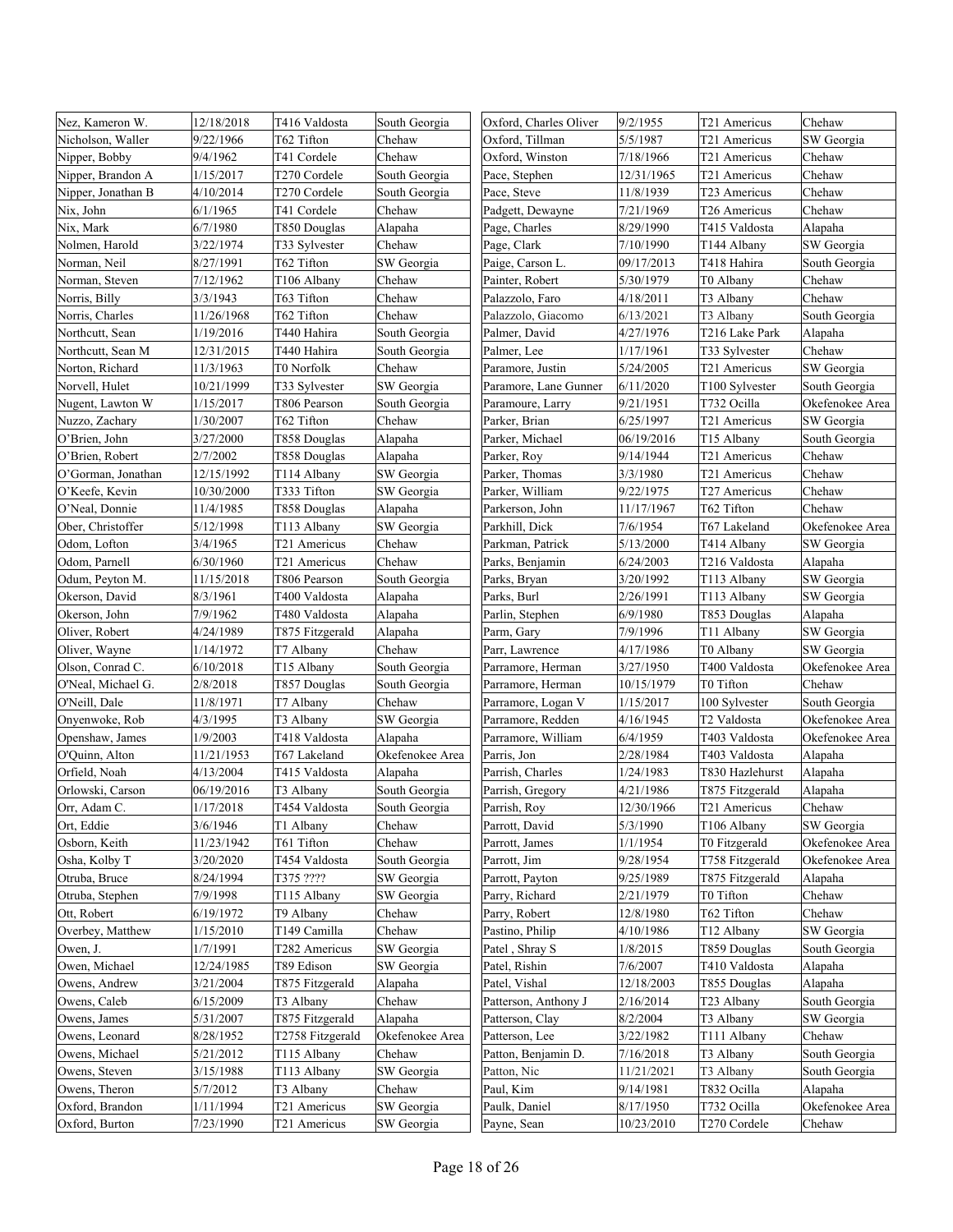| Peace, Hollis          | 7/17/1944  | T23 Valdosta    | Okefenokee Area | Pitts, Keffee           | 10/18/1940 | T1 Valdosta            | Okefenokee Area |
|------------------------|------------|-----------------|-----------------|-------------------------|------------|------------------------|-----------------|
| Peace, James           | 4/1/1998   | T21 Americus    | SW Georgia      | Plondke, Adam           | 3/25/1999  | T454 Valdosta          | Alapaha         |
| Pearce, Chad           | 10/24/2000 | T418 Valdosta   | Alapaha         | Plondke, Erich          | 2/29/1996  | T454 Valdosta          | Alapaha         |
| Pearson, Evan Winston  | 9/17/2019  | T410 Quitman    | South Georgia   | Plumly, Christopher     | 3/14/2002  | T491 Valdosta          | Alapaha         |
| Peckham, Dustin        | 5/1/1995   | T26 Americus    | SW Georgia      | Pojedinec, Ronin        | 12/31/2021 | T859 Douglas           | South Georgia   |
| Peckham, Jason         | 3/23/1992  | T26 Americus    | SW Georgia      | Polonsky, Louis         | 7/30/1963  | T403 Valdosta          | Alapaha         |
| Peckham, Joseph        | 6/9/1980   | T62 Tifton      | Chehaw          | Polson, Brian           | 1/6/2003   | T3 Albany              | SW Georgia      |
| Peel, Thomas           | 3/10/1980  | T875 Fitzgerald | Alapaha         | Pond, James             | 7/28/1964  | T21 Americus           | Chehaw          |
| Peeler, Thomas         | 2/14/2021  | T1 Albany       | South Georgia   | Pond, James             | 6/6/2002   | T21 Americus           | SW Georgia      |
| Pelletier, Adam        | 12/23/1998 | T3 Albany       | SW Georgia      | Pontzer, Scott          | 12/13/1997 | T414 Albany            | SW Georgia      |
| Pelletier, Daniel      | 4/14/2003  | T3 Albany       | SW Georgia      | Pool, Robert            | 3/18/1985  | T875 Fitzgerald        | Alapaha         |
| Pennington, John       | 11/9/1989  | T416 Lake Park  | SW Georgia      | Pool, Thomas            | 3/25/1980  | T875 Fitzgerald        | Alapaha         |
| Pepito, Tylen James    | 4/19/2015  | T26 Americus    | South Georgia   | Poole, Charles          | 1/1/1987   | T21 Americus           | SW Georgia      |
| Perdue, Tom            | 8/4/1961   | T21 Americus    | Chehaw          | Pope, Eddie             | 8/20/1960  | T21 Americus           | Chehaw          |
| Perdue, William        | 4/21/1966  | T21 Americus    | Chehaw          | Pope, Geoffrey          | 9/4/1985   | T21 Americus           | SW Georgia      |
| Perkins, Jefferson     | 6/4/1997   | T92 Blakely     | SW Georgia      | Pope, James             | 10/23/1972 | T106 Albany            | Chehaw          |
| Perkins, Raymond       | 12/8/1982  | T92 Blakely     | Chehaw          | Poppell, Miles          | 5/1/1944   | T26 Americus           | Okefenokee Area |
| Perlle, Phillip        | 5/25/1977  | T62 Tifton      | Chehaw          | Porter, Allen           | 7/23/1998  | T415 Valdosta          | Alapaha         |
| Perry, John            | 12/24/1985 | T333 Tifton     | SW Georgia      | Porter, Clayton         | 12/31/2021 | T440 Hahira            | South Georgia   |
| Perry, William         | 1/16/1995  | T460 Nashville  | Alapaha         | Porter, John            | 12/13/1969 | T100 Poulan            | Chehaw          |
| Peterman, Mark         | 4/26/1983  | T26 Americus    | Chehaw          | Poss, Carl              | 8/20/1962  | T240 Cordele           | Chehaw          |
| Peters, Micah          | 6/19/2020  | T144 Pelham     | South Georgia   | Pow-Anpongkul, Patpol   | 12/18/2003 | T855 Douglas           | Alapaha         |
| Peters, Mike           | 10/25/1962 | T10 Albany      | Chehaw          | Powanpongkul, Paul      | 3/13/2008  | T855 Douglas           | Alapaha         |
| Peters, Ross C         | 7/9/2020   | T62 Tifton      | South Georgia   | Powell, Crawford        | 1/5/1981   | T427 Valdosta          | Alapaha         |
| Peters, Samuel         | 2/18/2010  | T491 Valdosta   | Alapaha         | Powell, Dale            | 4/28/1971  | T62 Tifton             | Chehaw          |
| Petersen, Larry        | 7/26/1961  | T8 Albany       | Chehaw          | Powell, Frank           | 11/24/1969 | T106 Albany            | Chehaw          |
| Peterson, Andrew       | 5/23/2002  | T15 Albany      | SW Georgia      | Powell, Harrell         | 7/2/1943   | T50 Pelham             | Chehaw          |
| Peterson, Brandon      | 9/13/2012  | T857 Douglas    | Alapaha         | Powell, Leslie          | 12/1/1969  | T106 Albany            | Chehaw          |
| Peterson, Kollin R     | 10/9/2014  | T857 Douglas    | South Georgia   | Powell, Paul            | 9/16/1964  | T106 Albany            | Chehaw          |
| Peterson, Stefan       | 2/22/1991  | T570 Kirkland   | SW Georgia      | Powell, Richard         | 3/21/1970  | T53 Pelham             | Chehaw          |
| Petty, Anthony M       | 1/15/2017  | T491 Valdosta   | South Georgia   | Prance, Timothy         | 4/7/1988   | T113 Albany            | SW Georgia      |
| Phelps, Owen           | 9/17/2012  | T1 Leesburg     | Chehaw          | Prchal, Joseph          | 3/31/1999  | T414 Albany            | SW Georgia      |
| Philbin, John          | 11/26/1973 | T7 Albany       | Chehaw          | Presley, Douglas        | 4/21/2010  | T415 Valdosta          | Alapaha         |
| Phillips, Alex Mercer  | 11/24/1944 | T63 Tifton      | Chehaw          | Presley, Dustin         | 11/16/2006 | T410 Valdosta          | Alapaha         |
| Phillips, Barry        | 2/13/1942  | T1 Valdosta     | Okefenokee Area | Preston, Corey          | 12/14/2000 | T321 Tifton            | SW Georgia      |
| Phillips, Brian Thomas | 10/7/1985  | T3 Albany       | SW Georgia      | Price, Doyle            | 5/6/1956   | T410 Valdosta          | Okefenokee Area |
| Phillips, Caleb R      | 1/15/2017  | T1 Albany       | South Georgia   | Prickett, John Conanley | 1/21/1985  | T3 Albany              | SW Georgia      |
| Phillips, GarretTS     | 6/11/2015  | T62 Tifton      | South Georgia   | Prisant, David          | 4/9/1964   | T13 Albany             | Chehaw          |
| Phillips, Jacob        | 10/24/2005 | T3 Albany       | Chehaw          | Pry, Keith J.           | 5/17/1982  | T3 Albany              | Chehaw          |
| Phillips, Jeff         | 11/1/1982  | T3 Albany       | Chehaw          | Pryor, Robert           | 7/14/1970  | T <sub>29</sub> Leslie | Chehaw          |
| Phillips, Jesse        | 1/12/2010  | T3 Albany       | Chehaw          | Puckett, Ralph          | 7/29/1942  | T61 Tifton             | Chehaw          |
| Phillips, Michael      | 11/8/1977  | T106 Albany     | Chehaw          | Puckett, Tommy          | 11/6/1950  | T61 Tifton             | Chehaw          |
| Phillips, Noah R       | 4/13/2014  | T1 Albany       | South Georgia   | Purdy, Alexander        | 11/3/2010  | T26 Americus           | Chehaw          |
| Philmon, James         | 9/8/1992   | T26 Americus    | SW Georgia      | Purvis, Flynt           | 3/23/1992  | T21 Americus           | SW Georgia      |
| Piantieri, John        | 10/24/1979 | T0 Albany       | Chehaw          | Purvis, Winston         | 9/30/1968  | T856 Douglas           | Alapaha         |
| Pierce, Joseph         | 7/25/1989  | T89 Edison      | SW Georgia      | Pyror, Gibson           | 4/2/1972   | T877 Fitzgerald        | Alapaha         |
| Pierce, Thomas         | 11/17/1987 | T89 Edison      | SW Georgia      | Quammen, Rolf Edward    | 6/2/1958   | T50 Baconton           | Chehaw          |
| Pike, Charles          | 10/29/1973 | T3 Albany       | Chehaw          | Quattlebaum, Michael    | 8/23/1972  | T64 Tifton             | Chehaw          |
| Pinkston, Brian        | 6/14/1987  | T144 Albany     | SW Georgia      | Quick, Kevin            | 10/27/1994 | T33 Sylvester          | SW Georgia      |
| Pinkston, William      | 10/20/1941 | T2 Valdosta     | Okefenokee Area | Quick, Russell          | 2/1/1988   | T33 Sylvester          | SW Georgia      |
| Pinson, Michael        | 10/17/1990 | T210 Leesburg   | SW Georgia      | Quinn, Wayne            | 10/26/1995 | T33 Sylvester          | SW Georgia      |
| Pinson, Wesley H.      | 8/12/2018  | T15 Albany      | South Georgia   | Rabb, Daniel            | 7/15/1952  | T5 Albany              | Chehaw          |
| Pinson, William        | 12/29/1986 | T210 Leesburg   | SW Georgia      | Rachals, Robert         | 9/10/1969  | T19 Albany             | Chehaw          |
| Pitt, Jeffrey          | 6/10/2003  | T411 Valdosta   | Alapaha         | Rachals, Robert         | 6/3/1985   | T204 Albany            | SW Georgia      |
| Pittman, Jake          | 4/17/2008  | T21 Americus    | Chehaw          | Rachham, Craig          | 10/28/1980 | T102 Albany            | Chehaw          |
| Pittman, Ross          | 2/3/1953   | T61 Tifton      | Chehaw          | Rackley, Eric           | 7/21/1994  | T415 Valdosta          | Alapaha         |
| Pitts, Edward          | 4/26/1989  | T415 Valdosta   | Alapaha         | Raffield, Arthur        | 7/3/1993   | T426 Homerville        | Alapaha         |
| Pitts, Hugh            | 12/7/1964  | T7 Albany       | Chehaw          | Raines, Doc Melton      | 10/29/1961 | T240 Cordele           | Chehaw          |
|                        |            |                 |                 |                         |            |                        |                 |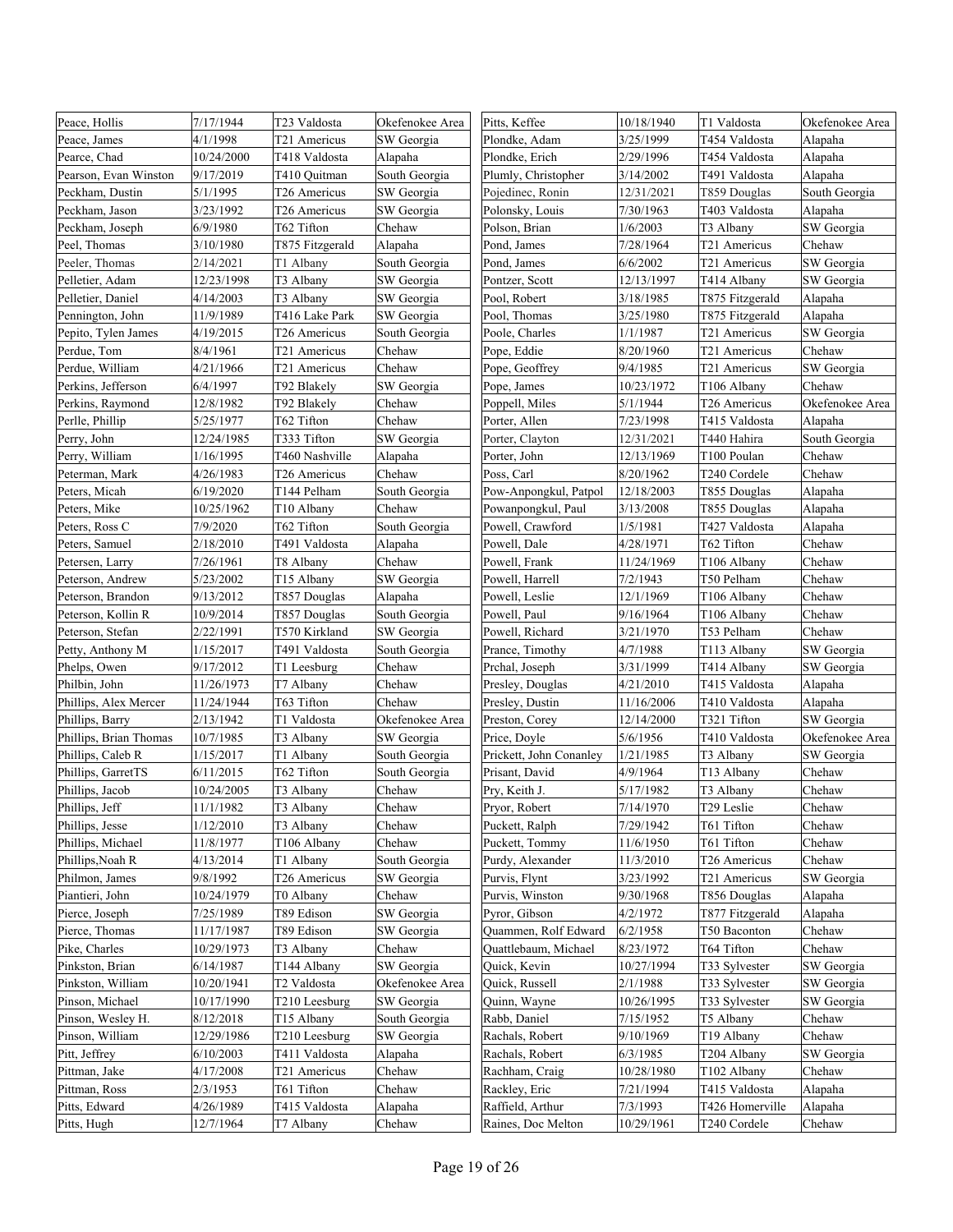| Raines, Scotty          | 10/4/1983  | T31 Ashburn     | Chehaw          | Richter, Taylor B     | 09/15/2013 | T15 Albany      | South Georgia    |
|-------------------------|------------|-----------------|-----------------|-----------------------|------------|-----------------|------------------|
| Rainey, J.              | 12/12/1958 | T240 Cordele    | Chehaw          | Ricketts, Ronnie      | 7/9/1971   | T428 Fargo      | Alapaha          |
| Rainey, Michael         | 7/10/1985  | T7 Valdosta     | Alapaha         | Rigg, Christopher     | 6/11/1986  | T403 Valdosta   | Alapaha          |
| Rakel, Jerome           | 6/1/1971   | T3 Albany       | Chehaw          | Riggle, Jason         | 4/27/2010  | T15 Albany      | Chehaw           |
| Ramey, John             | 11/28/1988 | T415 Valdosta   | Alapaha         | Rigsby, Jimmy         | 10/19/1961 | T403 Valdosta   | Alapaha          |
| Ramjford, Bryan         | 1/20/2015  | T418 Valdosta   | South Georgia   | Rineair, William      | 6/2/2003   | T875 Fitzgerald | Alapaha          |
| Ramsey, I.              | 8/27/1948  | T75 Dixie       | Okefenokee Area | Rischar, Thomas G.    | 12/14/2017 | T270 Cordele    | South Georgia    |
| Ramsey, Jimmy           | 5/11/1983  | T99 Albany      | Chehaw          | Rivers, John          | 1/1/1954   | T0 Americus     | Chehaw           |
| Randall, William        | 2/2/2000   | T62 Tifton      | SW Georgia      | Rivers, John          | 1/28/1985  | T21 Americus    | SW Georgia       |
| Rankin, C.              | 6/3/1993   | T366 Tifton     | SW Georgia      | Rivers, William       | 6/3/1986   | T16 Leesburg    | SW Georgia       |
| Rathel, Jonathan        | 11/3/1990  | T3 Albany       | SW Georgia      | Rix, Cory L           | 1/15/2017  | T21 Americus    | South Georgia    |
| Raulerson, Shawn        | 4/11/1985  | T33 Sylvester   | SW Georgia      | Roadcap, Jack         | 9/20/1968  | T856 Douglas    | Alapaha          |
| Ray, Brian              | 10/10/1995 | T62 Tifton      | SW Georgia      | Roberson, Andy R.     | 6/6/1986   | T16 Leesburg    | SW Georgia       |
| Ray, Christopher        | 10/1/1985  | T80 Arlington   | SW Georgia      | Roberson, Jason K     | 10/8/2015  | T832 Fitzgerald | South Georgia    |
| Ray, John               | 3/21/2007  | T270 Cordele    | Chehaw          | Roberson, Jesse       | 2/28/2002  | T855 Douglas    | Alapaha          |
| Ray, Paul               | 5/22/1985  | T62 Tifton      | SW Georgia      | Roberts, Andrew       | 2/8/2005   | T832 Ocilla     | Alapaha          |
| Ray, Philip             | 3/21/2007  | T270 Cordele    | Chehaw          | Roberts, Cody         | 12/12/2012 | T857 Douglas    | South Georgia    |
| Ray, Thomas             | 2/14/2021  | T1 Albany       | South Georgia   | Roberts, Daniel       | 6/13/2002  | T491 Valdosta   | Alapaha          |
| Ray, Todd               | 8/23/1989  | T83 Damascus    | SW Georgia      | Roberts, John         | 1/22/1998  | T858 Douglas    | Alapaha          |
| Raybon, James           | 1/27/1962  | T17 Smithville  | Chehaw          | Roberts, Robert       | 4/27/1992  | T85 Colquitt    | SW Georgia       |
| Rayneri, Michael        | 9/29/1994  | T144 Albany     | SW Georgia      | Roberts, Scott        | 6/14/2001  | T859 Douglas    | Alapaha          |
| Read, Jordan            | 11/10/2011 | T806 Pearson    | Alapaha         | Robinson, Charles     | 8/6/2001   | T875 Fitzgerald | Alapaha          |
| Reagan, Michael         | 8/4/1984   | T26 Americus    | Chehaw          | Robinson, Christopher | 12/15/1991 | T99 Albany      | SW Georgia       |
| Reddick, Jerome         | 9/30/1979  | T503 Albany     | Chehaw          | Robinson, Glenn       | 10/4/1971  | T62 Tifton      | Chehaw           |
| Redding, Austin         | 10/17/2016 | T210 Leesburg   | South Georgia   | Robinson, Kenneth     | 3/27/1978  | T0 Dixie        | Alapaha          |
| Redding, Michael        | 2/1/2008   | T149 Pelham     | Chehaw          | Robinson, Kenny       | 5/2/1978   | T451 Dixie      | Alapaha          |
| Redlinger, Mark         | 11/1/1965  | T64 Tifton      | Chehaw          | Robinson, Mathew      | 10/27/1997 | T875 Fitzgerald | Alapaha          |
| Redlinger, Ronald John  | 3/21/1969  | T264 Tifton     | Chehaw          | Robinson, Nelson      | 11/13/1997 | T99 Albany      | SW Georgia       |
| Redshaw, Rhett          | 07/20/2016 | T440 Hahira     | South Georgia   | Robinson, Patrick     | 12/2/1996  | T875 Fitzgerald | Alapaha          |
| Reed, Nicholas          | 2/11/1992  | T403 Valdosta   | Alapaha         | Robinson, Thomas      | 11/25/1991 | T875 Fitzgerald | Alapaha          |
| Reed, Sean              | 7/24/1995  | T403 Valdosta   | Alapaha         | Robinson, Timothy     | 11/27/1990 | T99 Albany      | SW Georgia       |
| Reese, Danny            | 6/10/1957  | T7 Albany       | Chehaw          | Rodd, Christopher     | 12/15/1992 | T114 Albany     | SW Georgia       |
| Reese, Russell          | 5/10/2004  | T875 Fitzgerald | Alapaha         | Rodd, Jody            | 11/8/1992  | T114 Albany     | SW Georgia       |
| Reese, Ryan             | 11/16/2006 | T875 Fitzgerald | Alapaha         | Roddey, John          | 8/30/1994  | T415 Valdosta   | Alapaha          |
| Reeves, Charles         | 3/12/1980  | T21 Americus    | Chehaw          | Rodgers, David        | 10/30/2000 | T875 Fitzgerald | Alapaha          |
| Reeves, Micheal         | 12/31/2021 | T410 Valdosta   | South Georgia   | Rodgers, Neil         | 12/8/1994  | T403 Valdosta   | Alapaha          |
| Regan, Dallas           | 12/21/1995 | T414 Albany     | SW Georgia      | Rodgers, Stokes       | 11/15/2005 | T875 Fitzgerald | Alapaha          |
| Register, Christopher   | 8/17/2006  | T426 Homerville | Alapaha         | Rogers, Carroll       | 3/6/1945   | T123 Valdosta   | Okefenokee Area  |
| Register, David         | 1/12/2012  | T828 Adel       | Alapaha         | Rogers, George        | 4/6/1998   | T875 Fitzgerald | Alapaha          |
| Reissiger, Eric         | 4/29/2004  | T402 Valdosta   | Alapaha         | Roland, Cleve         | 12/6/1988  | T85 Colquitt    | SW Georgia       |
| Renshaw, James          | 11/19/1968 | T26 Americus    | Chehaw          | Rollins, William      | 10/16/1967 | T30 Sylvester   | Chehaw           |
| Rentz, Ethan            | 12/11/2012 | T454 Valdosta   | South Georgia   | Rosaler, Richard      | 8/1/1963   | T7 Albany       | Chehaw           |
| Retterbush, David       | 10/14/1965 | T405 Valdosta   | Alapaha         | Roseth, Douglas       | 11/17/2009 | T21 Americus    | Chehaw           |
| Retterbush, Mark        | 5/2/1968   | T405 Valsosta   | Alapaha         | Ross, Russel          | 6/6/1977   | T101 Albany     | Chehaw           |
| Rewis, Roy              | 9/28/1954  | T326 Homerville | Okefenokee Area | Ross, Solomon         | 6/12/1998  | T62 Tifton      | SW Georgia       |
| Reyher, Franklin        | 2/27/1962  | T31 Niceville   | Chehaw          | Rosson, Chris         | 11/20/1972 | T7 Albany       | Chehaw           |
| Reyher, Gordon          | 11/19/1962 | T31 Ashburn     | Chehaw          | Rouse, James          | 7/25/1989  | T33 Sylvester   | SW Georgia       |
| Reyher, Keith           | 2/27/1962  | T31 Ashburn     | Chehaw          | Rovick, Robert        | 6/3/1995   | T231 Americus   | SW Georgia       |
| Reynolds, Karsten       | 12/13/1997 | T99 Albany      | SW Georgia      | Rowan, Andrew Walker  | 8/18/2019  | T1 Albany       | South Georgia    |
| Reynolds, Kyle          | 9/13/1970  | T36 Sycamore    | Chehaw          | Rowan, Christopher    | 12/19/1989 | T476 Adel       | Alapaha          |
| Rhodes, Curtis          | 4/24/1975  | T108 Albany     | Chehaw          | Rowan, Joshua C       | 5/20/2014  | T454 Valdosta   | South Georgia    |
| Rhodes, Jimmy           | 12/3/1964  | T16 Leesburg    | Chehaw          | Rowe, Dozier          | 12/12/1966 | T62 Tifton      | Chehaw           |
| Rice, Austin Michael    | 9/15/2020  | T440 Moody Afb  | South Georgia   | Rowe, Grantland       | 9/10/1986  | T21 Americus    | SW Georgia       |
| Richards, Noah Thomas   | 5/19/2015  | T410 Valdosta   | South Georgia   | Rowsey, William       | 2/6/1931   | T15 Albany      | National Council |
| Richards, William D.    | 10/23/2018 | T410 Valdosta   | South Georgia   | Royal, Charles James  | 10/4/1976  | T27 Americus    | Chehaw           |
| Richardson, Erick       | 12/13/1997 | T450 Albany     | SW Georgia      | Ruberson, Joshua      | 7/16/1999  | T333 Tifton     | SW Georgia       |
| Richardson, Seanesee R  | 1/15/2017  | T415 Valdosta   | South Georgia   | Ruberson, Matthew     | 10/17/2005 | T333 Tifton     | Chehaw           |
| Richardson, William PaT | 10/20/2015 | T415 Valdosta   | South Georgia   | Ruddle, Aaron         | 12/21/2006 | T418 Valdosta   | Alapaha          |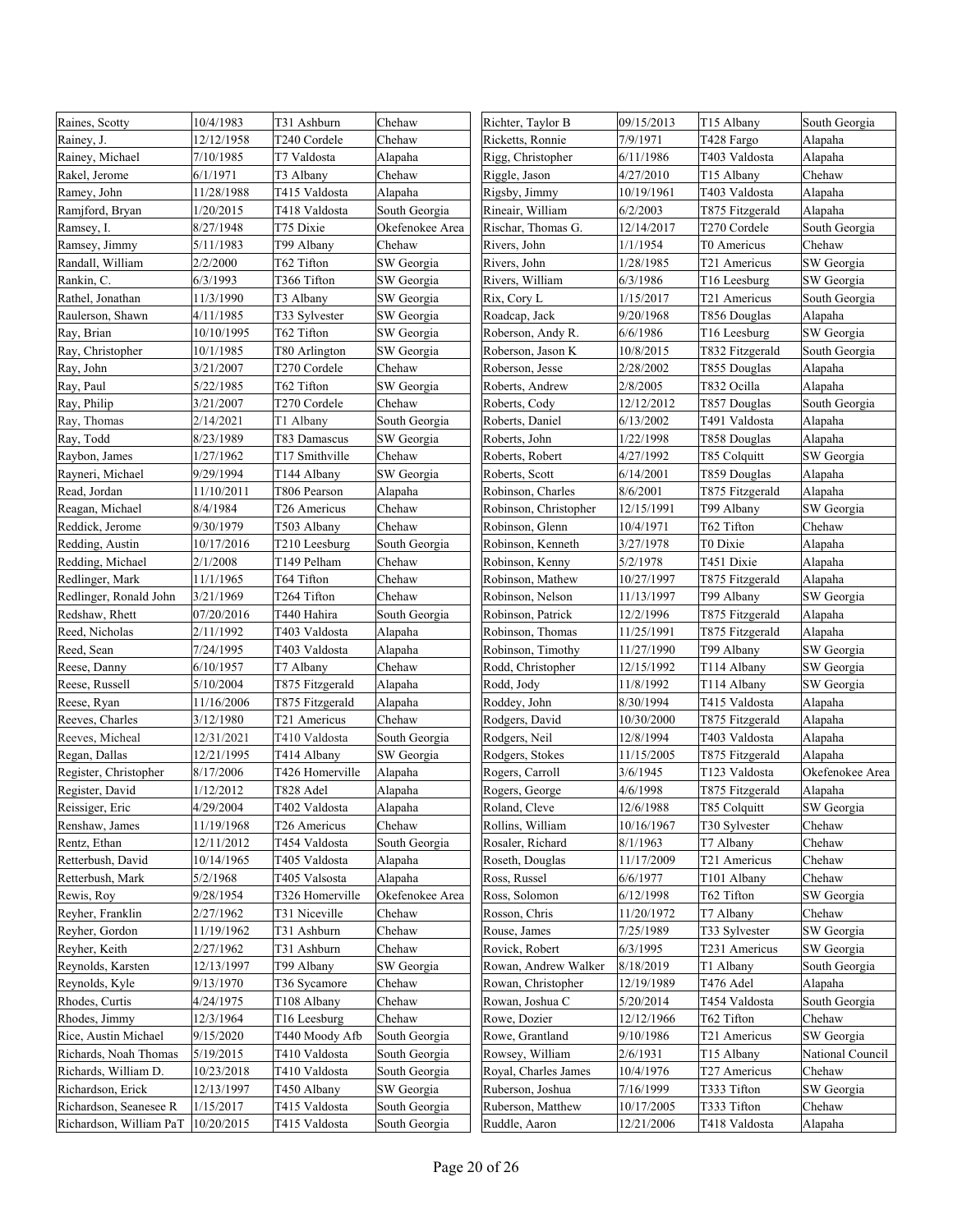| Ruddle, Paul         | 5/19/2005  | T418 Valdosta          | Alapaha          | Seegmueller, Tom      | 11/24/1969 | T106 Albany     | Chehaw        |
|----------------------|------------|------------------------|------------------|-----------------------|------------|-----------------|---------------|
| Rude, Carl           | 10/19/1972 | T403 Valdosta          | Alapaha          | Seegmueller, Tyler    | 8/8/2011   | T15 Albany      | Chehaw        |
| Ruffin, Michael      | 1/14/1999  | T210 Leesburg          | SW Georgia       | Serina, Jacob R. R.   | 7/21/2019  | T3 Albany       | South Georgia |
| Rundle, Tanner J     | 8/17/2014  | T24 Americus           | South Georgia    | Serrano, Walter G. K. | 2/18/2019  | T260 Americus   | South Georgia |
| Rundle, Trenton J    | 8/17/2014  | T24 Americus           | South Georgia    | Sesco, Jerry          | 8/20/1956  | T50 Baconton    | Chehaw        |
| Rushing, David       | 9/27/2000  | T402 Valdosta          | Alapaha          | Sessoms, Alexander    | 5/24/1984  | T426 Homerville | Alapaha       |
| Russell, Jimmy       | 7/20/1971  | T405 Valdosta          | Alapaha          | Seymour, Billy        | 5/3/1960   | T8 Albany       | Chehaw        |
| Ruter, John          | 7/8/2009   | T62 Tifton             | Chehaw           | Seymour, Glenn        | 7/24/1928  | T5 Albany       | Nochaway      |
| Rutland, Jason       | 4/15/2002  | T875 Fitzgerald        | Alapaha          | Shackelford, Hugh     | 8/7/1923   | T0 Albany       | Nochaway      |
| Rutland, Justin      | 11/15/1999 | T875 Fitzgerald        | Alapaha          | Shackleford, Michael  | 1/25/2001  | T460 Nashville  | Alapaha       |
| Ruttinger, James     | 5/2/2002   | T491 Valdosta          | Alapaha          | Shaddinger, Corey     | 5/7/2005   | T24 Ellaville   | SW Georgia    |
| Ryals, Colby         | 04/11/2013 | T875                   | South Georgia    | Shaddinger, Wayne     | 12/22/2004 | T24 Ellaville   | SW Georgia    |
| Ryals, Eric          | 3/6/1962   | T405 Valdosta          | Alapaha          | Shah, Sandip          | 3/1/1987   | T106 Albany     | SW Georgia    |
| Ryals, Jackson P.    | 8/9/2018   | T875 Fitzgrald         | South Georgia    | Shalack, Jonah        | 10/16/1995 | T3 Albany       | SW Georgia    |
| Rylander, Walter     | 8/20/1960  | T21 Americus           | Chehaw           | Shamburger, Eric      | 12/15/1994 | T11 Albany      | SW Georgia    |
| Sadler, Randy        | 3/4/1964   | T255 Camilla           | Chehaw           | Sharon, Carter James  | 5/19/2015  | T410 Valdosta   | South Georgia |
| Salin, Christopher   | 6/30/1984  | T411 Moody Afb         | Alapaha          | Sharon, Harris T.     | 10/23/2018 | T410 Valdosta   | South Georgia |
| Salter, Wade         | 12/5/1985  | T100 Poulan            | SW Georgia       | Sharp, Christopher    | 8/3/2001   | T51 Camilla     | SW Georgia    |
| Salter, Wilmer       | 11/29/1966 | T70 Dawson             | Chehaw           | Shattles, Billy       | 1/1/1976   | T21 Americus    | Chehaw        |
| Salter, III, John    | 9/29/1965  | T70 Dawson             | Chehaw           | Shattles, Edward      | 1/1/1978   | T21 Americus    | Chehaw        |
| Sams, Walter         | 1/16/1974  |                        |                  | Shattles, Michael     | 8/31/1977  |                 | Chehaw        |
|                      |            | T30 Sylvester          | Chehaw           |                       |            | T21 Americus    |               |
| Sams, William        | 9/14/1970  | T <sub>12</sub> Albany | Chehaw           | Shearer, Brent        | 2/17/2002  | T414 Albany     | SW Georgia    |
| Samuels, Douglas     | 11/18/1963 | T405 Valdosta          | Alapaha          | Shearer, Bruce        | 12/30/1997 | T414 Albany     | SW Georgia    |
| Sanders, Bill        | 10/13/1951 | T5 Albany              | Chehaw           | Shearer, Scott        | 8/24/2004  | T15 Albany      | SW Georgia    |
| Sanders, James       | 11/1/2006  | T270 Cordele           | Chehaw           | Shearin, Michael      | 6/22/1999  | T403 Valdosta   | Alapaha       |
| Sanders, Jimmy       | 9/27/1961  | T5 Albany              | Chehaw           | Sheffield, Holden G   | 8/16/2015  | T316 Colquitt   | South Georgia |
| Sanders, Kaz         | 12/10/1986 | T99 Albany             | SW Georgia       | Sheffield, John       | 01/01/1943 | T21 Americus    | Chehaw        |
| Sanderson, Richard   | 12/27/1973 | T10 Albany             | Chehaw           | Sheffield, John       | 1/20/1966  | T21 Americus    | Chehaw        |
| Sandlin, Fred        | 10/2/1954  | T67 Lakeland           | Okefenokee Area  | Shellhouse, Steven    | 8/29/2002  | T21 Americus    | SW Georgia    |
| Sapp, Rema           | 1/20/1947  | T59 Douglas            | Okefenokee Area  | Shelton, Davy         | 7/9/1962   | T2405 Valdosta  | Alapaha       |
| Satterfield, Randall | 11/19/2011 | T26 Americus           | Chehaw           | Shelton, Jack         | 10/20/2005 | T426 Homerville | Alapaha       |
| Sauls, Jack          | 9/20/1972  | T64 Tifton             | Chehaw           | Shelton, Richard      | 6/22/1964  | T405 Valdosta   | Alapaha       |
| Sawyer, Andrew       | 4/17/2003  | T850 Douglas           | Alapaha          | Shelton, Richard      | 8/21/1990  | T403 Valdosta   | Alapaha       |
| Sawyer, Bruce        | 5/2/1968   | T415 Valdosta          | Alapaha          | Shelton, Sean Riley   | 9/17/2019  | T410 Valdosta   | South Georgia |
| Sawyer, Mark         | 9/19/2005  | T850 Douglas           | Alapaha          | Shemery, Harry        | 6/3/1985   | T204 Albany     | SW Georgia    |
| Saxon, Conner        | 09/09/2016 | T875 Fitzgerald        | South Georgia    | Sheorn, James         | 6/10/2009  | T62 Tifton      | Chehaw        |
| Saylor, John         | 7/24/1989  | T859 Douglas           | Alapaha          | Sheorn, Matthew       | 5/14/2008  | T62 Tifton      | Chehaw        |
| Scarano, Robert      | 11/14/1938 | T1 Albany              | National Council | Shepard, Brett        | 7/20/1990  | T113 Albany     | SW Georgia    |
| Scarborough, James E | 8/14/2014  | T62 Tifton             | South Georgia    | Sheppard, Chandler    | 5/4/1987   | T21 Americus    | SW Georgia    |
| Scarbrough, John R.  | 10/22/1984 | T16 Leesburg           | Chehaw           | Sheppard, Christopher | 10/26/1992 | T21 Americus    | SW Georgia    |
| Schaeffer, Andrew    | 12/21/2006 | T415 Valdosta          | Alapaha          | Sheppard, Talmadge    | 9/8/1988   | T21 Americus    | SW Georgia    |
| Scharnikow, John     | 3/18/2007  | T3 Albany              | Chehaw           | Sheridan, Michael     | 2/9/1987   | T62 Tifton      | SW Georgia    |
| Scheib, Alex         | 6/18/2009  | T454 Valdosta          | Alapaha          | Sherman, Henry        | 9/7/1961   | T403 Valdosta   | Alapaha       |
| Schmidt, Jimmie      | 8/28/1950  | T21 Americus           | Chehaw           | Sherman, Jonathan     | 5/14/1984  | T111 Albany     | Chehaw        |
| Schneider, Charles   | 6/30/1937  | T3 Americus            | National Council | Shillcutt, Edward     | 7/24/1961  | T6 Albany       | Chehaw        |
| Schuur, Sean         | 1/10/1985  | T859 Douglas           | Alapaha          | Shillcutt, Samuel     | 3/21/1967  | T6 Albany       | Chehaw        |
| Scott, David         | 5/22/2002  | T321 Tifton            | SW Georgia       | Shipley, Travis L.    | 11/18/2018 | T1 Albany       | South Georgia |
| Scott, Fred          | 4/17/1979  | T98 Russellville       | Alapaha          | Shipley, Trevor       | 9/26/2021  | T1 Albany       | South Georgia |
| Scott, Jeffrey       | 1/24/2002  | T62 Tifton             | SW Georgia       | Shiver, F. Todd       | 8/10/1979  | T9 Albany       | Chehaw        |
| Scott, Michael       | 6/23/2005  | T321 Tifton            | SW Georgia       | Shoemaker, Matthew    | 11/11/1991 | T24 Ellaville   | SW Georgia    |
| Scott, Tom           | 3/5/1986   | T850 Douglas           | Alapaha          | Shook, Jedidiah Logan | 6/16/2019  | T3 Albany       | South Georgia |
| Scotto, Christopher  | 7/14/2011  | T491 Valdosta          | Alapaha          | Shook, Thomas         | 4/1/2007   | T10 Albany      | Chehaw        |
| Scruggs, Jim         | 4/10/1958  | T2472 Adel             | Okefenokee Area  | Short, Jordan         | 4/30/1957  | T62 Tifton      | Chehaw        |
| Seaman, Jedidiah     | 3/7/2012   | T333 Tifton            | Chehaw           | Short, Rufus          | 3/22/1996  | T21 Americus    | SW Georgia    |
| Searcy, Floyd H.     | 3/18/1925  | T <sub>2</sub> Cairo   | Nochaway         | Shoup, Thomas         | 1/1/1972   | T55 Tifton      | Chehaw        |
| Searcy, W. M.        | 8/25/1925  | T2 Cairo               | Nochaway         | Shumack, Gary         | 8/7/1979   | T9 Albany       | Chehaw        |
| Sears, John          | 1/26/2010  | T270 Cordele           | Chehaw           | Shumake, Patrick      | 9/21/1978  | T26 Americus    | Chehaw        |
|                      |            |                        |                  |                       |            |                 |               |
| Sears, Justin T.     | 05/09/2013 | T270 Cordele           | South Georgia    | Sibley, Andrew        | 8/5/1997   | T62 Tifton      | SW Georgia    |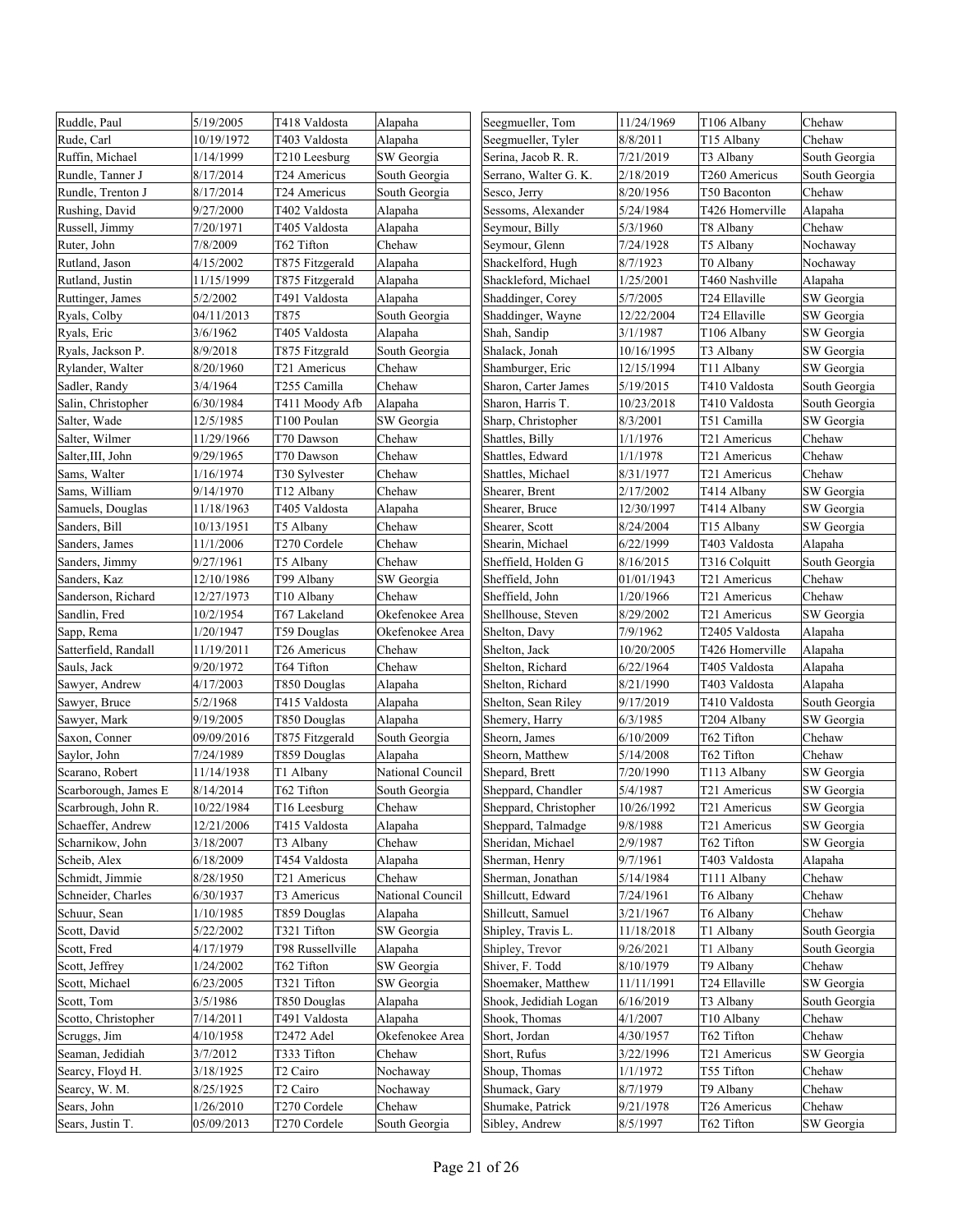| Sibley, Warren      | 10/26/1993 | T62 Tifton      | SW Georgia      | Smith, Jonathan       | 4/12/2005  | T15 Albany      | SW Georgia      |
|---------------------|------------|-----------------|-----------------|-----------------------|------------|-----------------|-----------------|
| Simpson, Jeff       | 1/22/1980  | T11 Albany      | Chehaw          | Smith, Joshua         | 5/8/1996   | T85 Colquitt    | SW Georgia      |
| Simpson, Lennie     | 12/18/1981 | T411 Valdosta   | Alapaha         | Smith, Joshua T.      | 8/9/2018   | T270 Cordele    | South Georgia   |
| Simpson, Nathan     | 4/19/2011  | T828 Adel       | Alapaha         | Smith, Justin         | 5/24/2004  | T426 Homerville | Alapaha         |
| Sims, Jimmie        | 10/14/1957 | T832 Ocilla     | Okefenokee Area | Smith, Keycten Tru    | 1/15/2017  | T26 Americus    | South Georgia   |
| Sims, Roy           | 10/22/1946 | T59 Douglas     | Okefenokee Area | Smith, L.             | 12/14/1993 | T366 Tifton     | SW Georgia      |
| Singh, Rajat        | 12/22/2003 | T855 Douglas    | Alapaha         | Smith, Livingston     | 11/26/1963 | T62 Tifton      | Chehaw          |
| Singletary, H.      | 12/9/1997  | T414 Albany     | SW Georgia      | Smith, Matthew        | 6/29/2001  | T440 Hahira     | Alapaha         |
| Singletary, M.      | 10/22/1994 | T414 Albany     | SW Georgia      | Smith, Michael        | 5/29/1986  | T112 Albany     | SW Georgia      |
| Singletary, Raymond | 12/9/1997  | T414 Albany     | SW Georgia      | Smith, Michael        | 7/21/2006  | T3 Albany       | Chehaw          |
| Sirmans, Elliott    | 5/19/1952  | T66 Lakeland    | Okefenokee Area | Smith, Nicholas       | 12/31/2021 | T62 Tifton      | South Georgia   |
| Sirmans, Jimmy      | 8/21/1951  | T66 Lakeland    | Okefenokee Area | Smith, Philip         | 12/2/1996  | T875 Fitzgerald | Alapaha         |
| Sirmans, Phil       | 2/6/1958   | T2472 Adel      | Okefenokee Area | Smith, Recardo        | 3/11/1987  | T99 Albany      | SW Georgia      |
| Sirmans, Russell    | 12/11/1951 | T66 Lakeland    | Okefenokee Area | Smith, Rhyan          | 8/31/2010  | T260 Americus   | Chehaw          |
| Sirmans, Stephen    | 11/25/1991 | T806 Pearson    | Alapaha         | Smith, Sam            | 7/24/1956  | T13 Albany      | Chehaw          |
| Skala, Tyerus       | 10/30/2012 | T26 Americus    | Chehaw          | Smith, Timothy        | 8/29/1990  | T415 Valdosta   | Alapaha         |
| Skates, Garrett J.  | 05/19/2013 | T3 Albany       | South Georgia   | Smith, V.             | 1/17/1927  | T3 Hopeville    | Nochaway        |
| Skinner, Mark       | 7/27/1982  | T403 Valdosta   | Alapaha         | Smith, William        | 5/21/1973  | T7 Albany       | Chehaw          |
| Skinner, Steven     | 7/28/1980  | T403 Valdosta   | Alapaha         | Smith, William        | 7/26/1973  | T877 Fitzgerald | Alapaha         |
| Skipper, RoberTA.   | 06/18/2013 | T440 Hahira     | South Georgia   | Smith, William        | 11/28/1973 | T342            | Chehaw          |
| Slappey, Gregory    | 3/12/1980  | T21 Americus    | Chehaw          | Smith, William        | 10/30/2000 | T875 Fitzgerald | Alapaha         |
| Slater, Alex        | 7/10/2007  | T410 Valdosta   | Alapaha         | Smith, William        | 12/18/2008 | T62 Tifton      | Chehaw          |
| Slater, Michael     | 5/18/1992  | T3 Albany       | SW Georgia      | Smith, Zachary        | 3/19/2009  | T426 Homerville | Alapaha         |
| Slaton, David       | 3/7/2006   | T26 Americus    | Chehaw          | Smotherman, Fred      | 7/9/1971   | T403 Valdosta   | Alapaha         |
| Slenker, Robert     | 6/7/1964   | T43 Cordele     | Chehaw          | Snowden, Billy        | 9/22/1942  | T58 Fitzgerald  | Okefenokee Area |
| Small, Brown        | 2/28/1954  | T21 Americus    | Chehaw          | Songer, Niel          | 1/12/1981  | T113 Albany     | Chehaw          |
| Smallwood, Michael  | 9/21/1999  | T24 Ellaville   | SW Georgia      | Sorensen, Dylan       | 4/24/2001  | T711 Albany     | SW Georgia      |
| Smith, Andrew       | 6/19/2008  | T415 Valdosta   | Alapaha         | Sorensen, Val         | 2/13/2008  | T210 Leesburg   | Chehaw          |
| Smith, Anthony      | 2/26/1981  | T426 Homerville | Alapaha         | Sorenson, Nathan      | 11/12/2003 | T711 Albany     | SW Georgia      |
| Smith, Bruce        | 12/15/1961 | T62 Tifton      | Chehaw          | Souter, Edmond M III  | 1/15/2017  | T100 Sylvester  | South Georgia   |
| Smith, Cedric       | 12/19/2021 | T260 Americus   | South Georgia   | Souther, Stephen      | 4/17/2012  | T23 Albany      | Chehaw          |
| Smith, Charles      | 2/3/1953   | T60 Tifton      | Chehaw          | Sparks, Brian         | 5/28/1996  | T492 Valdosta   | Alapaha         |
| Smith, Chester      | 4/24/1989  | T875 Fitzgerald | Alapaha         | Sparks, Kevin         | 4/20/1999  | T415 Valdosta   | Alapaha         |
| Smith, Christopher  | 3/11/1968  | T62 Tifton      | Chehaw          | Sparks, Roger         | 11/23/1993 | T492 Valdosta   | Alapaha         |
| Smith, Christopher  | 12/15/2005 | T411 Valdosta   | Alapaha         | Sparks, Stephen       | 6/10/1999  | T415 Valdosta   | Alapaha         |
| Smith, Clarence     | 2/5/1945   | T32 Ocilla      | Okefenokee Area | Sparling, Allan M     | 7/9/2015   | T100 Sysvester  | South Georgia   |
| Smith, Clayton      | 3/27/2001  | T115 Albany     | SW Georgia      | Sparling, Joshua      | 12/21/2010 | T100 Poulan     | Chehaw          |
| Smith, Clint        | 10/20/1986 | T111 Albany     | SW Georgia      | Spears, Kyle          | 9/15/2011  | T686 Nashville  | Alapaha         |
| Smith, Clinton A.   | 1/1/1986   | T111 Albany     | SW Georgia      | Speer, Charles        | 12/13/1963 | T21 Americus    | Chehaw          |
| Smith, Daniel N     | 1/16/2014  | T62 Tifton      | South Georgia   | Spikes, Charles       | 4/8/1992   | T333 Tifton     | SW Georgia      |
| Smith, David        | 7/23/1981  | T321 Tifton     | Chehaw          | Spikes, Charles       | 8/20/1997  | T333 Tifton     | SW Georgia      |
| Smith, Derrick      | 5/21/1991  | T450 Albany     | SW Georgia      | Spikes, Michael Gavin | 8/13/2015  | T333 Chula      | South Georgia   |
| Smith, Douglas J    | 1/16/2014  | T62 Tifton      | South Georgia   | Spikes, Teddy         | 12/20/2007 | T465 Nashville  | Alapaha         |
| Smith, Drew         | 2/24/2005  | T403 Valdosta   | Alapaha         | Spikes, William       | 6/10/1991  | T859 Douglas    | Alapaha         |
| Smith, Garrick      | 4/4/1990   | T450 Albany     | SW Georgia      | Spivey, Curtis        | 9/27/1995  | T418 Valdosta   | Alapaha         |
| Smith, Gary         | 10/19/1963 | T10 Albany      | Chehaw          | Spruill, Henry        | 4/6/2009   | T3 Albany       | Chehaw          |
| Smith, Gene         | 5/21/1991  | T450 Albany     | SW Georgia      | Spruill, Oscar        | 12/15/2010 | T3 Albany       | Chehaw          |
| Smith, George       | 3/30/1978  | T7 Albany       | Chehaw          | Spurlin, Allen        | 12/30/1971 | T204 Albany     | Chehaw          |
| Smith, Gordon       | 11/18/1960 | T66 Tifton      | Chehaw          | Srygley, William III  | 12/20/2016 | T416 Valdosta   | South Georgia   |
| Smith, Herschel     | 12/31/1965 | T21 Americus    | Chehaw          | Stacy, Graham         | 12/20/1984 | T33 Sylvester   | SW Georgia      |
| Smith, Howard       | 11/10/1952 | T400 Valdosta   | Okefenokee Area | Staley, Frank         | 4/30/1945  | T200 Americus   | Chehaw          |
| Smith, Isaiah B     | 1/15/2017  | T859 Douglas    | South Georgia   | Stanley, Brian        | 12/10/1987 | T415 Valdosta   | Alapaha         |
| Smith, Jacob        | 12/9/2009  | T426 Homerville | Alapaha         | Stanley, Eric         | 10/3/1985  | T96 Ft. Gaines  | SW Georgia      |
| Smith, James        | 10/7/1982  | T875 Fitzgerald | Alapaha         | Stapleton, Charles    | 7/7/1967   | T856 Douglas    | Alapaha         |
| Smith, James        | 4/5/1988   | T100 Poulan     | SW Georgia      | Stapleton, Jimmy      | 12/4/1967  | T856 Douglas    | Alapaha         |
| Smith, James        | 10/27/1997 | T859 Douglas    | Alapaha         | Stapleton, Tim        | 3/14/1979  | T830 Hazlehurst | Alapaha         |
| Smith, James        | 4/29/2004  | T115 Albany     | SW Georgia      | Starr, J. W. Jr.      | 8/29/1939  | T15 Albany      | Chehaw          |
| Smith, Jon          | 12/12/1973 | T859 Douglas    | Alapaha         | Starr, Johnny         | 11/5/1960  | T106 Albany     | Chehaw          |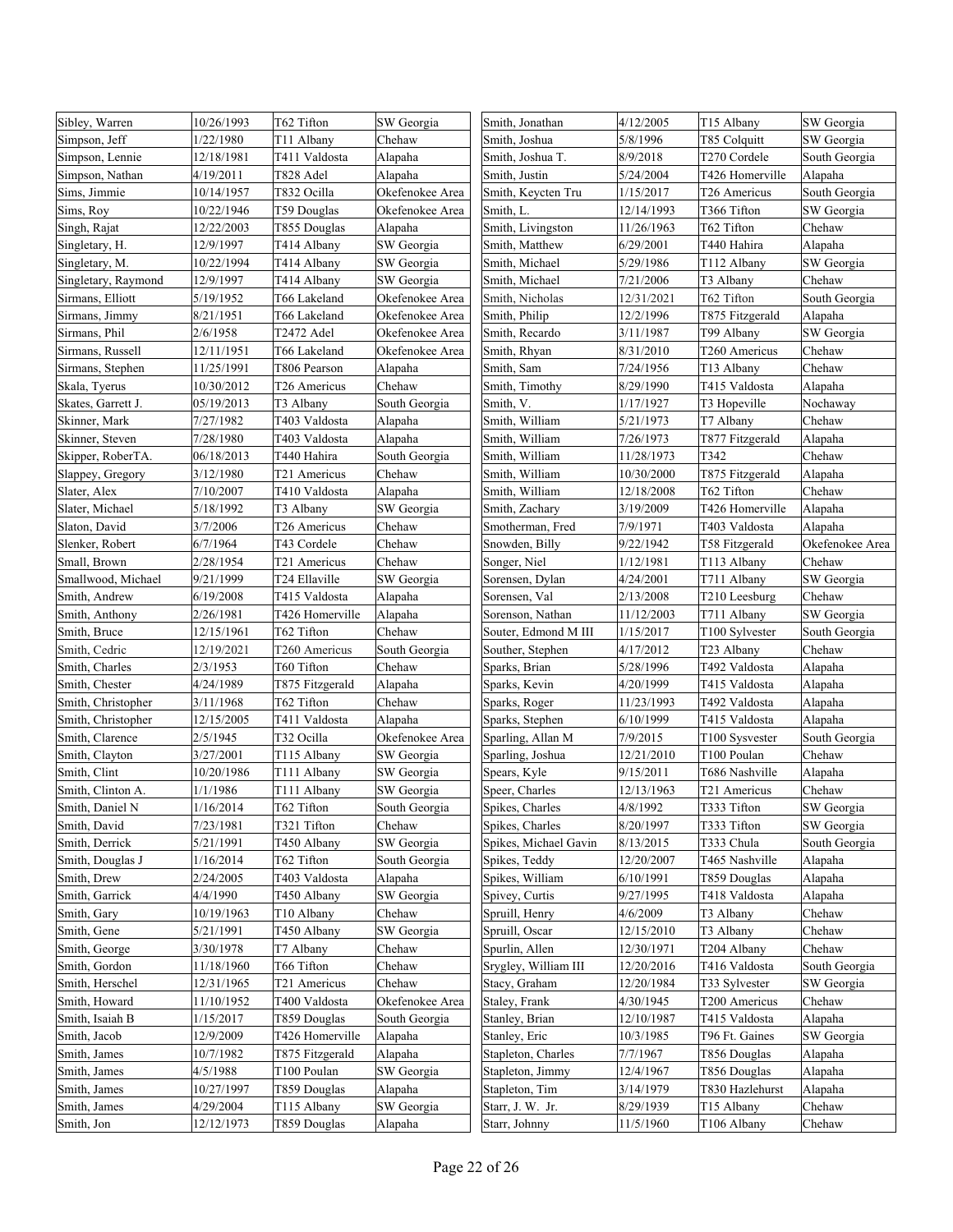| Starr, William          | 12/16/1978 | T10 Albany      | Chehaw          | Sumner, Arthur       | 11/12/1979 | T62 Tifton      | Chehaw          |
|-------------------------|------------|-----------------|-----------------|----------------------|------------|-----------------|-----------------|
| Starrett, Gary          | 1/7/1962   | T0 Albany       | Chehaw          | Sumner, Bryceon      | 11/20/1972 | T62 Tifton      | Chehaw          |
| Steavens, Erik          | 9/24/1989  | T101 Albany     | SW Georgia      | Sumner, Clint        | 9/2/1952   | T33 Sylvester   | Chehaw          |
| Steed, Thomas           | 5/7/1969   | T875 Fitzgerald | Alapaha         | Sumner, Elliot       | 12/18/2003 | T62 Tifton      | SW Georgia      |
| Steedley, Charles       | 4/30/1982  | T426 Homerville | Alapaha         | Sumner, John         | 5/13/1998  | T321 Tifton     | SW Georgia      |
| Steedley, Micajah Paulk | 6/16/2020  | T426 Homerville | South Georgia   | Sumner, Michael Nat  | 9/15/2020  | T440 Hahira     | South Georgia   |
| Steinberg, James M.     | 10/23/2018 | T410 Valdosta   | South Georgia   | Sumner, Robert       | 11/5/1990  | T21 Americus    | SW Georgia      |
| Steiner, Todd           | 4/7/1998   | T21 Americus    | SW Georgia      | Sumner, Thomas       | 5/1/1995   | T21 Americus    | SW Georgia      |
| Stembridge, Milton      | 11/5/1990  | T26 Americus    | SW Georgia      | Sutton, James        | 8/25/1966  | T30 Sylvester   | Chehaw          |
| Stephens, Mack          | 10/23/1991 | T144 Albany     | SW Georgia      | Swafford, Brian      | 2/28/1998  | T15 Albany      | SW Georgia      |
| Stephens, Robert        | 12/10/1968 | T106 Albany     | Chehaw          | Swafford, Matt       | 5/16/2007  | T15 Albany      | Chehaw          |
| Stephenson, Harry       | 8/21/1944  | T15 Albany      | Chehaw          | Swain, Casey         | 7/20/2005  | T321 Tifton     | SW Georgia      |
| Stephenson, James       | 9/16/1961  | T405 Valdosta   | Alapaha         | Swartzell, Dennis    | 9/28/1970  | T7 Albany       | Chehaw          |
| Stephenson, John        | 8/24/2004  | T15 Albany      | SW Georgia      | Swartzell, Richard   | 9/28/1970  | T7 Albany       | Chehaw          |
| Stephenson, Robert      | 9/16/1961  | T405 Valdosta   | Alapaha         | Sweat, Lonnie        | 10/26/1970 | T106 Albany     | Chehaw          |
| Stephenson, William     | 5/15/2006  | T15 Albany      | Chehaw          | Sweat, Samuel        | 10/26/1970 | T106 Albany     | Chehaw          |
| Sterling, Jason         | 4/5/1993   | T3 Albany       | SW Georgia      | Sweeney, Michael     | 11/20/1994 | T415 Valdosta   | Alapaha         |
| Stevens, Grover         | 6/25/1971  | T410 Valdosta   | Alapaha         | Swindel, Ted         | 6/16/1954  | T2664 Nashville | Okefenokee Area |
| Stevens, Jodie          | 1/23/1969  | T410 Valdosta   | Alapaha         | Synder, Jeffery      | 2/12/2007  | T210 Leesburg   | Chehaw          |
| Stevens, Joseph         | 8/16/2007  | T410 Valdosta   | Alapaha         | Talley, Daniel       | 12/15/2010 | T3 Albany       | Chehaw          |
| Stewart, Bobby          | 5/4/1988   | T450 Albany     | SW Georgia      | Talley, Michael      | 6/5/1991   | T106 Albany     | SW Georgia      |
| Stewart, William        | 7/13/1962  | T240 Cordele    | Chehaw          | Talley, Nathan A.    | 12/17/2017 | T1 Albany       | South Georgia   |
| Stieb, Jeffrey          | 3/13/1972  | T3 Albany       | Chehaw          | Talley, Van          | 5/23/1954  | T859 Douglas    | Okefenokee Area |
| Stinson, Robert         | 9/24/1973  | T106 Albany     | Chehaw          | Tangwall, Sean       | 6/6/2011   | T3 Albany       | Chehaw          |
| Stipe, Sea              | 6/21/1971  | T451 Dixie      | Alapaha         | Tarpley, Walter      | 12/10/1975 | T111 Albany     | Chehaw          |
| Stipe, Shaddock         | 7/7/1987   | T403 Valdosta   | Alapaha         | Tarver, Jeremy       | 7/26/1993  | T859 Douglas    | Alapaha         |
| Stogner, Noah T         | 1/15/2017  | T454 Valdosta   | South Georgia   | Tarver, Nathan       | 6/10/1991  | T859 Douglas    | Alapaha         |
| Stokes, Bryant          | 2/1/1978   | T102 Albany     | Chehaw          | Taylor, David        | 5/11/1983  | T99 Albany      | Chehaw          |
| Stokes, Matthew K.      | 8/14/2018  | T454 Valdosta   | South Georgia   | Taylor, Howell       | 11/24/1957 | T832 Ocilla     | Okefenokee Area |
| Stone, Jeremy           | 4/17/2003  | T879 Fitzgerald | Alapaha         | Taylor, James        | 9/21/1999  | T24 Ellaville   | SW Georgia      |
| Stone, Joseph           | 12/9/1981  | T3 Albany       | Chehaw          | Taylor, Jayson       | 2/9/1999   | T414 Albany     | SW Georgia      |
| Stone, Zack             | 1/10/2008  | T875 Fitzgerald | Alapaha         | Taylor, Jerry        | 2/17/1993  | T850 Douglas    | Alapaha         |
| Stormant, Drake         | 6/27/2005  | T858 Douglas    | Alapaha         | Taylor, Joseph       | 6/4/2001   | T875 Fitzgerald | Alapaha         |
| Stormant, Shad          | 11/18/2003 | T858 Douglas    | Alapaha         | Faylor, Richard      | 4/16/2009  | T11 Albany      | Chehaw          |
| Story, Hard             | 5/28/1945  | T31 Ashburn     | Chehaw          | Faylor, Shawn        | 4/26/1989  | T410 Valdosta   | Alapaha         |
| Stovall, Benjamin       | 7/24/1990  | T426 Homerville | Alapaha         | Feaford, Henry       | 4/12/1955  | T21 Americus    | Chehaw          |
| Stovall, James          | 8/29/1985  | T426 Homerville | Alapaha         | Teaford, Lamar       | 7/31/1959  | T21 Americus    | Chehaw          |
| Stovall, Martin         | 11/11/1986 | T21 Americus    | SW Georgia      | Teague, James        | 5/2/1983   | T204 Albany     | Chehaw          |
| Stovall, William        | 11/21/1985 | T21 Americus    | SW Georgia      | Teague, Raymond      | 1/29/1987  | T204 Albany     | SW Georgia      |
| Strain, Brandon J       | 9/20/2015  | T3 Albany       | South Georgia   | Temple, Theodore     | 1/7/1988   | T106 Albany     | SW Georgia      |
| Strickland, Coleman     | 2/16/1982  | T39 Edison      | Chehaw          | Temple, William      | 10/24/1983 | T106 Albany     | Chehaw          |
| Strickland, Danny       | 12/31/2015 | T426 Homerville | South Georgia   | Tenery, Rodney       | 11/13/1989 | T429 Valdosta   | Alapaha         |
| Strickland, David       | 6/3/1986   | T89 Edison      | SW Georgia      | Fenery, Ryan         | 4/20/1992  | T429 Valdosta   | Alapaha         |
| Strickland, George      | 9/3/1970   | T877 Fitzgerald | Alapaha         | TenHagen, Gage M.    | 07/11/2013 | T321            | South Georgia   |
| Strickland, James       | 11/14/1955 | T831 Douglas    | Okefenokee Area | Fermunde, D.         | 7/9/1973   | T113 Albany     | Chehaw          |
| Strickland, James       | 12/22/1973 | T403 Valdosta   | Alapaha         | Terry, Dan           | 9/20/1954  | T326 Homerville | Okefenokee Area |
| Strickland, Troy        | 6/17/1952  | T15 Albany      | Chehaw          | Ferry, Jr, Brian K.  | 06/16/2013 | T260 Americus   | South Georgia   |
| Strickland, Vincent N.  | 10/15/2019 | T418 Valdosta   | South Georgia   | Terry, Nathan        | 05/15/2016 | T260 Americus   | South Georgia   |
| Strickler, Gary         | 12/19/1960 | T480 Valdosta   | Alapaha         | Fessin, Jonathan     | 11/14/2002 | T402 Valdosta   | Alapaha         |
| Stringer, David         | 11/9/1992  | T429 Valdosta   | Alapaha         | Tessin, William      | 7/19/2001  | T402 Valdosta   | Alapaha         |
| Strom, Caleb            | 06/09/2016 | T858 Douglas    | South Georgia   | Thaden, Charles      | 4/2/1956   | T410 Valdosta   | Okefenokee Area |
| Strother, Shelley       | 12/10/1986 | T99 Albany      | SW Georgia      | Thalheimer, Jeremiah | 3/22/2005  | T62 Tifton      | SW Georgia      |
| Studstill, John         | 3/12/1956  | T825 Broxton    | Okefenokee Area | Tharpe, Carter       | 12/9/1985  | T21 Americus    | SW Georgia      |
| Stull, Brian            | 6/18/1979  | T10 Albany      | Chehaw          | Tharpe, Ed           | 10/30/1959 | T27 Americus    | Chehaw          |
| Suggs, Timothy          | 7/26/2006  | T62 Tifton      | Chehaw          | Thibeault, Robert    | 12/1/1999  | T51 Camilla     | SW Georgia      |
| Sullivan, John          | 2/28/1983  | T3 Albany       | Chehaw          | Thomas, Andy         | 11/23/1993 | T859 Douglas    | Alapaha         |
| Summerford, Harold      | 7/14/1952  | T21 Americus    | Chehaw          | Thomas, Cory         | 12/6/1988  | T85 Colquitt    | SW Georgia      |
| Summerlin, R.           | 4/30/1990  | T3 Albany       | SW Georgia      | Thomas, Daniel       | 1/1/1972   | T0 Tifton       | Chehaw          |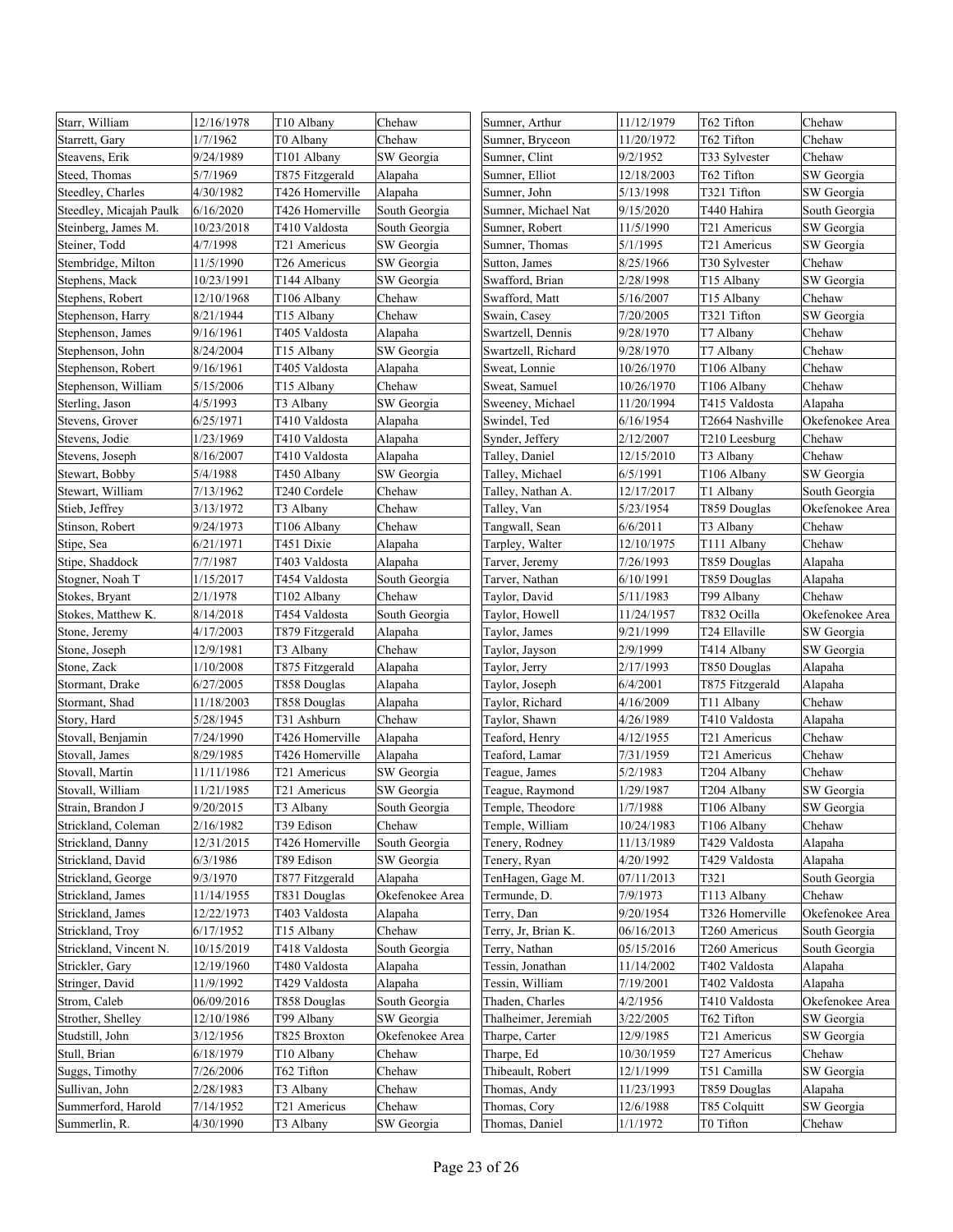| Thomas, Desmane        | 10/20/2013 | T3 Albany        | South Georgia   | Towne, Nicholas         | 08/16/2016 | T454 Valdosta   | South Georgia   |
|------------------------|------------|------------------|-----------------|-------------------------|------------|-----------------|-----------------|
| Thomas, Hansel         | 11/21/1953 | T67 Lakeland     | Okefenokee Area | Townsend, Harold        | 5/23/1950  | T263 Tifton     | Chehaw          |
| Thomas, Jonathan D.    | 05/21/2013 | T454 Valdosta    | South Georgia   | Towson, Bill            | 7/26/1973  | T64 Tifton      | Chehaw          |
| Thomas, Lawrence O.    | 12/10/1973 | T62 Tifton       | Chehaw          | Traynham, Joe           | 5/31/1968  | T856 Douglas    | Alapaha         |
| Thomas, Luke           | 8/16/1994  | T460 Nashville   | Alapaha         | Tripp, Christopher      | 9/14/1982  | T21 Americus    | Chehaw          |
| Thomas, Matthew        | 12/20/1992 | T99 Albany       | SW Georgia      | Trojan, Andrew          | 4/25/1991  | T106 Albany     | SW Georgia      |
| Thomas, Mike           | 3/21/1970  | T53 Pelham       | Chehaw          | Troutman, Harry         | 1/15/1971  | T100 Poulan     | Chehaw          |
| Thomas, Ross           | 1/1/1955   | T0 Albany        | Chehaw          | Trulock, Neal           | 9/30/2003  | T15 Albany      | SW Georgia      |
| Thomas, Tyler Andrew   | 2/16/2020  | T11 Albany       | South Georgia   | Truver, Robert          | 6/28/2006  | T3 Albany       | Chehaw          |
| Thomlinson, Timothy    | 6/8/1970   | T14 Albany       | Chehaw          | Tucker, Charles         | 3/6/1964   | T859 Douglas    | Alapaha         |
| Thompson, Alexander    | 5/17/2012  | T565 Ouitman     | Alapaha         | Tucker, Hal             | 9/5/1944   | T32 Ocilla      | Okefenokee Area |
| Thompson, Benjamin     | 8/17/2006  | T491 Valdosta    | Alapaha         | Tucker, Jerry           | 4/3/1950   | T732 Ocilla     | Okefenokee Area |
| Thompson, Caleb        | 1/15/2013  | T426 Homerville  | South Georgia   | Tucker, Patrick E       | 12/11/2014 | T832 Alapaha    | South Georgia   |
| Thompson, Jarrett Todd | 2/12/2015  | T875 Fitzgerald  | South Georgia   | Tucker, Spencer         | 1/27/2013  | T100 Poulan     | South Georgia   |
| Thompson, John         | 1/29/1981  | T204 Albany      | Chehaw          | Tuggle, George          | 3/23/1981  | T830 Hazlehurst | Alapaha         |
| Thompson, Justin T.    | 9/13/2018  | T875 Fitzgrald   | South Georgia   | Tuller, Steven          | 12/3/2007  | T31 Ashburn     | Chehaw          |
| Thompson, Lamar        | 4/24/1961  | T7 Albany        | Chehaw          | Tunison, William W      | 5/19/2015  | T410 Valdosta   | South Georgia   |
| Thompson, Michael      | 12/30/1993 | T11 Albany       | SW Georgia      | Turk, Jay               | 03/10/2016 | T898 Ambrose    | South Georgia   |
| Thompson, Michael      | 12/15/1994 | T210 Leesburg    | SW Georgia      | Turley, Rudolph         | 10/15/1997 | T231 Americus   | SW Georgia      |
| Thompson, Rhett        | 11/14/1983 | T11 Albany       | Chehaw          | Turner, Benjamin M.     | 9/7/1960   | T240 Cordele    | Chehaw          |
| Thompson, Theron       | 11/11/1985 | T62 Tifton       | SW Georgia      | Turner, John            | 12/11/1978 | T62 Tifton      | Chehaw          |
| Thornton, Ben          | 1/13/1953  | T43 Cordele      | Chehaw          | Turner, Mark            | 3/30/1981  | T875 Fitzgerald | Alapaha         |
| Threlkeld, Cullen B.   | 05/21/2013 | T415 Valdosta    | South Georgia   | Turner, Michael         | 11/25/1991 | T875 Fitzgerald | Alapaha         |
| Threlkeld, Drew        | 11/19/2009 | T415 Valdosta    | Alapaha         | Furner, Norman          | 10/12/1970 | T106 Albany     | Chehaw          |
| Thu, John              | 9/21/1970  | T440 Hahira      | Alapaha         | Turner, William R.      | 9/7/1960   | T240 Cordele    | Chehaw          |
| Thurman, Christopher   | 1/7/1991   | T282 Americus    | SW Georgia      | Turpin, Bucky           | 5/10/1960  | T21 Americus    | Chehaw          |
| Thursby, Craig         | 6/24/1971  | T440 Hahira      | Alapaha         | Turpin, Fred            | 8/12/1966  | T21 Americus    | Chehaw          |
| Tietjen, William       | 12/19/1950 | T21 Americus     | Chehaw          | Furton, Jake            | 4/5/2005   | T270 Cordele    | SW Georgia      |
| Tift, Maurice          | 10/2/1978  | T106 Albany      | Chehaw          | Tyson, Ronald           | 6/2/1950   | T60 Tifton      | Chehaw          |
| Tillery, Willie        | 8/25/1966  | T70 Dawson       | Chehaw          | Ukaonu, Caleb C.        | 8/12/2018  | T3 Albany       | South Georgia   |
| Tilley, Corbin L.      | 07/28/2013 | T15 Albany       | South Georgia   | Umberger, Forrest       | 1/1/1958   | T0 Atlanta      | Okefenokee Area |
| Tiner, Roger           | 2/10/1983  | T426 Homerville  | Alapaha         | Umberger, Patrick       | 1/25/2000  | T418 Valdosta   | Alapaha         |
| Tipler, Brett          | 10/10/2005 | T3 Albany        | Chehaw          | Underwood, James        | 7/23/1990  | T21 Americus    | SW Georgia      |
| Tippens, John          | 2/3/2001   | T0 Fargo         | Alapaha         | Underwood, Kevin        | 5/27/1981  | T26 Americus    | Chehaw          |
| Tippie, Kyle           | 3/15/2000  | T321 Tifton      | SW Georgia      | Unruh, Carlton          | 4/22/1985  | T101 Albany     | SW Georgia      |
| Tippins, James         | 1/22/1980  | T11 Albany       | Chehaw          | Unruh, Matthew          | 11/11/2008 | T10 Albany      | Chehaw          |
| Tippins, Mark          | 10/13/1987 | T114 Albany      | SW Georgia      | Usrey, Samuel T         | 1/15/2017  | T21 Americus    | South Georgia   |
| Tippins, Maurice       | 1/1/1987   | T114 Albany      | SW Georgia      | Usry, Robert            | 6/1/1961   | T17 Smithville  | Chehaw          |
| Tison, Joseph          | 9/27/1988  | T204 Albany      | SW Georgia      | Valla, David            | 11/2/1982  | T3 Albany       | Chehaw          |
| Tison, Richard         | 3/2/1970   | T13 Albany       | Chehaw          | Van-Brackle, Lamar      | 9/25/1956  | T646 Adel       | Okefenokee Area |
| Tison, Weyman          | 12/31/1953 | T240 Cordele     | Chehaw          | Vanderlinden, Dillon    | 6/9/1998   | T418 Valdosta   | Alapaha         |
| Todd, Allen            | 3/28/1991  | T94 Jacksonville | SW Georgia      | Vanoteghem, Daniel      | 12/31/2004 | T3 Albany       | SW Georgia      |
| Tolbert, J.R.          | 5/11/1994  | T111 Albany      | SW Georgia      | Vanoteghem, Michael     | 3/1/2004   | T3 Albany       | SW Georgia      |
| Tolle, Jordan          | 5/16/2002  | T426 Homerville  | Alapaha         | Vargovich, Aiden        | 9/26/2021  | T15 Albany      | South Georgia   |
| Tolman, Bin            | 10/28/1998 | T102 Albany      | SW Georgia      | Varnedoe, Joel          | 5/24/2004  | T426 Homerville | Alapaha         |
| Tolman, Jacob          | 5/2/2000   | T102 Albany      | SW Georgia      | Varnum, Jason           | 7/9/1990   | T38 ????        | SW Georgia      |
| Tomlinson, Clark       | 8/20/1984  | T416 Lake Park   | Alapaha         | Varnum, Jimbo           | 12/28/1999 | T21 Americus    | SW Georgia      |
| Tompkins, William      | 10/3/2002  | T454 Valdosta    | Alapaha         | Vaughn, Edward          | 10/26/1992 | T21 Americus    | SW Georgia      |
| Tondee, Steven         | 5/24/2005  | T24 Ellaville    | SW Georgia      | Vaughn, James           | 5/7/1990   | T21 Americus    | SW Georgia      |
| Tong, David            | 9/29/1987  | T106 Albany      | SW Georgia      | Vaughn, Jason           | 11/2/1999  | T450 Albany     | SW Georgia      |
| Tong, Henry            | 9/30/1987  | T106 Albany      | SW Georgia      | Vaughn, Paul            | 1/6/1955   | T2664 Adel      | Okefenokee Area |
| Tong, John             | 2/4/1985   | T106 Albany      | SW Georgia      | Vega, Sean              | 9/20/2005  | T454 Valdosta   | Alapaha         |
| Tong, Samuel           | 9/30/1987  | T106 Albany      | SW Georgia      | Vickers, Ben            | 12/11/1973 | T859 Douglas    | Alapaha         |
| Toogood, David         | 5/21/1990  | T850 Douglas     | Alapaha         | Vickers, James Mitchell | 7/31/1979  | T11 Albany      | Chehaw          |
| Torbert, John G        | 1/15/2017  | T21 Americus     | South Georgia   | Vickers, Jim            | 8/18/2005  | T426 Homerville | Alapaha         |
| Touchstone, Kevin      | 11/9/1981  | T62 Tifton       | Chehaw          | Vickers, Mark           | 11/18/1982 | T34 Albany      | Chehaw          |
| Touchstone, Michael    | 11/10/1975 | T62 Tifton       | Chehaw          | Vickers, Richland       | 1/8/1976   | T1311 Albany    | Chehaw          |
| Touchstone, Stan       | 12/20/1973 | T62 Tifton       | Chehaw          | Vinson, Jim             | 3/5/1984   | T410 Albany     | Chehaw          |
|                        |            |                  |                 |                         |            |                 |                 |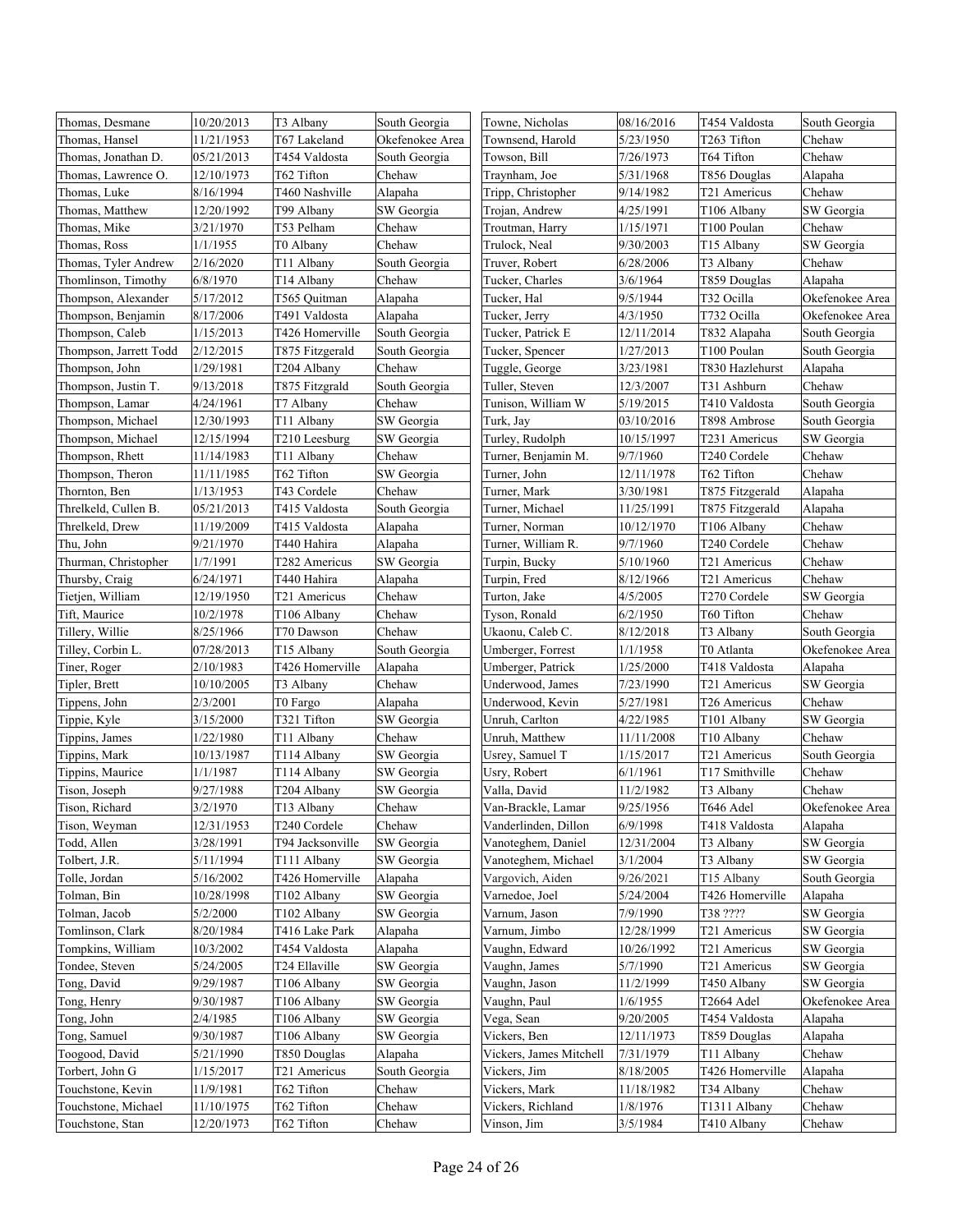| Vishalpura, Tejash     | 5/12/1988  | T106 Albany     | SW Georgia      | Wentworth, Raymond     | 11/14/1977 | T11 Albany       | Chehaw          |
|------------------------|------------|-----------------|-----------------|------------------------|------------|------------------|-----------------|
| Voegtle, Robert        | 6/18/1996  | T303 Sylvester  | SW Georgia      | Wesemann, Andreas      | 1/29/1984  | T640             | Alapaha         |
| Von Weller, Philip     | 6/1/1923   | T3 Albany       | Nochaway        | Wesley, Nert           | 9/4/1984   | T204 Albany      | Chehaw          |
| Waddell, William W.    | 12/16/2018 | T1 Albany       | South Georgia   | Wetherington, Joseph   | 12/22/1964 | T62 Tifton       | Chehaw          |
| Wade, Jason            | 2/7/1983   | T416 Lake Park  | Alapaha         | Wetherington, Will     | 5/27/1997  | T357 Tifton      | SW Georgia      |
| Wade, John             | 1/17/1973  | T62 Tifton      | Chehaw          | Whaley, Jimmy          | 12/11/2003 | T21 Americus     | SW Georgia      |
| Waitsman, Frederick    | 10/20/1964 | T21 Americus    | Chehaw          | Whatley, Sean M.       | 9/18/2018  | T491 Valdosta    | South Georgia   |
| Wakefield, Ronald      | 4/21/1988  | T85 Colquitt    | SW Georgia      | Wheeler, W             | 9/20/1954  | T326 Homerville  | Okefenokee Area |
| Walden, Kevin          | 11/8/2007  | T859 Douglas    | Alapaha         | Whidden, Johnny        | 2/28/1994  | T875 Fitzgerald  | Alapaha         |
| Waldron, Caleb C       | 1/15/2017  | T898 Douglas    | South Georgia   | Whiddon, Cory          | 6/17/1998  | T402 Valdosta    | Alapaha         |
| Walker, Benjamin D     | 9/20/2015  | T11 Albany      | South Georgia   | Whiddon, Maurice       | 7/11/1949  | T400 Valdosta    | Okefenokee Area |
| Walker, Christopher    | 9/8/1988   | T21 Americus    | SW Georgia      | Whiddon, Robert        | 12/17/1962 | T60 Tifton       | Chehaw          |
| Walker, Dustin         | 5/30/2006  | T3 Albany       | Chehaw          | Whitaker, John         | 1/10/1974  | T189 Gainesville | Chehaw          |
| Walker, Edward D       | 1/15/2017  | T859 Douglas    | South Georgia   | White, Jeremy          | 5/24/2005  | T260 Americus    | SW Georgia      |
| Walker, Jesse          | 10/26/1995 | T33 Sylvester   | SW Georgia      | White, Joe             | 5/28/1963  | T875 Fitzgerald  | Alapaha         |
| Walker, Michael        | 5/20/1998  | T415 Valdosta   | Alapaha         | White, Michael         | 1/14/1999  | T415 Valdosta    | Alapaha         |
| Walker, Michael Shane  | 4/28/1986  | T321 Tifton     | SW Georgia      | White, Paul            | 8/12/1966  | T21 Americus     | Chehaw          |
| Wall, Christopher Alan | 10/9/1985  | T21 Americus    | SW Georgia      | White, Sean            | 12/10/2009 | T806 Pearson     | Alapaha         |
| Wall, Jarrod S         | 10/19/2014 | T24 Ellaville   | South Georgia   | White, Stanley         | 12/11/1973 | T859 Douglas     | Alapaha         |
| Wall, Jeffrey          | 7/2/1984   | T21 Americus    | Chehaw          | White, Steve           | 12/11/1973 | T859 Douglas     | Alapaha         |
| Wallace, David         | 3/11/1993  | T429 Valdosta   | Alapaha         | White, Thomas          | 12/20/1968 | T875 Fitzgerald  | Alapaha         |
| Wallace, Doyle         | 6/3/2010   | T491 Valdosta   | Alapaha         | Whitehead, Todd        | 4/14/1986  | T204 Albany      | SW Georgia      |
| Wallace, Herbert       | 6/10/1954  | T67 Lakeland    | Okefenokee Area | Whitesell, William     | 7/7/1989   | T415 Valdosta    | Alapaha         |
| Waller, John Carter    | 10/19/2014 | T1 Albany       | South Georgia   | Whitman, Lewis         | 10/30/1955 | T13 Albany       | Chehaw          |
| Waller, Ryan A         | 9/16/2014  | T415 Valdosta   | South Georgia   | Whitten, Michael       | 4/5/2005   | T21 Americus     | SW Georgia      |
| Waller, Thomas J.      | 6/10/2018  | T1 Albany       | South Georgia   | Whittington, Jefferson | 5/24/2004  | T426 Homerville  | Alapaha         |
| Wallis, Dan            | 1/18/1957  | T21 Americus    | Chehaw          | Wicker, Earl           | 1/16/1954  | T400 Valdosta    | Okefenokee Area |
| Wallis, Robert         | 6/13/1962  | T13 Albany      | Chehaw          | Widman, Samuel         | 10/20/1999 | T711 Albany      | SW Georgia      |
| Wallis, Thaddeus       | 12/29/1960 | T21 Americus    | Chehaw          | Widman, William        | 8/11/2004  | T711 Albany      | SW Georgia      |
| Walsh, Logan           | 9/26/2021  | T15 Albany      | South Georgia   | Widowson, Thomas       | 4/5/1972   | T441 Columbus    | Chehaw          |
| Walter, Richard        | 1/17/1949  | T13 Albany      | Chehaw          | Widstrom, Gerald       | 12/14/1977 | T62 Tifton       | Chehaw          |
| Wanner, Victor Jay     | 3/19/1982  | T21 Americus    | Chehaw          | Widstrom, Jeffrey      | 12/28/1978 | T62 Tifton       | Chehaw          |
| Ward, Christopher      | 10/21/1980 | T111 Albany     | Chehaw          | Wiesner, Berry         | 11/11/1986 | T21 Americus     | SW Georgia      |
| Ward, Parry            | 12/2/1982  | T808 Hazlehurst | Alapaha         | Wiesner, Marco         | 7/23/1990  | T21 Americus     | SW Georgia      |
| Ward, Paul             | 6/2/1952   | T66 Lakeland    | Okefenokee Area | Wiggins, Colton        | 5/17/2012  | T468 Lakeland    | Alapaha         |
| Ward, William          | 10/8/1984  | T853 Douglas    | Alapaha         | Wiggins, Mikeal        | 9/21/1961  | T410 Valdosta    | Alapaha         |
| Warden, John           | 6/29/1983  | T411 Valdosta   | Alapaha         | Wilburn, Buddy         | 3/12/1954  | T1 Valdosta      | Okefenokee Area |
| Warf, Kevin            | 11/17/2005 | T465 Nashville  | Alapaha         | Wilcox, Emory          | 2/3/1944   | T58 Fitzgerald   | Okefenokee Area |
| Warren, Charles        | 9/8/1966   | T21 Americus    | Chehaw          | Wilcox, Jack           | 11/19/1948 | T58 Fitzgerald   | Okefenokee Area |
| Warren, Qyantavious J  | 12/15/2013 | T260 Americus   | South Georgia   | Wilcox, Jim            | 12/29/1943 | T58 Fitzgerald   | Okefenokee Area |
| Wasden, Homer          | 7/17/1952  | T5 Albany       | Chehaw          | Wilcox, T.             | 6/20/2007  | T875 Fitzgerald  | Alapaha         |
| Wasden, Michael        | 10/28/1974 | T106 Albany     | Chehaw          | Wiley, Christian       | 06/19/2016 | T260 Americus    | South Georgia   |
| Washburn, Chancey      | 11/25/1991 | T3 Albany       | SW Georgia      | Wiley, Parker J        | 11/14/2013 | T875             | South Georgia   |
| Waters, Charles        | 9/16/1983  | T808 Hazlehurst | Alapaha         | Wilkerson, John        | 2/26/1982  | T30 Sylvester    | Chehaw          |
| Watson, Daniel Raymond | 3/17/2015  | T418 Hahira     | South Georgia   | Wilkerson, Neil        | 10/3/2001  | T858 Douglas     | Alapaha         |
| Watson, Ryan           | 5/3/1999   | T875 Fitzgerald | Alapaha         | Wilkerson, Payton M    | 5/21/2015  | T858Willacoochee | South Georgia   |
| Watts, David           | 8/27/1973  | T106 Albany     | Chehaw          | Wilkinson, Carson M    | 1/15/2017  | T806 Pearson     | South Georgia   |
| Wauchope, Brian        | 4/10/1988  | T357 Tifton     | SW Georgia      | Wilkinson, Donn        | 9/19/2005  | T806 Pearson     | Alapaha         |
| Webb, Ernest Dewitt    | 1/27/1962  | T17 Smithville  | Chehaw          | Wilkinson, H. Alfred   | 6/19/1951  | T70 Dawson       | Chehaw          |
| Webb, Glenn            | 12/29/1995 | T33 Sylvester   | SW Georgia      | Wilkinson, Joe         | 3/7/1995   | T806 Pearson     | Alapaha         |
| Webb, Kyle             | 6/23/2009  | T321 Tifton     | Chehaw          | Willaford, Andy        | 9/16/1961  | T405 Valdosta    | Alapaha         |
| Webb, Roger            | 8/27/1984  | T1 Albany       | Chehaw          | Williams, Ashton       | 3/19/2009  | T426 Homerville  | Alapaha         |
| Weber, Charles         | 11/24/1969 | T106 Albany     | Chehaw          | Williams, Bobby        | 7/31/1947  | T85 Colquitt     | Chehaw          |
| Webster, Jonathan      | 04/14/2016 | T62 Tifton      | South Georgia   | Williams, Cameron      | 6/10/2008  | T8 Albany        | Chehaw          |
| Weeks, John            | 3/22/1999  | T875 Fitzgerald | Alapaha         | Williams, Carlos       | 4/5/1989   | T99 Albany       | SW Georgia      |
| Weiner, Drew           | 7/29/2009  | T3 Albany       | Chehaw          | Williams, David        | 6/16/1970  | T410 Valdosta    | Alapaha         |
| Welch, Seth M.         | 5/18/2018  | T564            | South Georgia   | Williams, DeVonta L    | 9/21/2014  | T99 Albany       | South Georgia   |
| Wentworth, Lloyd       | 6/20/1977  | T11 Albany      | Chehaw          | Williams, Dontavius B  | 10/18/2015 | T8 Albany        | South Georgia   |